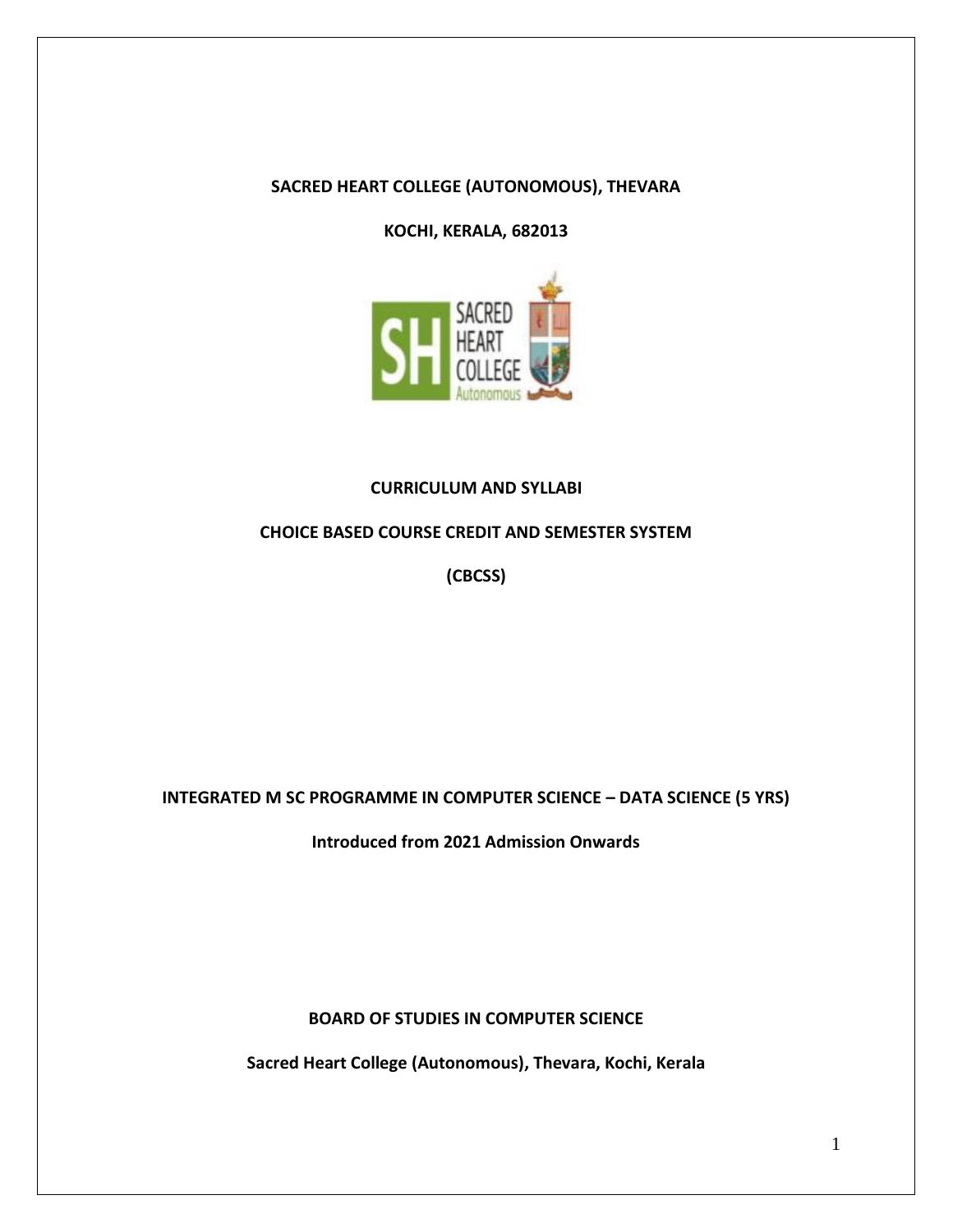# **Integrated M.Sc. Programme in Computer Science - Data Science**

**Syllabus and Curriculum of the Programme Semester 1 to 6**

# **First Semester**

| Course          | Course Title                     | Common/        | Hours/week | Credits |
|-----------------|----------------------------------|----------------|------------|---------|
| Code            |                                  | Complementary/ |            |         |
|                 |                                  | Core           |            |         |
| IC <sub>1</sub> | English                          | Common         |            |         |
| IC1CMT01        | Mathematics - I                  | Complementary  | 4          | 4       |
| IC1CRT01        | Programming in C Language        | Core           | 4          | 3       |
| IC1CRT02        | <b>Introduction to Computers</b> | Core           | 3          | 3       |
| IC1CRT03        | Database Management Systems      | Core           | 3          | 3       |
| IC1CRP01        | Software Lab I                   | Core           | 6          |         |
| Total           |                                  |                |            |         |

# **Second Semester**

| Course                            | Course Title                             | Common/        | Hours/week     | Credits |
|-----------------------------------|------------------------------------------|----------------|----------------|---------|
| Code                              |                                          | Complementary/ |                |         |
|                                   |                                          | Core           |                |         |
| IC2                               | <b>Second Language</b>                   | Common         |                | 4       |
| IC2CMT02                          | Mathematics - II                         | Complementary  |                | 4       |
| IC2CRT04                          | <b>Object Oriented Programming using</b> | Core           | 3              | 3       |
|                                   | <b>CPP</b>                               |                |                |         |
| IC <sub>2</sub> CRT <sub>05</sub> | Data Structures                          | Core           | 3              | 3       |
| IC2CRT06                          | <b>Operating Systems</b>                 | Core           | $\overline{4}$ | 4       |
| IC2CRP02                          | Software Lab II                          | Core           | 6              | 4       |
| Total                             |                                          |                |                |         |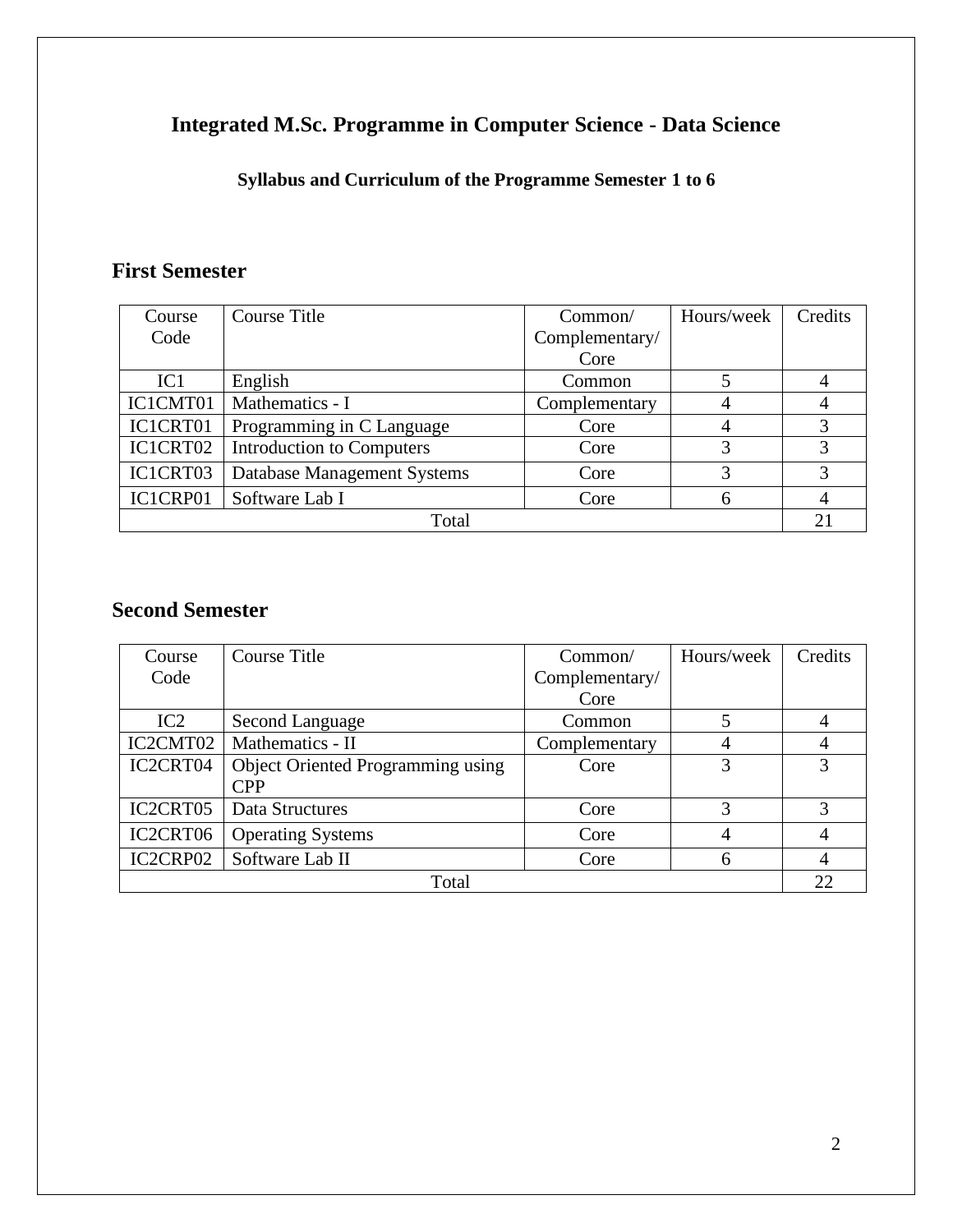# **Third Semester**

| Course                                                  | Course Title                           | Common/        | Hours/week | Credits        |
|---------------------------------------------------------|----------------------------------------|----------------|------------|----------------|
| Code                                                    |                                        | Complementary/ |            |                |
|                                                         |                                        | Core           |            |                |
| IC3CET01                                                | Digital Electronics                    | Complementary  | 4          | 4              |
| IC3CRT07                                                | <b>Advanced Computation Techniques</b> | Core           | 4          | $\overline{4}$ |
| IC3CRT08                                                | Programming in Python                  | Core           | 3          | 3              |
| IC3CRT09                                                | R Programming and Mathematics for      | Core           | 4          | 3              |
|                                                         | Artificial Intelligence                |                |            |                |
| IC3CRT10                                                | Computer Organization and              | Core           | 4          | 4              |
|                                                         | Architecture                           |                |            |                |
| IC3CRP03                                                | Software Lab III                       | Core           | $6*$       | $\overline{2}$ |
| Total                                                   |                                        |                |            |                |
| *3 HRS FOR PYTHON AND 3 HRS FOR R PROGRAMMING.(External |                                        |                |            | 20             |
| Lab exam should include both the topics)                |                                        |                |            |                |

# **Fourth Semester**

| Course   | <b>Course Title</b>                      | Common/        | Hours/week     | Credits        |
|----------|------------------------------------------|----------------|----------------|----------------|
| Code     |                                          | Complementary/ |                |                |
|          |                                          | Core           |                |                |
| IC3      | English - $II$                           | Common         | 4              | 4              |
| IC4CET02 | <b>Micro Processors</b>                  | Complementary  | 4              | 3              |
| IC4CRT11 | Data Mining                              | Core           | 4              | $\overline{4}$ |
| IC4CRT12 | Software Engineering                     | Core           | 4              | 3              |
| IC4CRT13 | <b>Basics of Artificial Intelligence</b> | Core           | 4              | 3              |
| IC4CEP01 | <b>COMPLEMENTARY LAB</b>                 | Complementary  | $\overline{2}$ | $\overline{2}$ |
| IC4CRP04 | Software Lab IV                          | Core           | 3              |                |
| Total    |                                          |                |                |                |

# **Fifth Semester**

| Course Code | Course Title                      | Common/        | Hours/week | Credits |
|-------------|-----------------------------------|----------------|------------|---------|
|             |                                   | Complementary/ |            |         |
|             |                                   | Core           |            |         |
| IC5CRT14    | Principles of Machine Learning    | Core           |            |         |
| IC5CRT15    | Web Application Development Using | Core           |            |         |
|             | <b>PHP</b>                        |                |            |         |
| IC5CRT16    | Programming in Java               | Core           |            |         |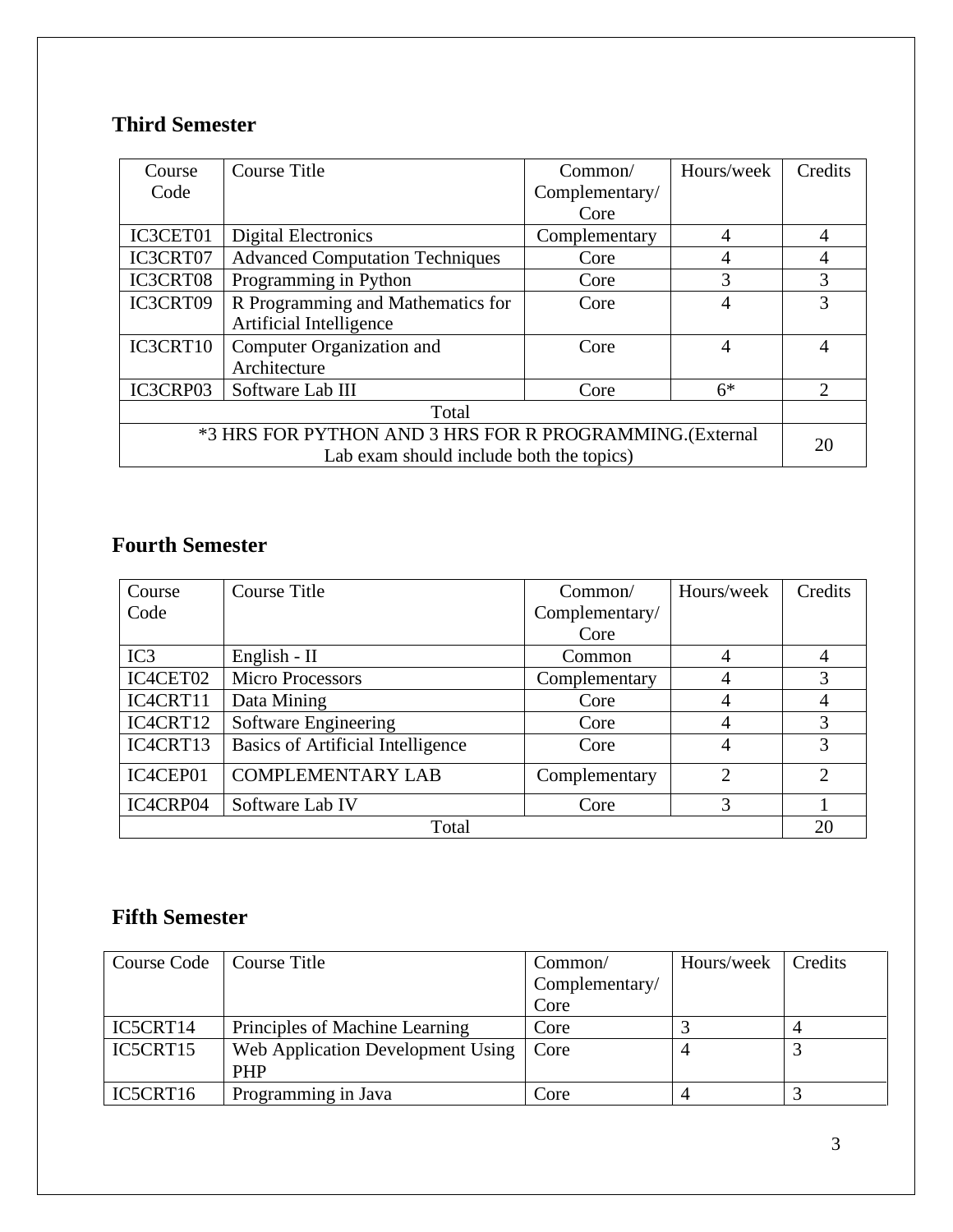| IC5CRT17                                                             | IT and Environment | Core |      |  |
|----------------------------------------------------------------------|--------------------|------|------|--|
|                                                                      | Project – Phase I  | Core |      |  |
| IC5CRP05                                                             | Software Lab V     | Core | $8*$ |  |
| Total<br>25                                                          |                    |      |      |  |
| *3 HRS LAB FOR JAVA, 3 HRS FOR WEB APPLICATION AND 2 HRS             |                    |      |      |  |
| FOR MACHINE LEARNING. (External lab exams needs to include all these |                    |      |      |  |
| topics and should have equal weightage)                              |                    |      |      |  |

## **Sixth Semester**

| Course Code                                                                                                            | Course Title                                          | Common/<br>Complementary/<br>Core | Hours/week | Credits        |  |
|------------------------------------------------------------------------------------------------------------------------|-------------------------------------------------------|-----------------------------------|------------|----------------|--|
| IC6CRT18                                                                                                               | Linux and Shell Programming                           | Core                              | 3          | 3              |  |
| IC6CRT19                                                                                                               | Neural Networks and Deep Learning                     | Core                              | 4          | $\overline{4}$ |  |
| IC6CRT20                                                                                                               | <b>Computer Networks</b>                              | Core                              | 4          | $\overline{4}$ |  |
| IC6CRT21                                                                                                               | <b>Mobile Application Development</b><br>using Kotlin | Core                              | 3          | 3              |  |
| IC6CPP01                                                                                                               | Project - Phase II                                    | Core                              | 7          | $\overline{4}$ |  |
| IC6CRP06                                                                                                               | Software Lab VI                                       | Core                              | $4*$       | $\overline{2}$ |  |
|                                                                                                                        |                                                       |                                   |            |                |  |
| <b>TOTAL</b><br>25                                                                                                     |                                                       |                                   |            |                |  |
| *2 RS FOR LINUX, 2 HRS FOR MOBILE APPLICATION DEVELOPMENT<br>(External Lab Examination should cover both these topics) |                                                       |                                   |            |                |  |

# **TOTAL CREDITS FROM FIRST SEMESTER TO SIXTH SEMESTER IS 120**

## **Semester I**

# **Paper 1: Common – English – As approved by Bos of English (UG)**

**Number of hours / week: 5 Total number of Instructional Hours: 90 Credits: 4**

## **Fine Tune Your English**

## **Division 1**

- 1. How to Write Effective Sentences
- 2. Phrases What are They? -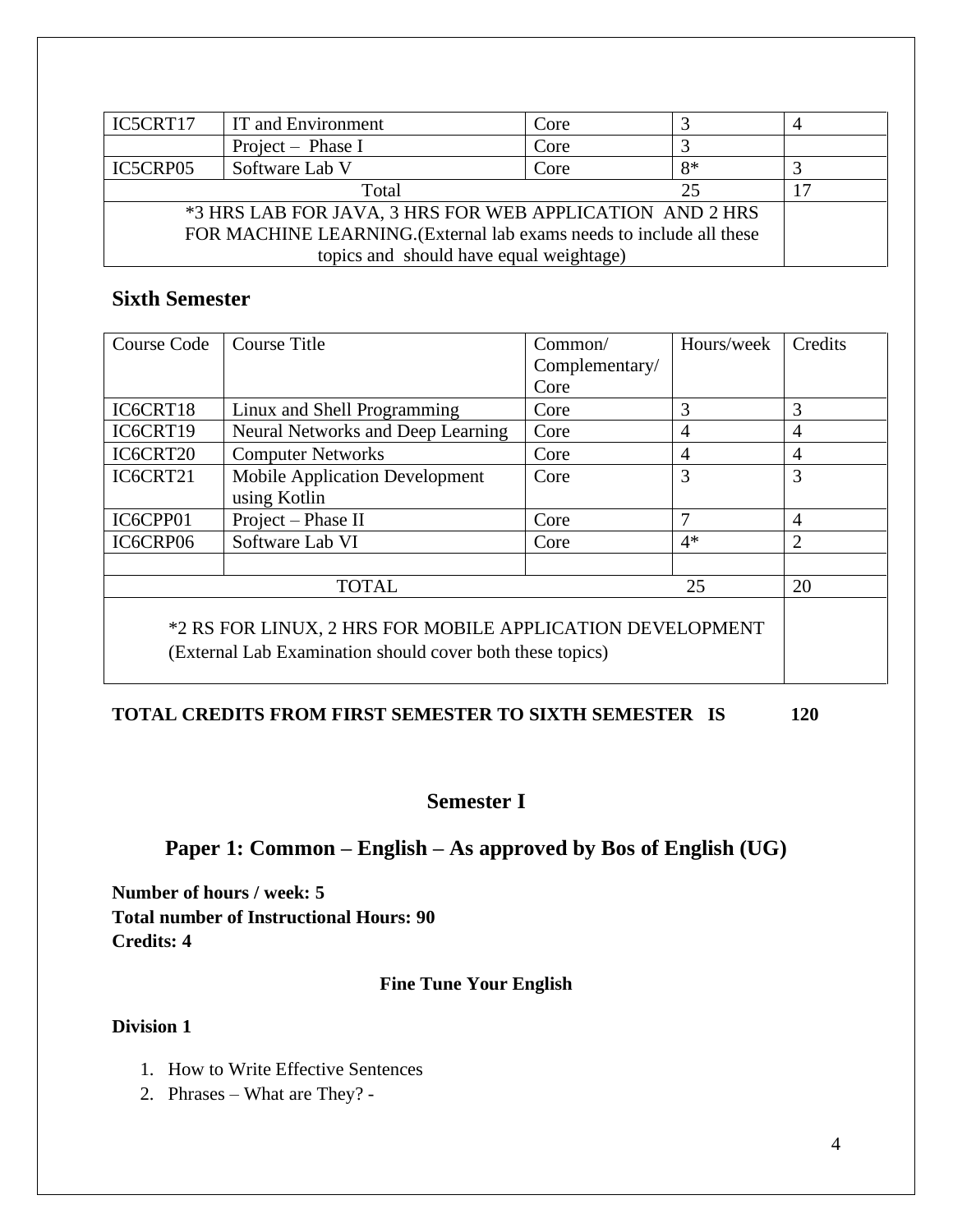- 3. The Noun Clauses –
- 4. The Adverb Clause
- 5. If All the Trees Were Bread and Cheese
- 6. The Relative Clause
- 7. How the Clauses Are Conjoined

#### **Division 2**

- 8. Understanding the Verb
- 9. Understanding the Auxiliary Verb
- 10. Understanding the Adverbs
- 11. Understanding the Pronoun
- 12. The Reflexive Pronoun

#### **Division 3**

- 13. The Articles I
- 14. The Articles II
- 15. The Adjective
- 16. Phrasal Verbs
- 17. Mind Your Prepositions
- 20. Errors, Common and Uncommon
- 21. False Witnesses

#### **Division 4**

- 47. 'Presentness' and Present Tenses
- 48. The Presentness' of a Past Action
- 49. Past Tense
- 50. Futurity in English
- 51. Passivization
- 52. Animal Expressions
- 53. Idiomatic Phrases
- 18. Concord

#### **Division 5**

- 56. Negatives
- 57. How to Frame Questions?
- 58. What's What?
- 59. The Question Tag
- 63. Is John there, please?
- 32. Word Information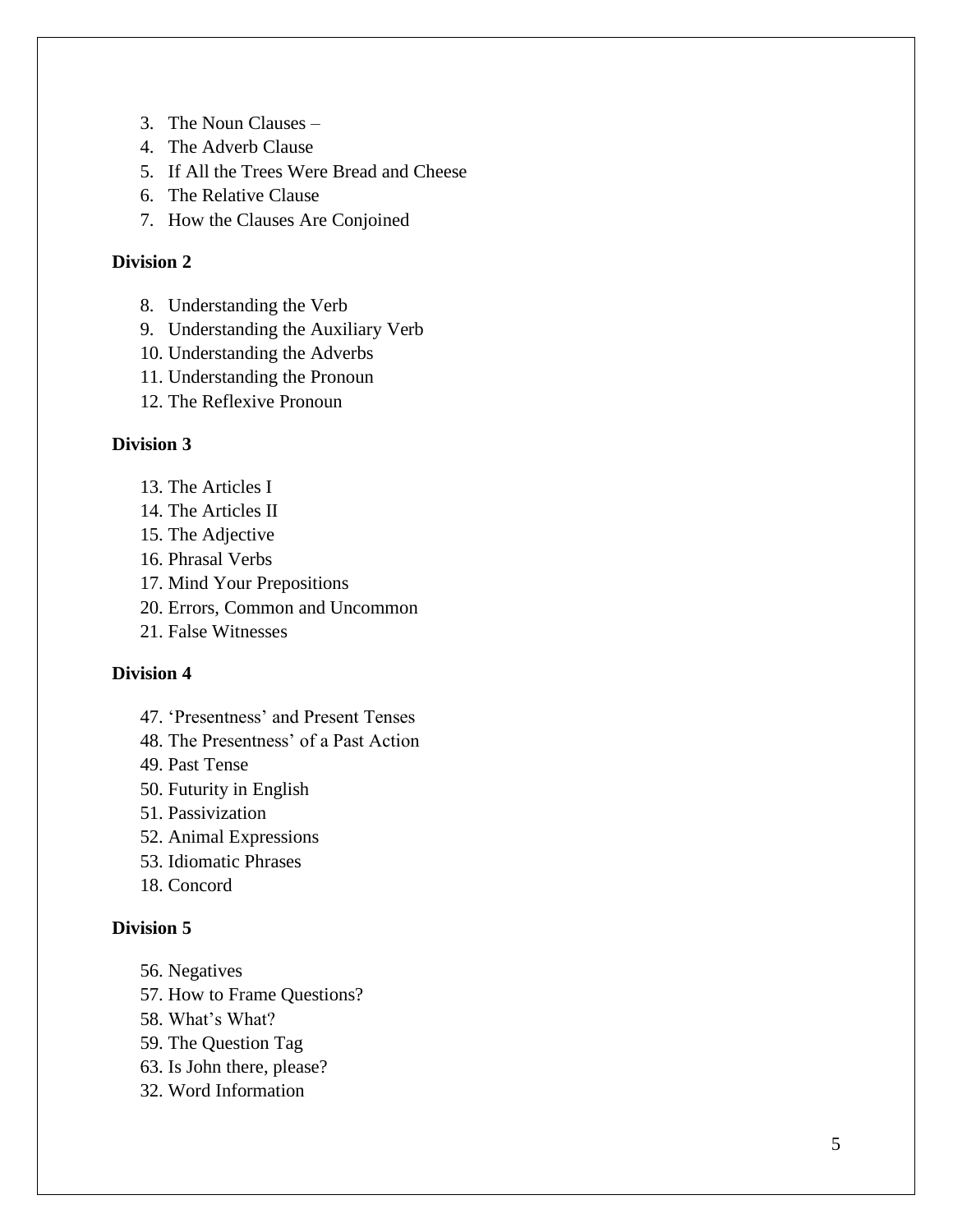33. Use the specific word 37. Body vocabulary 74. Letter Writing

# **Paper 2: Complementary - Mathematics - I – As approved by Bos of Mathematics (UG)**

**Number of hours / week: 4 Total number of Instructional Hours: 72 Credits: 4**

### **Graph Theory and Linear Programming**

## **Module I: Graphs** (18 hrs)

Graphs and Graph Models, Graph Terminology and Special types of Graphs, Representing Graphs and Graph Isomorphism, Connectivity, Euler and Hamilton Paths. Text 1 Chapter 8 (Sections 8.1, 8.2, 8.3, 8.4 and 8.5 only)

### **Module II:Trees** (18 hrs)

Introduction to Trees, Application of Trees, Tree Traversal, and Spanning Trees. Text 1 Chapter 9 (Sections 9.1, 9.2, 9.3 and 9.4 only)

#### **Module III: Linear programming problems** (18 hrs)

Mathematical formulation of a L.P.P., General linear programming problems, solution of a L.P.P, graphical method for solving a L.P.P.

Simplex Method: Stack and surplus variables- reduction of any feasible solution to a basic feasible solution. Unbounded solution. Optimality conditions- artificial variable techniques- Big M method.

## **Module IV: Transportation & Assignment Problems** (18 hrs)

Transportation model- solution by simplex method- north west corner rule, lowest cost entry method,Vogel method, MODI method, degeneracy, assignment problems.

#### **Text Books**

**1. Kenneth H Rosen ; Discrete Mathematics And Its Applications ; 6th Edition ; Tata Mc Graw-Hill Publishing Company Limited**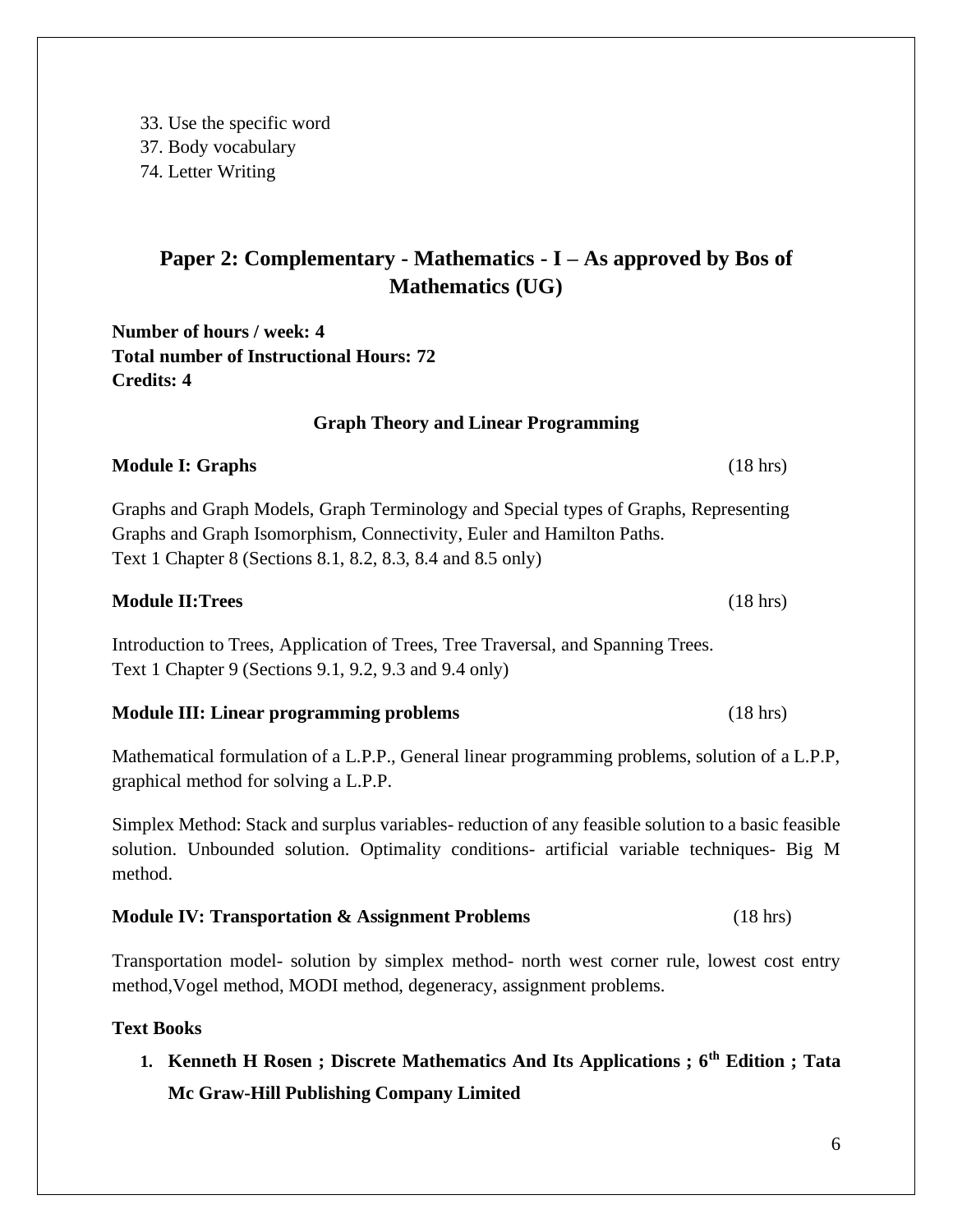**2. Belly E Gillet – Introduction to Operations Research (A Computer Oriented Arithmetic Approach) ( Tata Mc. GrawHill)**

## **Paper 3: Core – Programming in C Language**

**Number of Hours / Week: 4 Total Number of Instructional Hours: 72 Credits: 3**

**Course Objective: On completion of the course, the student will be able to write a complete C program, he / she will be able to use decision making statements and looping structures, should have a clear concept on one-dimensional, two-dimensional arrays, modular programming using user defined functions, clarity on concept of strings, structures and unions. Should be able to use files for input and output, basic ideas on dynamic storage allocation and command line arguments.**

## **Unit 1: (14 Hours)**

Algorithm and flow chart (structure, desirable qualities, simple examples (sequential, branching, and iterative)). Basic concepts in machine language program and program execution, assembly language program and assembler, high level language program and translators (compilers and interpreters). Procedural programming paradigm – examples. Steps in developing a program – (problem analysis algorithm design, coding, debugging, testing, documentation). Approaches – top down and bottom up approaches. C Language – structure of a C program – simple dequential program. Role of editor. Compilation, linking and execution under Windows and Linux. IDEs. Types of errors.

## **Unit 2: (12 Hours)**

Keywords, constants, variables, data types and variable names, assignment statement. Operators and expressions (including increment, decrement and sizeof()), precedence and order of execution, mixed mode expressions and type conversions. Elementary ideas in function (C program as a collection of functions), main function. Formatted input and output. Simple sequential programs.

Decision making: The goto statement, if, if-else, nesting of if, else if ladder and switch statement, conditional expression. Example programs based on decision making.

## **Unit 3: (14 Hours)**

Control Statements: The while loop, the do..while loop, the for loop, nesting of loops, the break statement and continue statement. Example programs.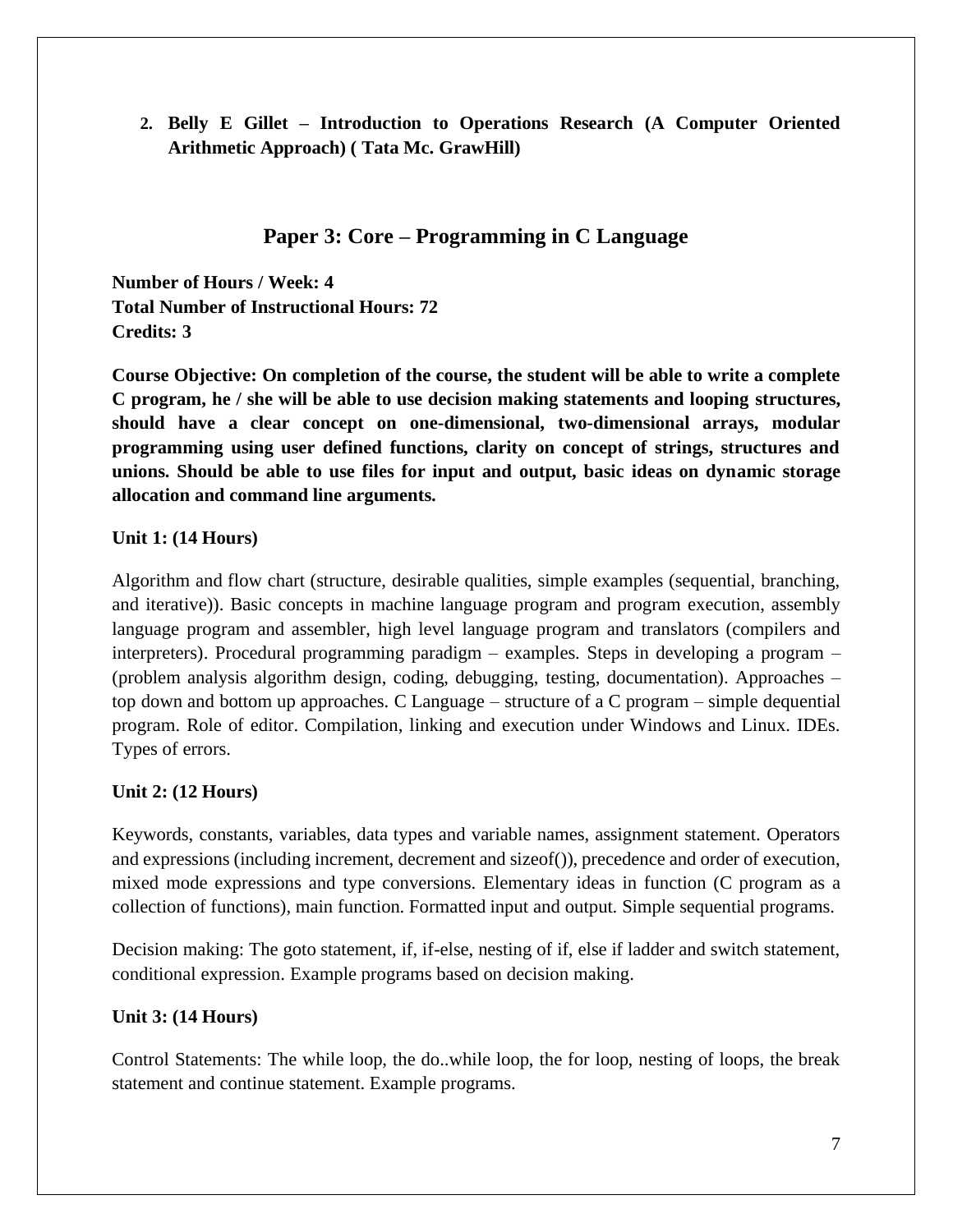Functions, basics, prototype, parameter passing, storage classes, recursion. Built-in functions. Example programs.

### **Unit 4: (16 Hours)**

Arrays, arrays and functions, Strings, string operations and algorithms, string functions in C. example programs using arrays and strings (including simple search and sort, matrix operations).

Pointers – basic concepts, pointer arithmetic, pointers and arrays, pointers and strings, pointers and functions. Dynamic memory allocation, simple programs using pointers.

### **Unit 5: (16 Hours)**

Structures – basics, array of structures, pointers and structures, structure and function, self – referential structures, union, programs using structures.

The Pre-processor: File Inclusion, Macro definition and substitution, macros with arguments, nesting of macros, conditional compilation. (Simple illustrative examples)

File Management: Defining and opening a file, closing files, input/output operations on files, predefined streams, error handling during I/O operations, Random Access to files, Command line arguments. Simple examples of file creation.

**Book of Study:** Programming in ANSI C: E Balagurusami 8<sup>th</sup> edition MC GRAW HILL INDIA publishers.

## **Reference texts:**

- 1. Programming with C: Byron S Gottfried, Schaumes Outline series, 4<sup>th</sup> edition.
- 2. Programming in C: Ashok n Kamthane, Pearson Education,  $3<sup>rd</sup>$  edition
- 3. Let us C: Yeshwant Kanetkar  $16<sup>th</sup>$  edition BPB publishers

## **Paper 4: Core – Introduction to Computers**

**Number of Hours / Week: 3 Total Number of Instructional Hours: 54 Credits: 3**

**Course Objective: After successful completion of the course, the students will be able to –**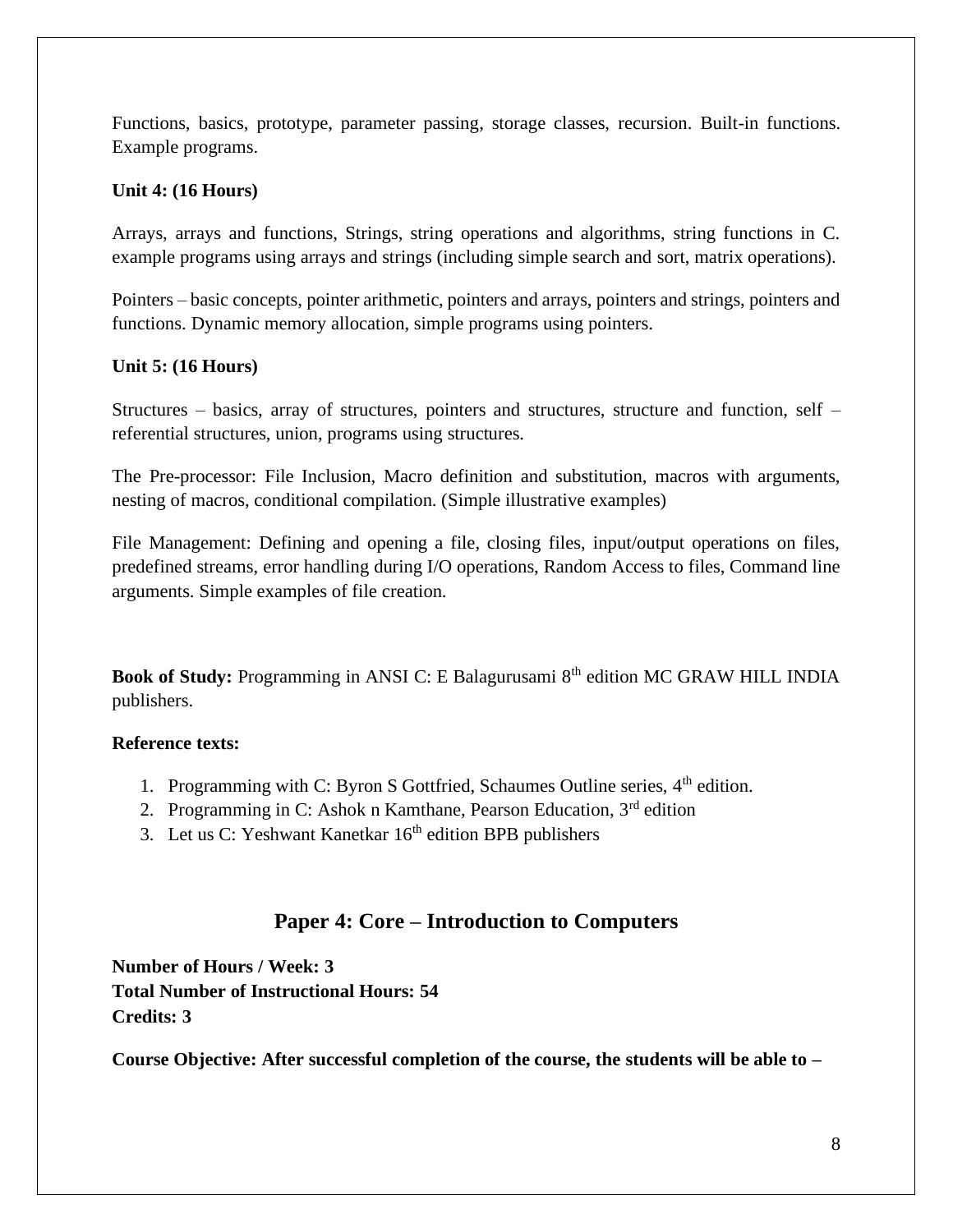- **Understand basic functions of computer hardware, software components including memory and operating systems**
- **Understand the concept of networking and internet**
- **Understand IT and its impact on society**

### **Unit 1 (8 Hrs)**

Introduction: Functional units of a computer system, Different types of computers, Computer Software and Hardware, Types of Software (System software and Application software). Characteristics of Computers. Computer Languages (Machine, Assembly, and High Level  $Languages - 3GL, 4GL, 5GL)$ 

### **Unit 2 (12 Hrs)**

Interaction with Computers, Data Processing and Storage Information: Input devices, Output devices, Representation of Data, Processing of Data, the CPU, Memory, different types of RAM and ROM, types of storage devices (Magnetic storage devices, Optical storage devices, Solid State storage devices), SSD – types, performance, benefits; Graphics Processing Unit (GPU)

### **Unit 3 (12 Hrs)**

Introduction to Operating Systems, Networking: Definition of an Operating System, Different types of PC Operating systems, File Management (file access methods, file operations, file naming). Computer Network: Basic elements of communication system, Data transmission modes, data transmission speed, data transmission media (twisted pair wire, coaxial cable, Microwave system, Communication satellite, Optical fibres), Modems, Categories of networks (PAN, CAN, LAN, WAN, MAN).

#### **Unit 4: (12 Hrs)**

Internet: Definition, Working of internet, Major features of internet, Major services (WWW, Electronic mail, FTP, Chat, Instant messaging, Telnet, Usenet News, Online Services, Peer-to-Peer services), TCP/IP, URL's, Web Browsers, Major elements of Internet Search engines, Popular Search Engines, Uses of the Internet, WWAN, Academic service (INFLIBNET, NPTEL, NICNET, BRNET)

## **Unit 5: (10 Hrs)**

Introduction to Cyber World: Cyber space, introducing cyber laws, scope of cyber laws (Ecommerce, online, contracts, IPRs (copyrights, trademarks, and software patenting); cyber ethics, Cyber addiction – types of internet addiction, causes of cyber addiction, effects of Internet addiction, effects of internet addiction; Cyber crimes – Introduction, categories of cyber crime, types of cyber crimes.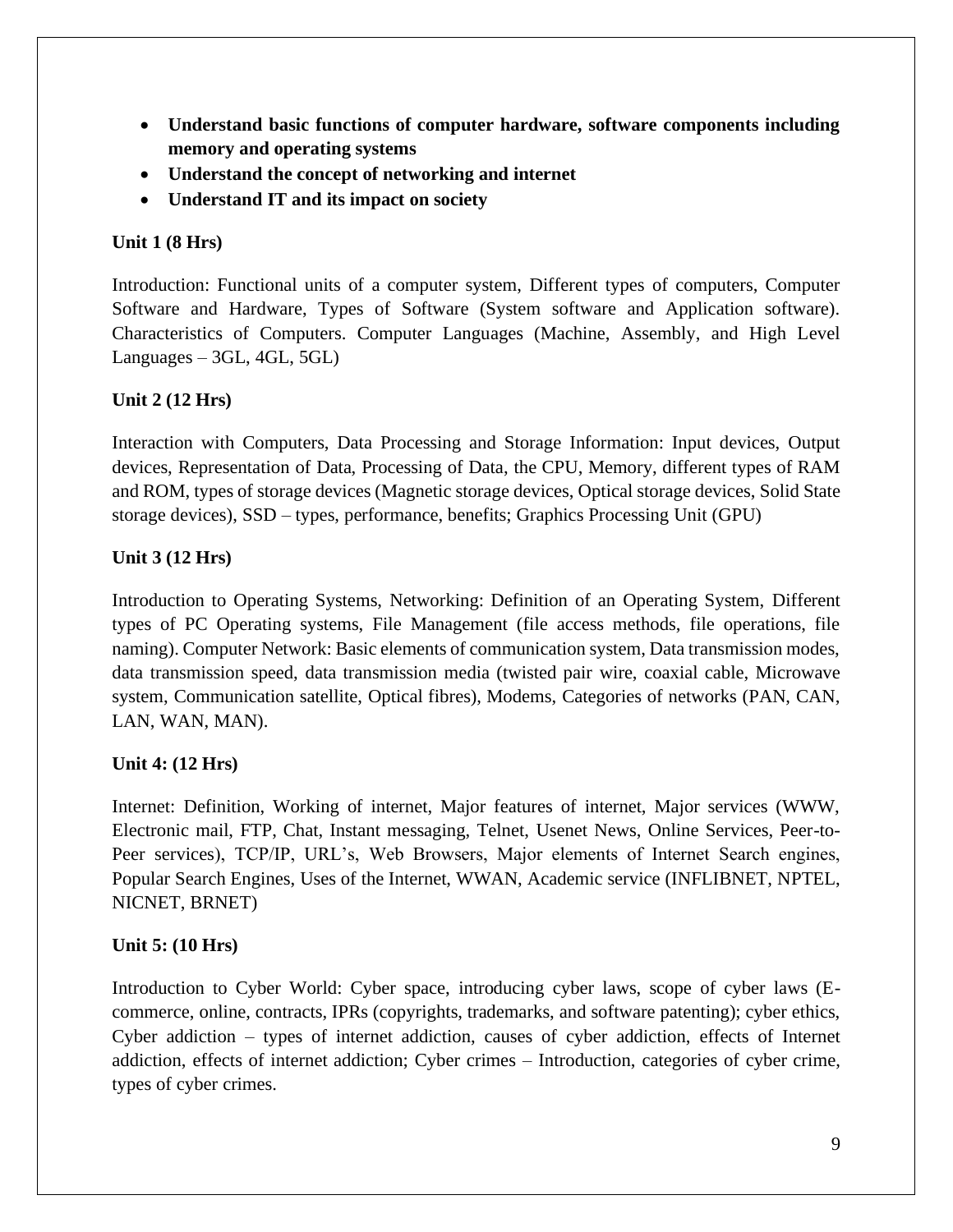### **Books of Study:**

- 1. Peter Norton's Introduction to Computers, Sixth edition, Published by Tata McGraw Hill
- 2. P.K Sinha & Priti Sinha Computer Fundamentals, Fourth edition, BPB Publications.
- 3. Barkha & U. Rama Mohan Cyber Law Crimes, Asia Law House, New Edition

### **Refernce texts:**

- 1. V Rajaraman Introduction to Information Technology, Prentice-Hall of India.
- 2. Harley Hahn The Internet Complete Reference, Tata McGraw Hill edition
- 3. Dr. Farooq Ahamad Cyber Law in India (Law of Internet), New Era Law publication.

## **Paper 5: Core – Database Management Systems**

**Number of Hours / Week: 3 Total Number of Instructional Hours: 54 Credits: 3**

**Course Objective: On completion of the course, the student should have a clear concept on databases, data models, architecture and components of DBMS. The concept of entity, attributes, associations and relationships, concept of tables and its properties, table creation and manipulation of tables and databases using SQL. DDL and DML facilities of SQL.**

## **Unit 1: Database Management System Concepts (9 Hrs)**

Introduction, Significance of Databases, Advantages of Database approach; Data Independence; Components of Database Systems, Classification of Users, the Database Administrator (DBA) and his responsibilities; advantages and disadvantages of Database Management System.

## **Unit 2: Entity attributes and Data Models for a Database (9 Hrs)**

Entities and their Attributes, different types of Entities and Attributes, Association and relationships and their different types. E-R Diagrams: Data Models, Hierarchical, Network and Relational data models. Benefits and Application of each Data Model.

## **Unit 3: DBMS Architecture and Schema, Data Dictionary (10 Hrs)**

Three Level Architecture of DBMS, The External Level or Subschema, The Conceptual Level or Conceptual Schema, The Internal Level or Physical Schema, Data Definition Language, Data Manipulation Language; Database Management System Structure, Database Manager, Database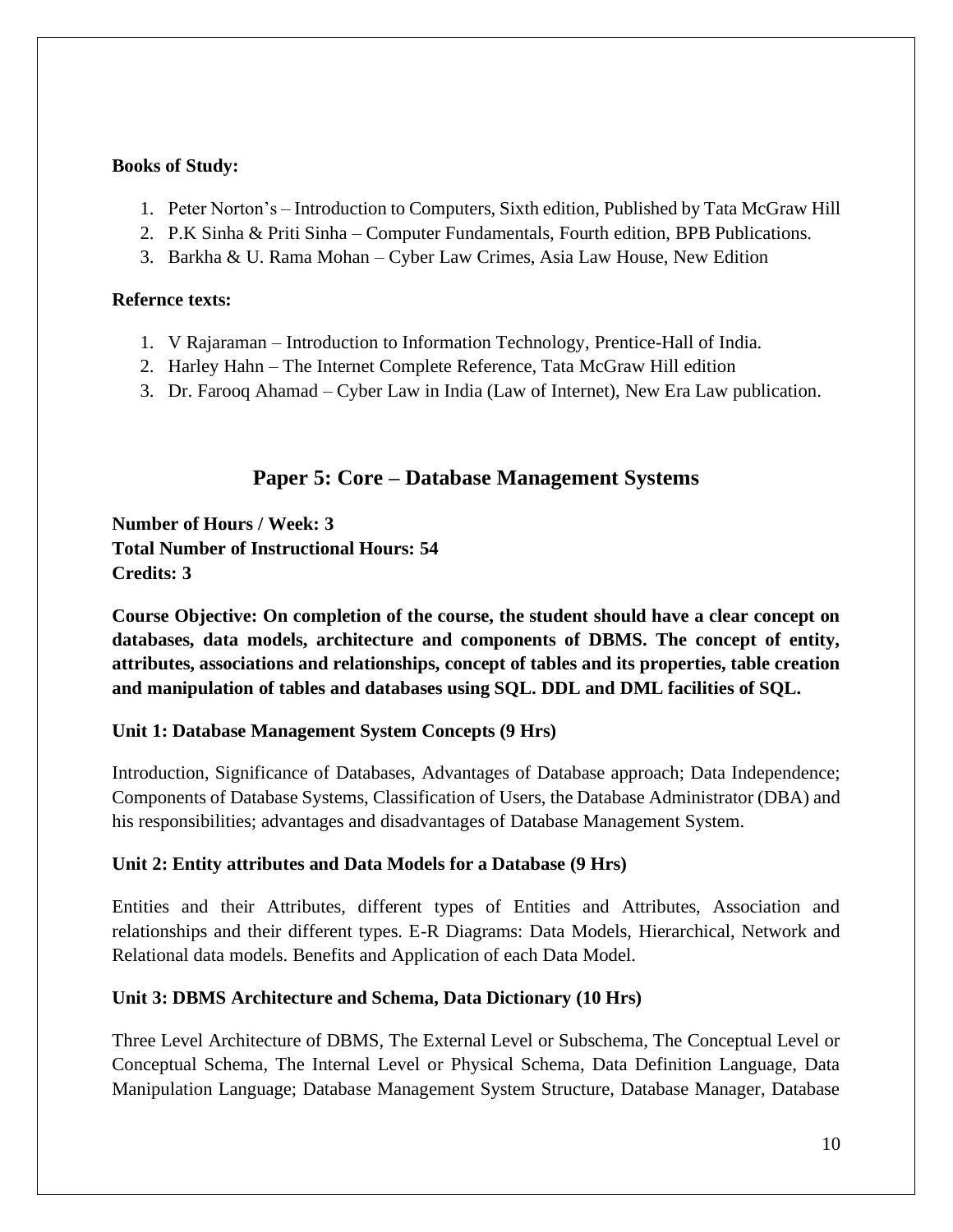Administrator, Data Dictionary; Brief Introduction to Distributed Databases and Client / Server Architecture

### **Unit 4: The Relational Approach to DBMS (12 Hrs)**

The Concept of relations in Mathematics, Mathematical concepts of sets, relations and functions, Relational approach to DBMS – Attributes and Domains; concept and properties of tables, cardinality and degree of relations, keys and different types of keys; strong entities and weak entities. Entity integrity rule, the foreign key and the rule of referential integrity. Representation of relational database schemas, integrity constraints and different types; Relational Algebra. Operators in Relational Algebra.

### **Unit 5: The Structured Query Language (SQL) (14 Hrs)**

The need for SQL. Brief Introduction to query language and its evolution. Basic structure of SQL queries, Data Definition Commands: Data Types in SQL, CREATE, ALTER, DROP commands, Adding constraints in SQL, Basic operations in Data Manipulation using SQL, INSERT, SELECT, DELETE, UPDATE, Substring comparison using LIKE operator, BETWEEN operator, SQL set operations UNION, EXCEPT, INTERSECT. Order By and Group By clauses, complex queries in SQL, Nested queries, EXISTS and UNIQUE functions, Renaming of attributes and joining of tables, Aggregate functions, Creating and Managing Views.

**Book of Study:** Raghu Ramakrishnan & Johannes Gehrke, Database Management Systems, McGraw Hill International Edition

## **Reference Texts:**

- 1. Fundamentals of Database Systems  $7<sup>th</sup>$  Edition, Elmasri & Navathe, Pearson Education
- 2. An introduction to database systems, C. J Date,  $8<sup>th</sup>$  edition, Pearson education
- 3. Abraham Silberschatz, Henry F Korth & S Sudharssan, Database System Concepts, 4<sup>th</sup> edition, Tata McGraw Hill.

# **Paper 6: Core – Software Lab I**

## **Number of Hours / Week: 6 Credits: 4**

The candidate needs to submit a Lab Record, duly signed by the teacher in charge and Head of the Department, (minimum of 20 programs,  $(10 + 10, C \text{ and } SQL)$ , failing to which he / she will not be allowed to attend the external software lab examination. The Lab record should be hard binded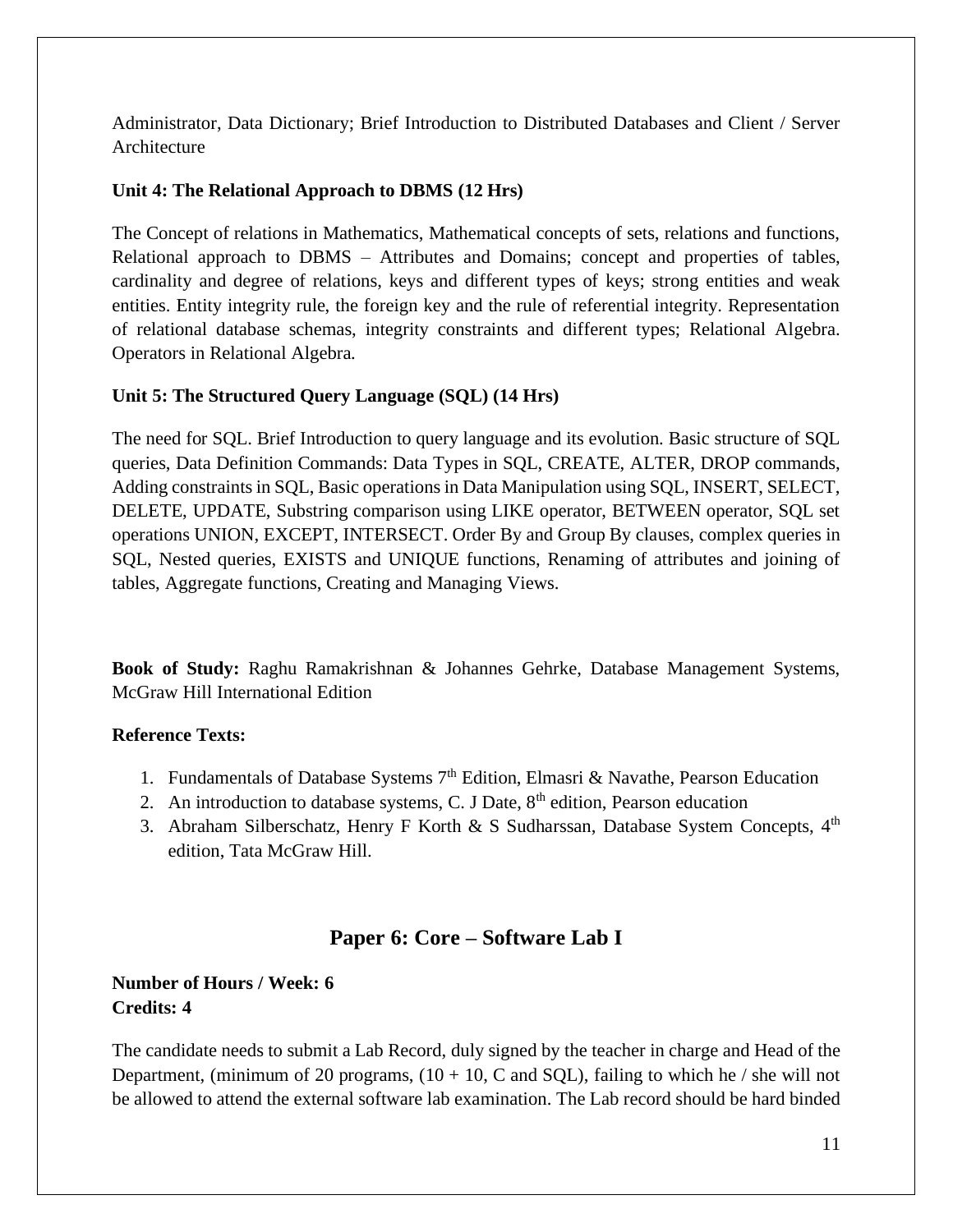with name of the college and the emblem of the college depicted on the first page and should be properly indexed.

## **Syllabus for C Programs**

- 1. Simple programs to familiarize printf() and scanf() functions.
- 2. Programs based on decision making statements, break, goto, continue, switch.
- 3. Programs using Loop controls statements.
- 4. Programs based on one dimensional and two-dimensional arrays (linear search, sort, matrix addition, multiplication, transpose etc.)
- 5. Programs on strings and string handling functions
- 6. Programs using the concept of pointers, operations on pointers, pointers to one dimensional array
- 7. Programs using the concept of functions, call by value, call by reference, recursion.
- 8. Programs based on structure and union, array of structures, pointer to structure, structure as argument to functions.
- 9. Simple programs using pointers and malloc().

## **Syllabus for SQL Programs**

Problems involving the following topics to be included

- 1. Data definition commands CREATE, ALTER, DROP, Adding Constraints, Primary Key, Foreign Key, Unique Key, check, not null.
- 2. Basic SQL queries INSERT, SELECT, DELETE, UPDATE, Using multiple tables, ordering of rows using ORDER BY option, Set operations using UNION, EXCEPT, INTERSECT, Substring comparison using LIKE operator, BETWEEN operator.
- 3. Complex Queries: Netsed Queries, EXISTS and UNIQUE / DISTINCT functions, NULL values, Renaming of attributes and Joining of tables Aggregate functions and grouping.
- 4. Managing views, Simple stored procedures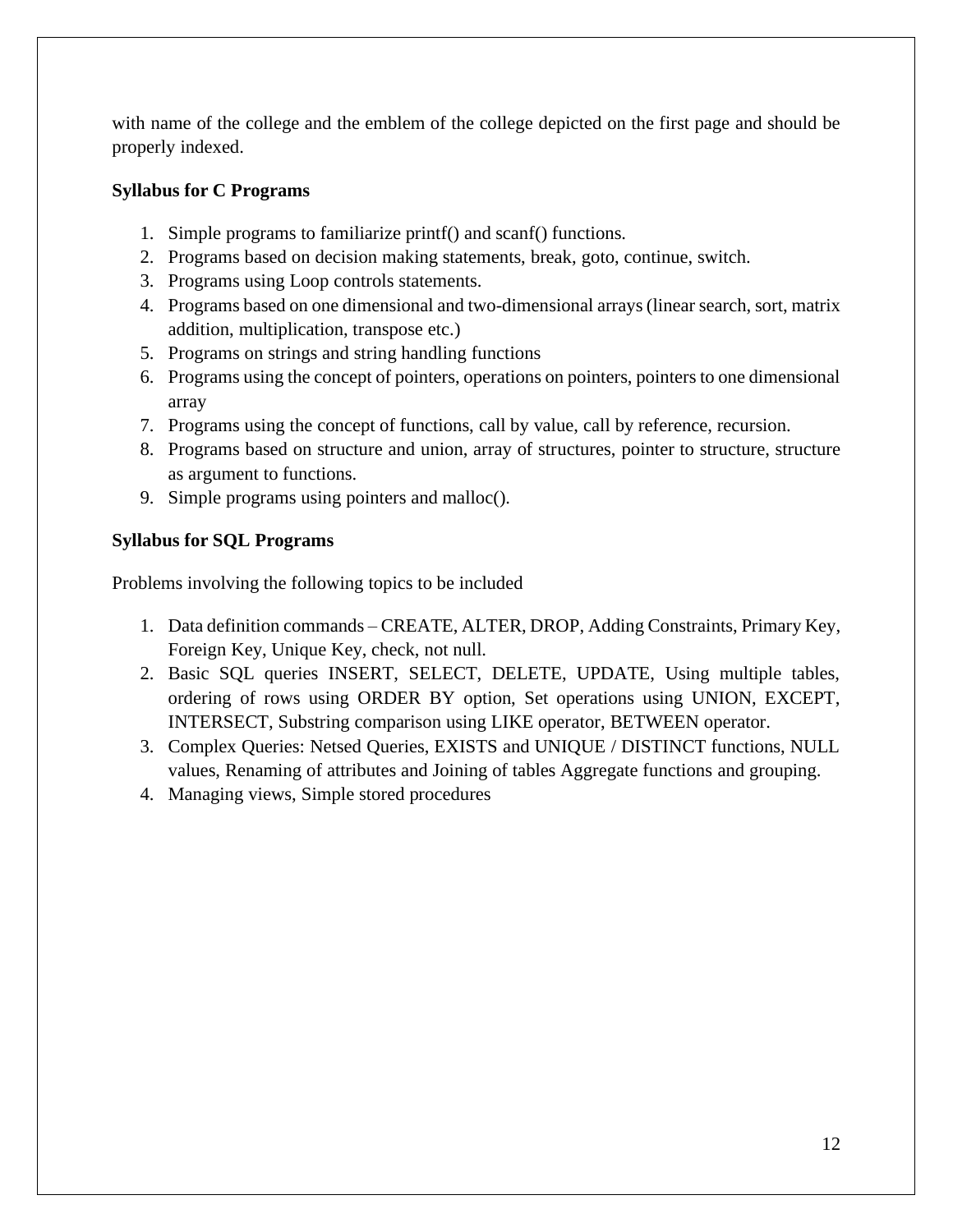## **Semester II**

# **Paper 1: Common – Syllabus of Second Language: As approved by the respective BoS (UG)**

# **Paper 2: Complementary – Syllabus of Complementary paper – Mathematics: As approved by BOS of Mathematics (UG)**

**Linear Algebra**

**Number of Hours / Week: 4 Total Number of Instructional Hours: 72 Credits: 4**

#### **Module I: Introduction To Vector Spaces** 15 Hrs. **15 Hrs.**

Vector Spaces: Rn and Cn, lists, Fnand digression on Fields, Definition of Vector spaces, Subspaces, sums of Subspaces, Direct Sums, Span and Linear Independence, bases, dimension.

#### **Module II: Linear Maps** 20 Hrs. 20 Hrs.

Definition of Linear Maps - Algebraic Operations on - Null spaces and Injectivity - Range and Surjectivity - Fundamental Theorems of Linear Maps - Representing a Linear Map by a Matrix - Invertible Linear Maps - Isomorphic Vector spaces - Linear Map as Matrix Multiplication - Operators - Products of Vector Spaces - Product of Direct Sum - Quotients of Vector spaces.

#### **Module III: Eigenvalues, Eigenvectors and Eigenspaces 20 Hrs.**

Eigenvalues and Eigenvectors - Eigenvectors and Upper Triangular matrices - Eigenspaces and Diagonal Matrices.

#### **Module IV: Inner Products and Norms 17 Hrs.**

Inner Products, Norms, Orthonormal Bases, Self Adjoint and Normal Operators, Spectal theorem, Polar Decomposition and Singular Value Decomposition.( proof of all theorems are excluded for module 4)

**Text :** Sheldon Axler, Linear Algebra Done Right, Third Edition Springer, 2017.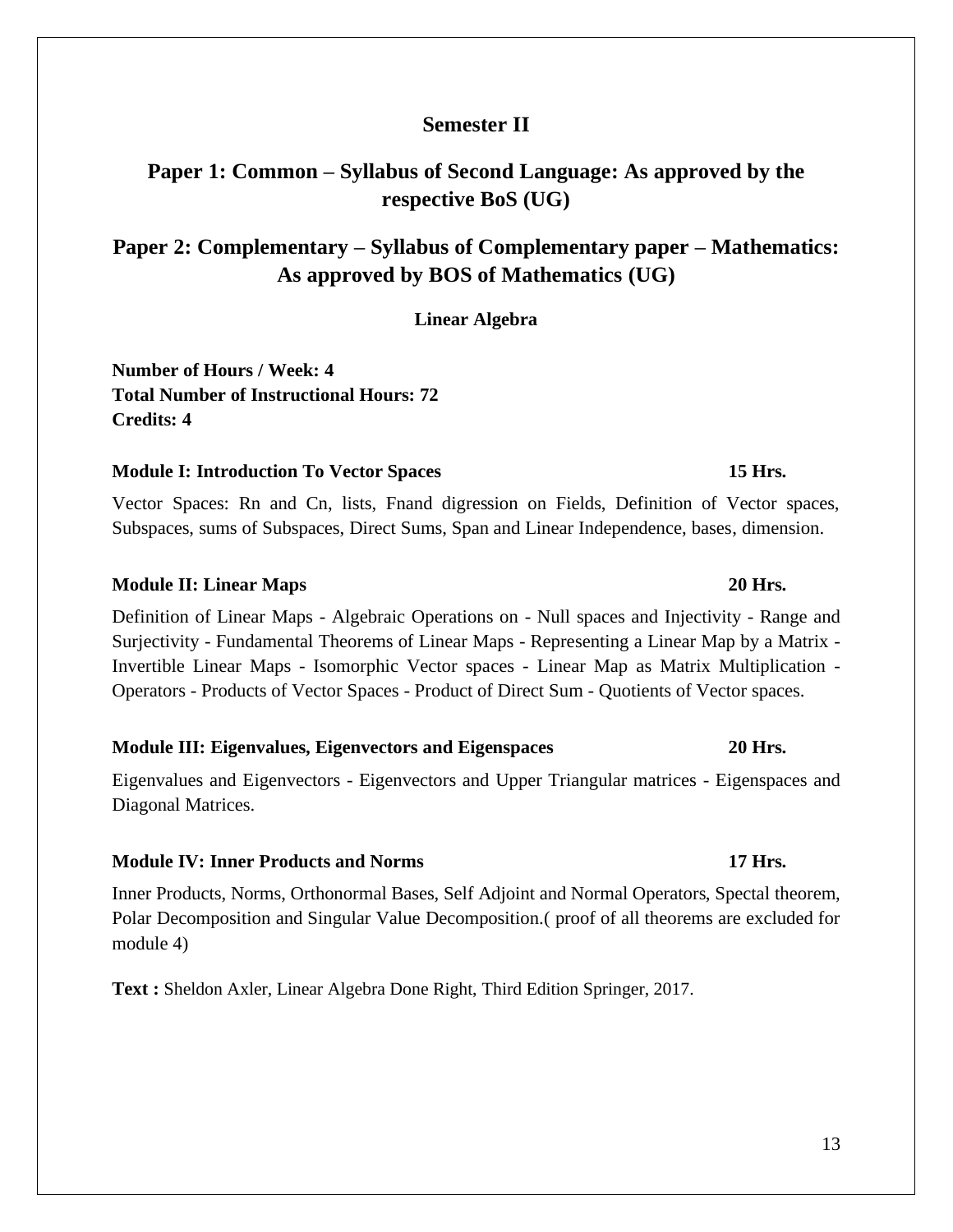# **Paper 3: Core – Object Oriented Programming using C++**

**Number of Hours / Week: 3 Total Number of Instructional Hours: 54 Credits: 3**

**Course Objective: On completion of the course, the student will be able to understand**

- **1. Object Oriented programming concepts and introduction of C++ Programming language.**
- **2. Different control structures used in C++ and implementation of functions in C++.**
- **3. Importance of class and objects concept in programming**
- **4. Role of constructors and destructors and importance of operator overloading**
- **5. Different types of inheritance and implementation of polymorphism**

## **Unit 1: (10 Hrs) – Principles of Object-Oriented Programming, Beginning with C++**

Object Oriented Technology, Disadvantages of conventional programming, Programming Paradigms, Key concepts of Object oriented programming, Advantages of OOPs, Parts of C++ program, Types of tokens, Data types in C++, Type modifiers, Type casting, Constants, Constant pointers, Operators in C++, Referencing and dereferencing operators, Scope access operator, Memory management operators.

## **Unit 2: (12 Hrs) – Control structures and functions in C++**

Decision making statements, Loops in C++, Functions in C++, The main function, Parts of a function, Passing arguments, Return by reference, Default arguments, Inline function, Function overloading, Principles of function overloading.

## **Unit 3: (10 Hrs) – Classes and Objects**

Structures in C++, Class in C++, Declaring Objects, public private protected keywords, Defining member functions, Characteristics of member functions, Outside member function inline, Rules for inline functions, Data hiding, Memory allocation for objects, Static member variables and functions, Arrays of objects, Objects as function arguments, Friend functions, Friend functions, Friend classes, Local classes

## **Unit 4: (10 Hrs) – Constructors, Destructors and Operator Overloading**

Constructors and destructors, Characteristics of constructors and destructors, Applications with constructors, Constructors with arguments, Overloading Constructors, Constructors with default arguments, Copy constructors, Destructors, Operator overloading, Overloading of unary operators, Overloading binary operators, Overloading with friend functions, Type conversion, Rules for overloading operators.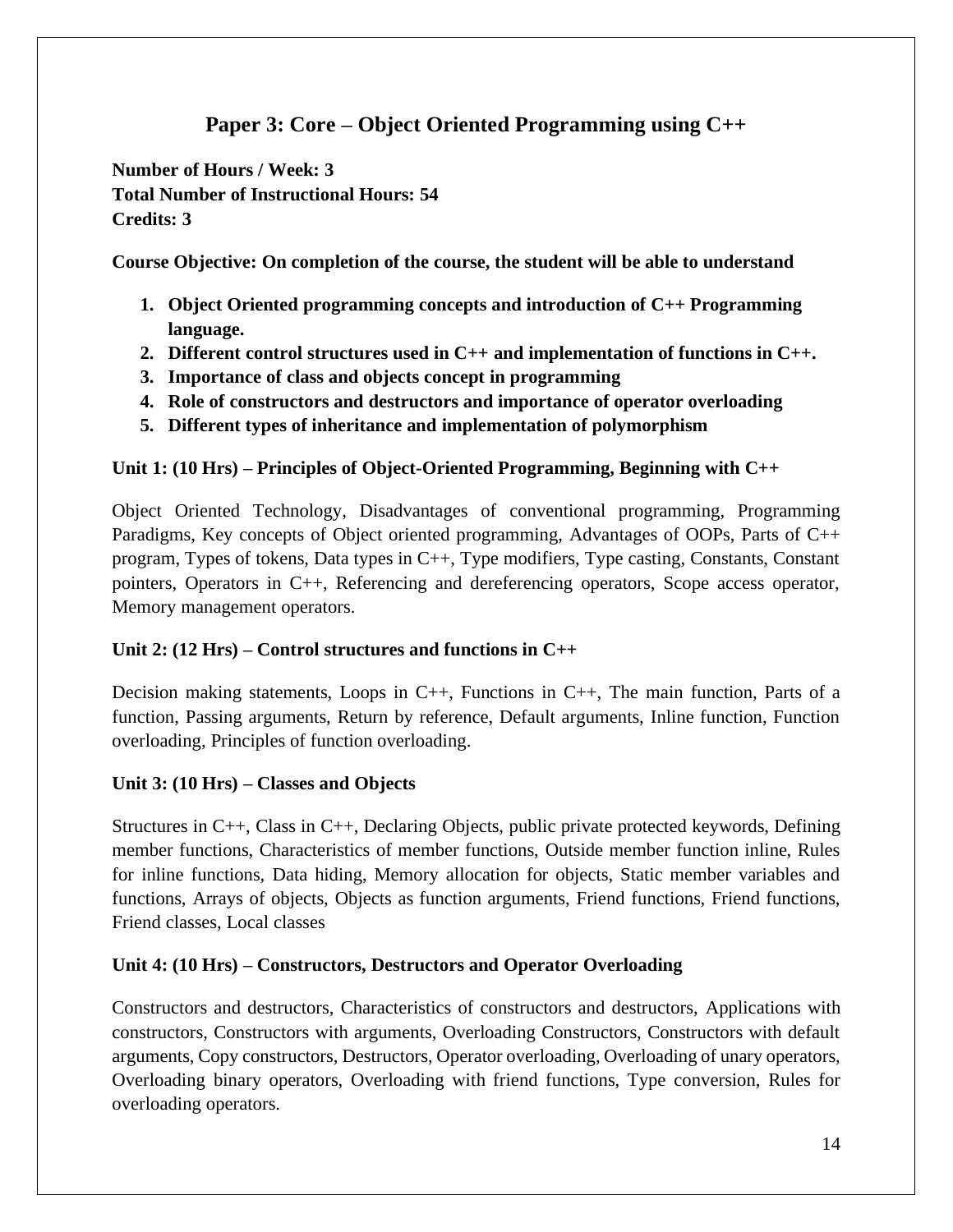### **Unit 5: (12 Hrs) – Inheritance, Pointers, Binding, Polymorphism and Virtual functions**

Inheritance, Access specifiers and simple inheritance, Types of inheritance, Virtual base classes, Constructors, Destructors and Inheritance. Pointer, Pointer declaration, void pointers, wild pointers, Pointers to objects, this pointer, pointers to derived classes and base classes, Binding in C++, Pointers to derived class objects, Virtual functions, Rules for virtual functions, Pure virtual functions, Abstract classes, Working of virtual functions, Object slicing

### **Book of Study:**

1. Ashok N. Kamthane Object Oriented Programming with ANSI & Turbo C++, First Edition, Pearson India.

### **Reference:**

- 1. E. Balagurusamy Object Oriented Programming with C++, Fifth edition, Tata McGraw Education Hill, 2011.
- 2. Ravichandran Object Oriented Programming in C++, TMH,  $3^{rd}$  Edition

## **Paper 4: Core – Data Structures Using C++**

**Number of Hours / Week: 3 Total Number of Instructional Hours: 54 Credits: 3**

**Course Outcomes: Upon successful completion of this course, students should be able to:**

- **1. Describe fundamental concepts of data structures.**
- **2. Illustrate the representation of arrays in memory and operations on it.**
- **3. Compare and contrast different searching and sorting techniques.**
- **4. Design operations on linear data structures such as stacks and queues.**
- **5. Implement operations on various types of linked lists.**

#### **Unit 1: Introduction to Data structures (10 Hours)**

Introduction to Data Structures, Definition, Classification of Data Structures, Primitive and Non primitive, Operations on data structures, Static and dynamic memory allocation. Dynamic memory allocation and pointers, Memory allocation operators in  $C_{++}$ . User defined data types in  $C_{++}$ . Recursion, Recursive functions in C++.

## **Unit 2: Array (10 Hours)**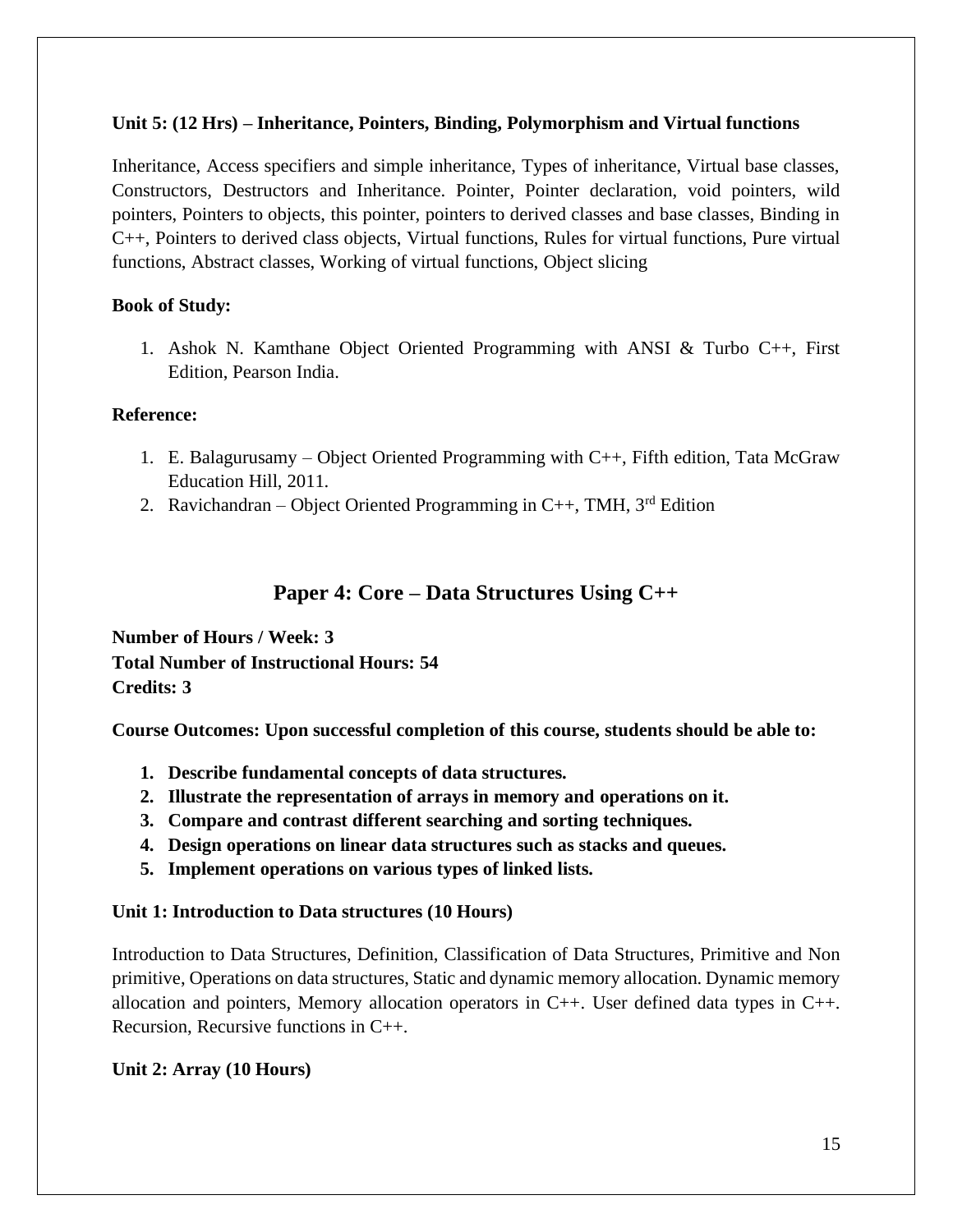Arrays, Linear array – Representation of array in memory, operations on linear array – Insertion, Deletion, Sorting and Searching. Two Dimensional Arrays – Representation of 2D array in memory, operations on 2D array, Multidimensional Arrays.

## **Unit 3: Search and Sort (10 Hours)**

Search, Basic search techniques, Search algorithms, Searching techniques, Sequential search, Binary search. Sort, general background, definition, different types, Bubble Sort, Selection Sort, Merge Sort.

## **Unit 4: Stack and Queue (12 Hours)**

Stack, Definition, Array representation of stack, Operations on stack. Infix, prefix and postfix notations, Conversion of an arithmetic expression from infix to postfix, Postfix evaluation, Applications of stack. Queue – Definition, Array representation of queue, Simple queue operations. Circular queues, Double ended queue, Priority queue.

## **Unit 5: Linked List (12 Hours)**

Linked list – definition, Components of linked list, Representation of linked list, Advantages and disadvantages of linked lists, Types of linked list. Singly linked list, Operations on singly linked list, Creation, Insertion, Deletion, Search and display. Circular linked list, Operations on circular linked list, Creation, Insertion, Deletion, Search and Display.

**Book of Study**: G.S Baluja, Data Structures Through C++ (A Practical Approach), Danapat Rai  $&$  Co.

## **References:**

- 1. Ellis Horowitz and Sartaj Sajni, Fundamentals of Data Structures, Galgotia publications
- 2. Seymour Lipschutz, Theory and Problems of Data Structures, Schaums Outline Series

# **Paper 5: Core – Operating System Concepts**

**Number of Hours / Week: 4 Total Number of Instructional Hours: 72 Credits: 4**

**Course Outcomes:**

**After completing the course, the student should be able to explain**

**1. The fundamental concepts regarding an OS**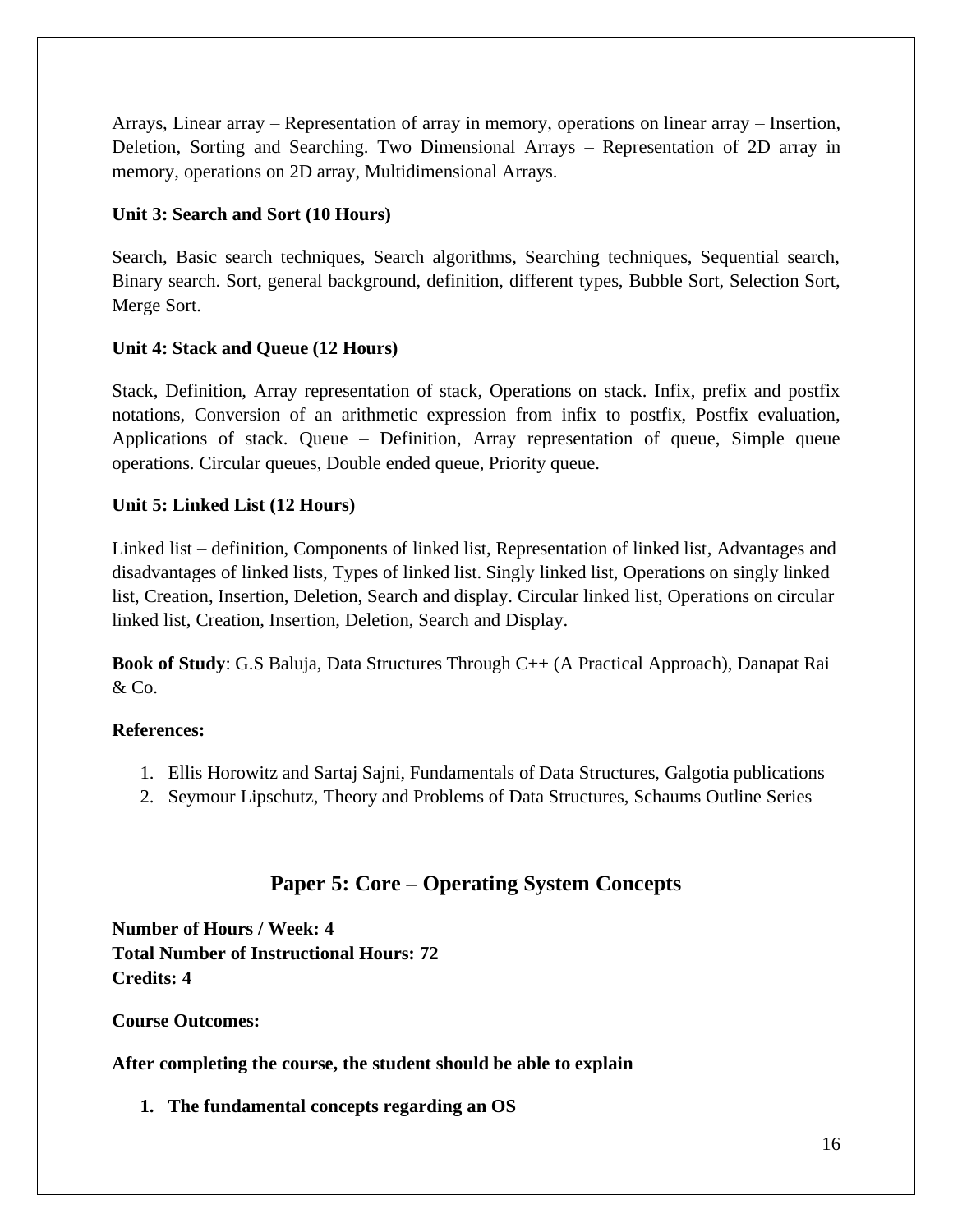- **2. Concept of a process and management of processes**
- **3. Inter process synchronization methods and deadlock handling**
- **4. Various memory management techniques**
- **5. Concept of file and various file handling methods**

## **Unit 1: Introduction (14 Hrs)**

OS Definition, Functions, Types of operating systems – Batch Operating System, Multi programming, Time sharing, Real time, distributed operating systems – Operating System Operations, Operating System Services, User Operating System Interface, System Calls, Types of System Calls.

## **Unit 2: Processor Management (14 Hrs)**

Job and process concept, Operating system view of process, process state, state transition diagram, PCB (Process control block), System state and process lists, process switch, threads, multithreading operating system, operating system services for process management. Process Scheduling – Types of schedulers, scheduling and performance criteria, scheduling algorithms, multiple processor scheduling.

## **Unit 3: Inter process synchronization and communication (16 Hrs)**

Concurrent Processes, need for inter process synchronization, critical section problem, mutual exclusion, mutual exclusion algorithms, semaphore definition, primitives, implementation of semaphores, monitors

Deadlocks – Definition, Deadlock characterization, Resource allocation graph, methods for handling deadlocks, deadlock prevention, deadlock avoidance, safe state, resource allocation graph algorithm, Banker's algorithm, deadlock detection, recovery from deadlock.

## **Unit 4: Memory Management (16 Hrs)**

Preliminaries, address binding, dynamic linking and loading, Overlays. Logical versus physical address space, Swapping, Contiguous allocation – fragmentation, compaction, Paging – principles of page allocation, structure of page table, hardware support, multi level paging, Segmentation – principles of operation, hardware, implementation of segment table, protection and sharing, fragmentation, segmentation with paging. Virtual Memory – Demand paging, Page replacement algorithms, page allocation policies – Thrashing, hierarchical address translation tables, MMUS

## **Unit 5: File Management (12 Hrs)**

File Structure, File types, File access, File attributes, File operations, Directories – Flat directory systems, hierarchical directory systems. File system implementation – Allocation methods, contiguous allocation, linked allocation, indexed allocation.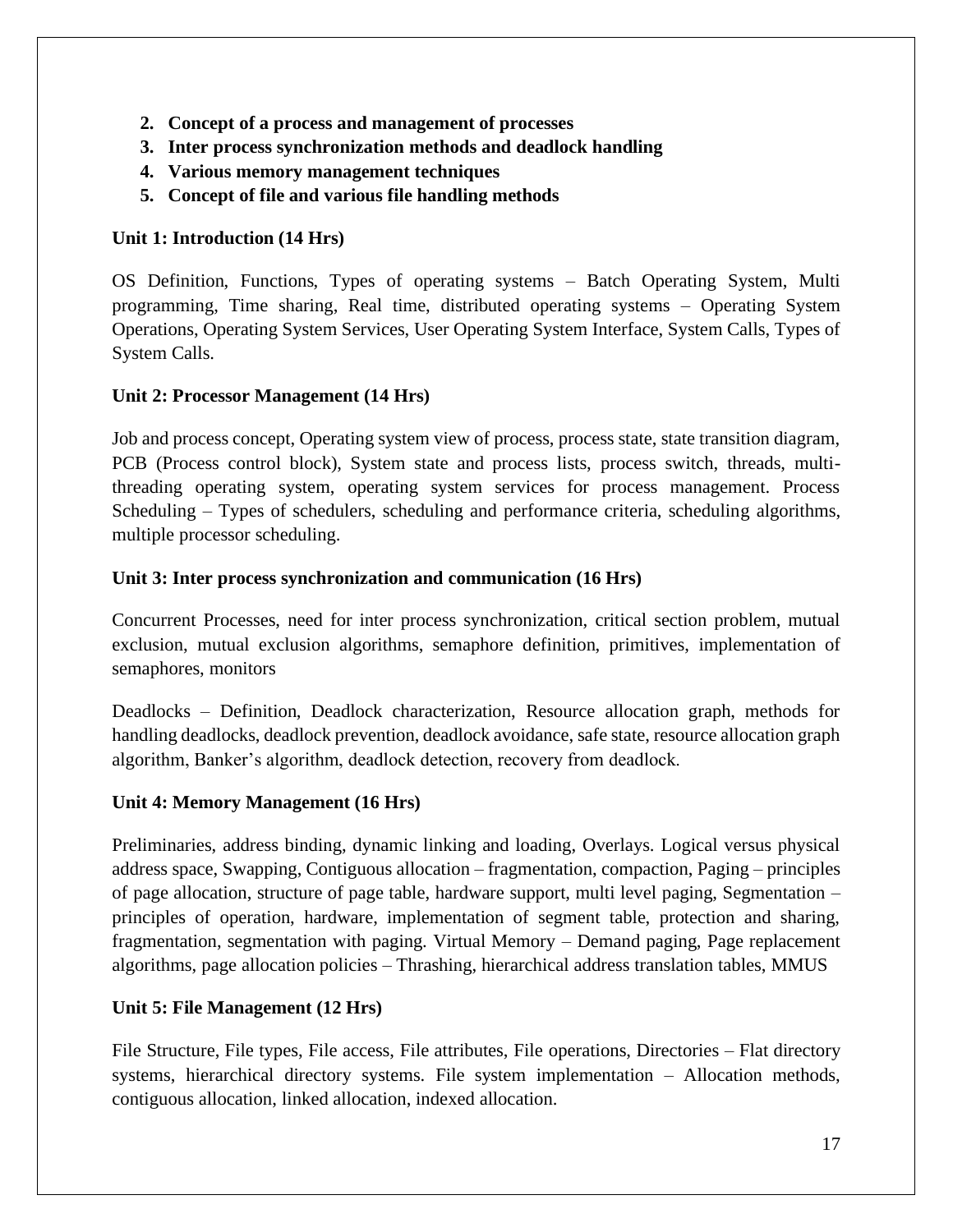### **Book of Study**

1. Siberschatz, Galvin, Gagne: Operating System Concepts,  $7<sup>th</sup>$  Edition

#### **Reference Texts:**

- 1. Andrew S. Tanenbaum, Modern Operating Systems, Prentice Hall India
- 2. Dhamdhere, System software and operating systems Tata Mc Graw Hill
- 3. H M Deitel, An introduction to Operating System Adison Wesley
- 4. Tanenbaum, Modern Operating Systems Prentice Hall
- 5. William Stallings, Operating Systems Pearson Education

## **Paper 6: Core – Software Lab II**

## **Number of Hours / Week: 6 Credits: 4**

The candidate needs to submit a Lab Record, duly signed by the teacher in charge and Head of the Department, (minimum of 20 Programs,  $(10 + 10,$  CPP and DS) failing to which he / she will not be allowed to attend the external software lab examination. The lab record should be hard binded with the name of college and the emblem of the college depicted on the first page and should be properly indexed.

#### **Syllabus for CPP programs (minimum of 10 questions)**

- 1. Programs based on array of objects, friend functions, passing objects as arguments to function.
- 2. Programs based on array of objects, friend functions, passing objects as arguments to function.
- 3. Programs based on operator overloading (binary, unary) using member functions and friend functions
- 4. Programs based on constructors, different types of constructors.
- 5. Programs based on inheritance, different types of inheritance, polymorphism

#### **Syllabus for Data Structures using CPP (minimum of 10 questions)**

Student needs to code and implement CPP programs for the following:

Arrays – Insertion, Deletion, Polynomial addition using arrays Sort – Selection, Insertion, Quick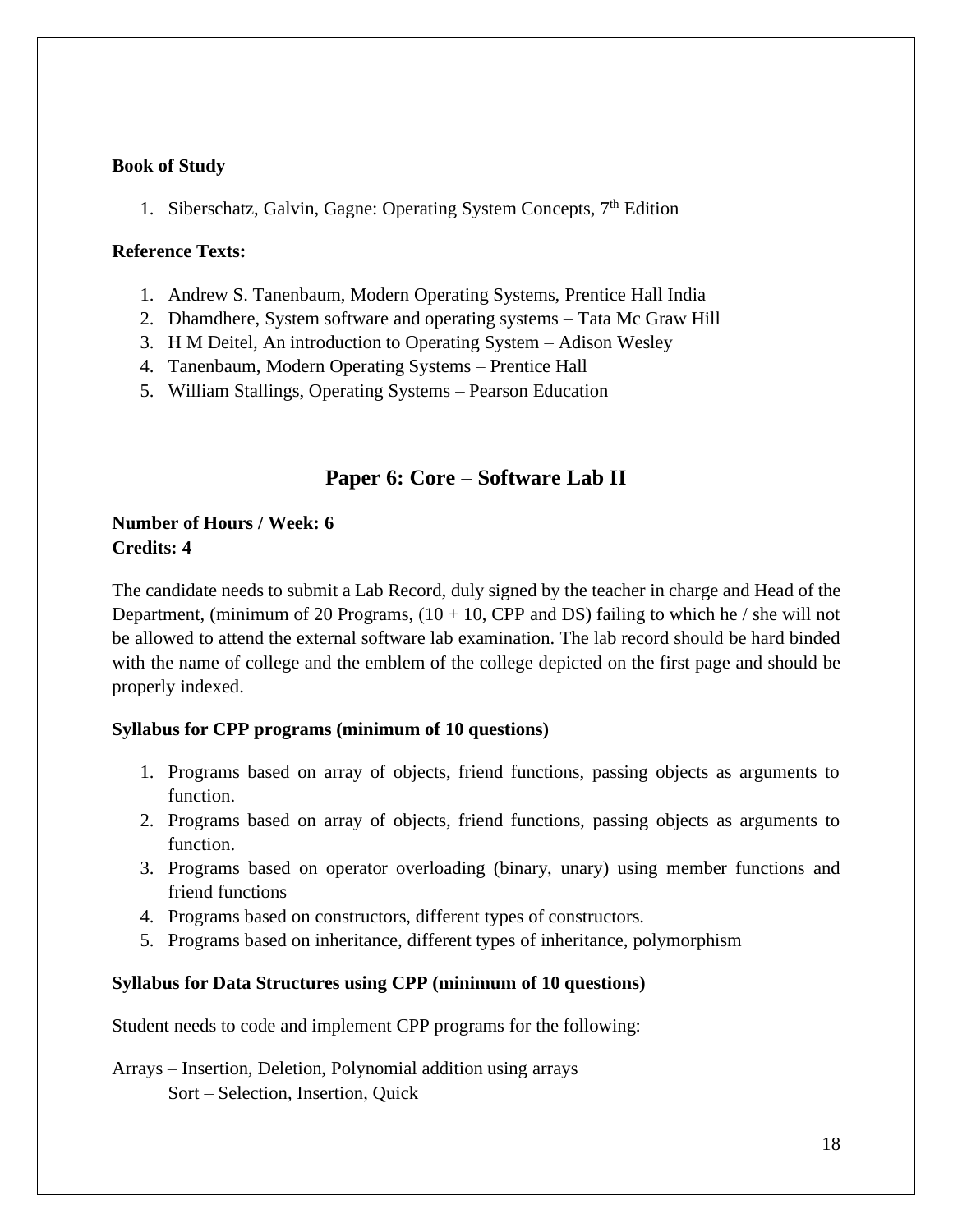Search – Linear search, Binary search

Sparse matrix –

Sparse form representation, transpose and addition using the sparse form

Stack –

Implementation using arrays (linear stack), Infix to postfix conversion, Postfix evaluation Queue –

Implementation using arrays (linear queue), Implementation of circular queue

Singly linked list – Implementation using dynamic memory allocation techniques, arrange the list based on the ascending or descending order of the information field, concatenate two linked lists, interchange any two nodes in a list, Implementation of circular list, Implementation of linked stacks and queues.

Doubly linked list – Implementation of doubly linked list, Implementation of circular doubly linked list.

# **Semester III**

## **Paper 1: Complementary Course in Electronics**

## **DIGITAL ELECTRONICS**

## (*Submitted as suggested by the BOS of Electronics (PG and UG) of Mahatma Gandhi University*)

#### **Course Outcome**

After completion of the course the students will be able to

**CO1:** Explain number systems, describe binary and hexadecimal arithmetic and Discuss on logic gates.

**CO2:** Analyse Boolean expressions using logic gates, Discuss Boolean algebra and Minimize SOP and POS expressions using Karnaugh map.

**CO3:** Illustrate and explain various combinational logic circuits

**CO4:** Explain various sequential logic circuits, Design various Up and down counters and describe various shift registers and shift register counters.

(*PSO that can be linked to: Understand the core concept of computer science for applying and developing logic circuits, understanding processors and assembly language programing*)

## (SYLLABUS)

## **Module I 14 hours**

Review of number systems: Decimal Numbers, Binary numbers, Decimal to binary and binary to decimal conversions, Conversion of hexadecimal numbers to binary and decimal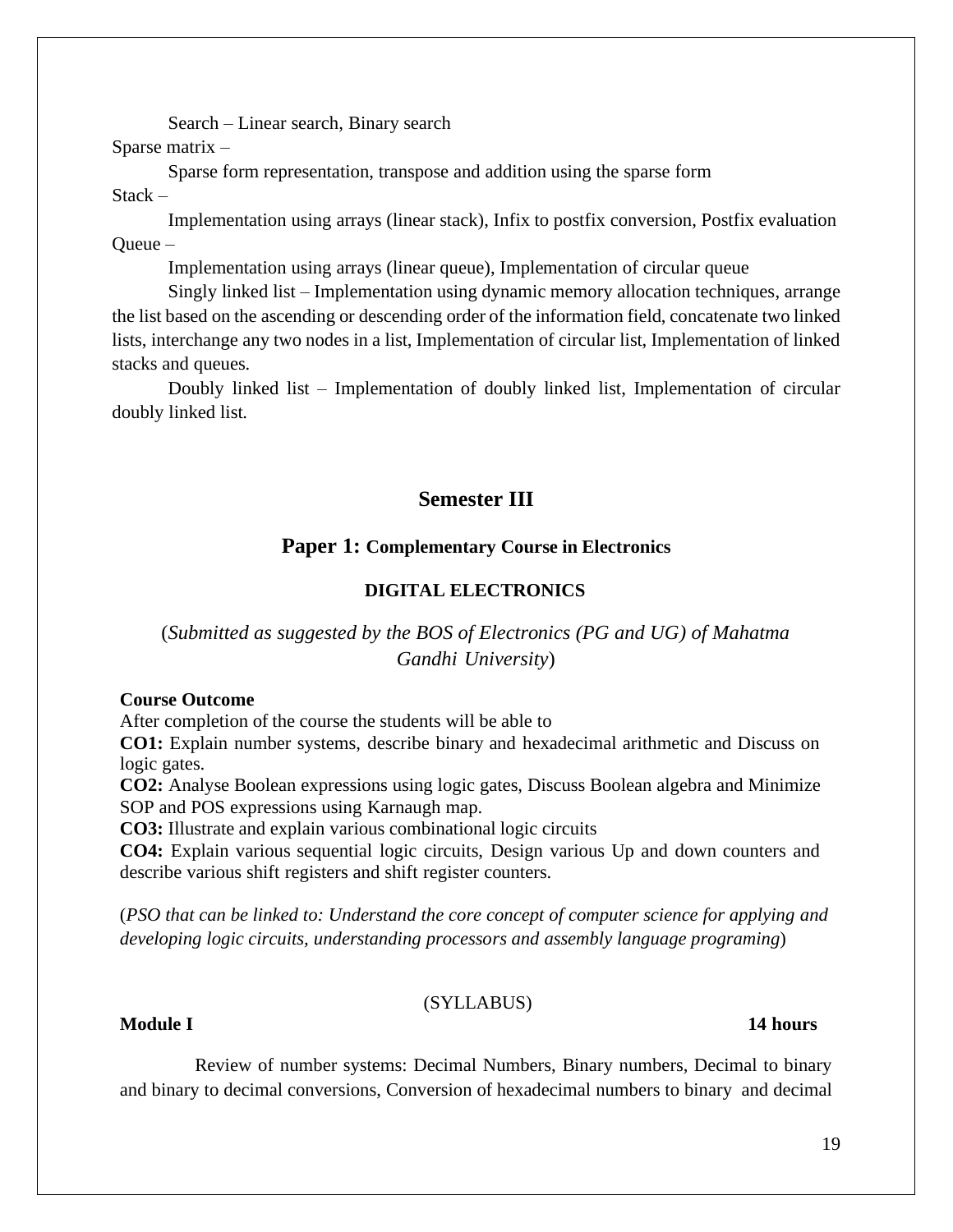number system, Introduction to digital electronics: digital and analog systems, binarydigits, logic levels, Binary Arithmetic, 1's and 2's complement of binary numbers, Signed numbers, Arithmetic operations with signed numbers, Arithmetic operation of hexadecimal numbers (addition and subtraction) Binary coded decimal, 8421 BCD code, BCD addition, Digital codes: Gray code, ASCII and EBCDIC codes.

*Chapter 2 (Pages 16 to 47 and 51 to 60) of Text book 1*

#### **Module II 12 hours**

Logic Gates: AND, OR, NOT, XOR, XNOR, NAND (Definition, Symbols, Truth Tables and Operation, gate propagation delay time, fan-in and fan-out). Basic combinational logic circuits, Implementing combinational logic, Universal property of NAND and NOR gates, Combinational logic using NAND and NOR gates, Realization of basic gates using NAND and NOR gates. *Chapter 3 (Pages 78 to 103) and Chapter 5 Pages 172 to 185 of Text book 1*

#### **Module III** 15 **hours**

Boolean algebra Boolean variables, operations and functions, Boolean Postulates, Boolean Theorems, De-Morgan's theorems, Boolean analysis of logic circuits, simplification using Boolean algebra, standard forms of Boolean expression, Boolean expressions and truth tables. The Karnaugh Map, Karnaugh SOP and POS minimization. *Chapter 4 (Pages 4.5 to 4.42) of Text book 2*

#### **Module IV 16 hours**

Basic overview of logic functions, Introduction to combinational circuits: Basic adders (adders and subtractors), parallel binary adders, ripple carry and look ahead carry adders, magnitude comparators, decoders, encoders, code converters: binary to Gray and Gray to binary converters, multiplexers (Data selectors), De-multiplexer, parity generators/ checkers.

Introduction to sequential circuits: Latches, flip flops: RS flip flop using NAND/ NOR gates, Clocked RS, D, JK and T flip flops, Edge triggered flip flops, Master-slave JK flip flop, basic flip flop applications *Chapter 6 (Pages 202 to 251) and Chapter 7 (Pages 266 to 287)of Text book 1*

#### **Module V 15 hours**

Basic shift register functions. Serial in- Parallel out shift registers, Parallel in -Serial out shift registers, Serial in- Serial out shift registers, Parallel in Parallel out shift registers, Bidirectional shift registers Shift register counters.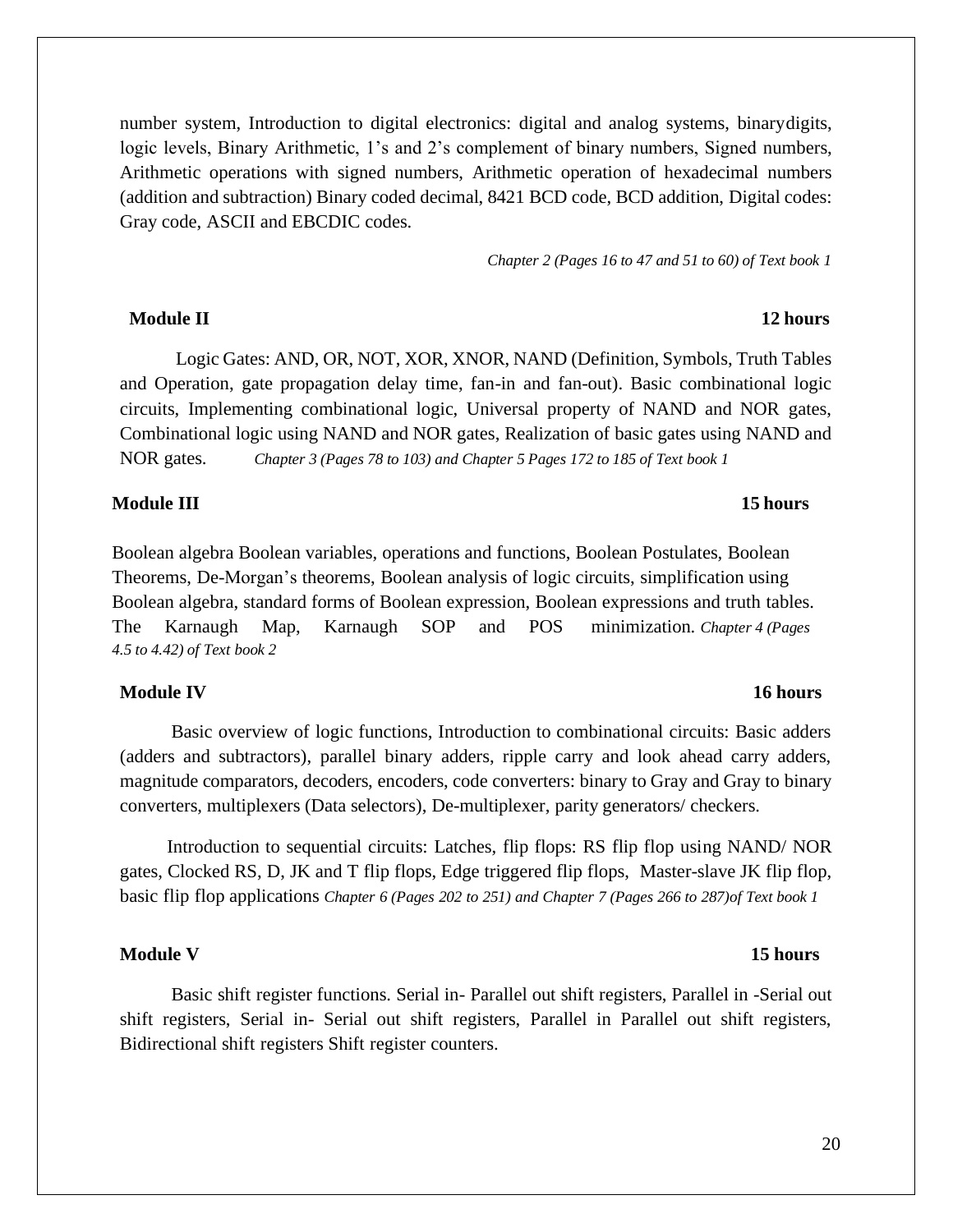Types of counters- asynchronous and synchronous counters, design of asynchronous and synchronous counters, up/down counters, decade counters, cascaded counters, applications of counters. *Chapter 8 (Pages 305 to 336) and Chapter 9 (Pages 354 to 374) of Text book 1*

### **Text Books:**

- 1. Digital Fundamentals- Floyd and Jain, Eighth Edition
- 2. B. RAM, "Computer Fundamentals: Architecture and Organization", FourthEdition, New age international (P) Limited.

# **Paper 2 Core: IC3CRTO7 Advanced Computation Techniques**

#### **Instructional Hours/Week: 4 Total Instructional Hours: 72 Credits**: **4**

#### **Upon successful completion of this course, students should be able to:**

- 1. Illustrate the representation of tree structure and basic operations on it
- 2. Describe fundamental concepts of File as a data structures.
- 3. Gain the needed expertise in designing normalized databases
- 4. Attain fundamental concepts of concurrent transactions and Database security
- 5. Understand the storage techniques and accessing data from databases

**Unit 1: Trees:** Introduction, Tree Terminology, Binary trees-Strictly Binary Tree, Complete Binary Tree, Extended Binary Tree, Binary Tree Representation- Array and Linked List representation, creation of Binary Tree, Operations on Binary Trees, Traversal of Binary Tree-Inorder, Preorder and Post order traversals, Technique of Conversion of an expression into Binary Tree, Binary Search Tree- Insertion of a node, Searching for Node, Deletion of a Node. (16 HRS)

**Unit 2: Files:** Introduction, Terminology, File Organization, File Operations- Creation of a Fie, Reading of a File, Updation of a File, Insertion in the file, Deletion from the File, Sequential Files-Structure, Operations, Disadvantages, Areas of Use, Indexed Sequential File- Structure of Indexed Sequential File, Direct File Organization, Multiple Key Access- Multilist Organization, Inverted-List Organization. (16 HRS)

**Unit 3: Relational Database design**: features of good relational database design. Un-normalized relations, insertion deletion updation anomalies, normalized relations, first, second , third and BCNF normal forms, functional dependency, non-loss decomposition of relations, Concept of multivalued dependency, Basic concept of object oriented DBMS, databases connectivity (16 HRS)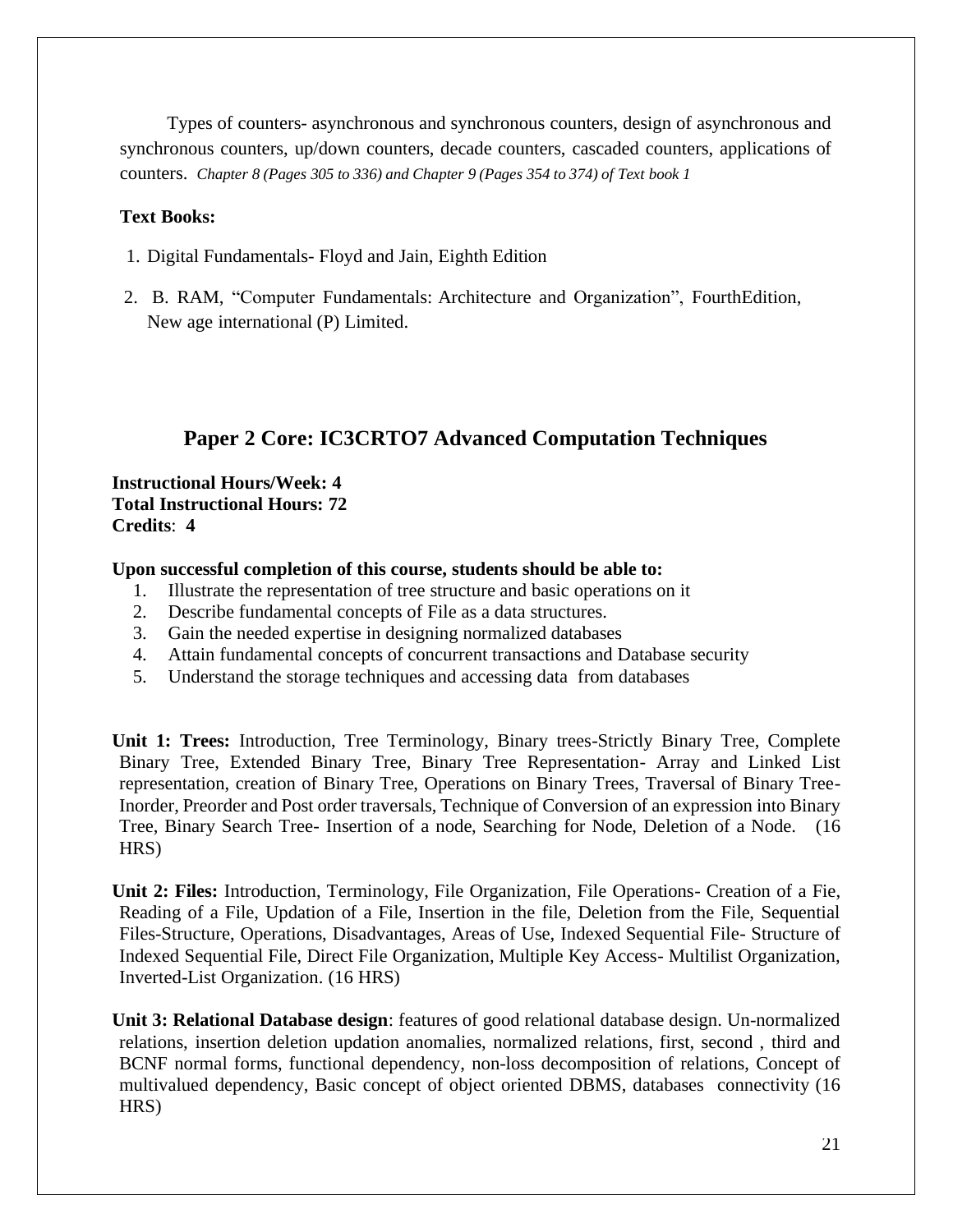**Unit 4: Transaction Management and Concurrent transactions**: properties of transactions, benefits of concurrent transactions, schedules and locking principles, problems and solution of concurrent transactions, Database security and authorizations , Grant and Revoke , triggers and its need, system crashes and recovery, concept of logs (12 HRS)

**Unit 5: Overview of Storage and Indexing**: Data on External Storage, storage of databases and access methods, Indexing and data retrieval, types of indexes - Clustered Indexes, Primary and Secondary Indexes, Index data Structures - Hash Based Indexing, Tree based Indexing, Comparison of File Organizations. ( 12 HRS)

## **Text Books:**

- 1. G.S Baluja, Data Structures through C++ (A Practical Approach), Danapat Rai & Co.
- 2. Fundamentals of Database systems  $7<sup>th</sup>$  edition: Elmasri & Navathe : Pearson Education.
- 3. Database Management Systems by Raghu [Ramakrishnan,](https://www.amazon.in/s/ref=dp_byline_sr_book_1?ie=UTF8&field-author=Raghu+Ramakrishnan&search-alias=stripbooks) [Johannes](https://www.amazon.in/s/ref=dp_byline_sr_book_2?ie=UTF8&field-author=Johannes+Gehrke&search-alias=stripbooks) Gehrke 3rd. Edition, July 2014, McGraw Hill Education.

## **References**:

- 1. Ellis Horowitz and Sartaj Sahni, Fundamentals of Data Structures, Galgotia publications.
- 2. An introduction to database systems C.J Date  $8<sup>th</sup>$  edition. Pearson education

# **Paper 3 Core: IC3CRT08 Programming in Python**

**Instructional Hours/Week: 3 Total Instructional Hours: 54 Credits**: **3**

**Aim:** To provide basic knowledge in Python programming

**Course objectives:** After completing this course, the student will learn how to design and program Python applications, acquire object oriented skills in Python and able to work with python standard library.

## **Module I**

Programming Environment and Python Basics: Getting Started with Python Programming - Running code in the interactive shell, Editing, Saving, and Running a script. Using editors - IDLE, Jupyter. Basic coding skills – Writing simple programs. (10 HRS)

## **Module II**

Building Python Programs: Data types, variables, operators. Control statements – branching controls, simple if, if - else, if - elif -else; looping, while, for. Functions - defining, calling,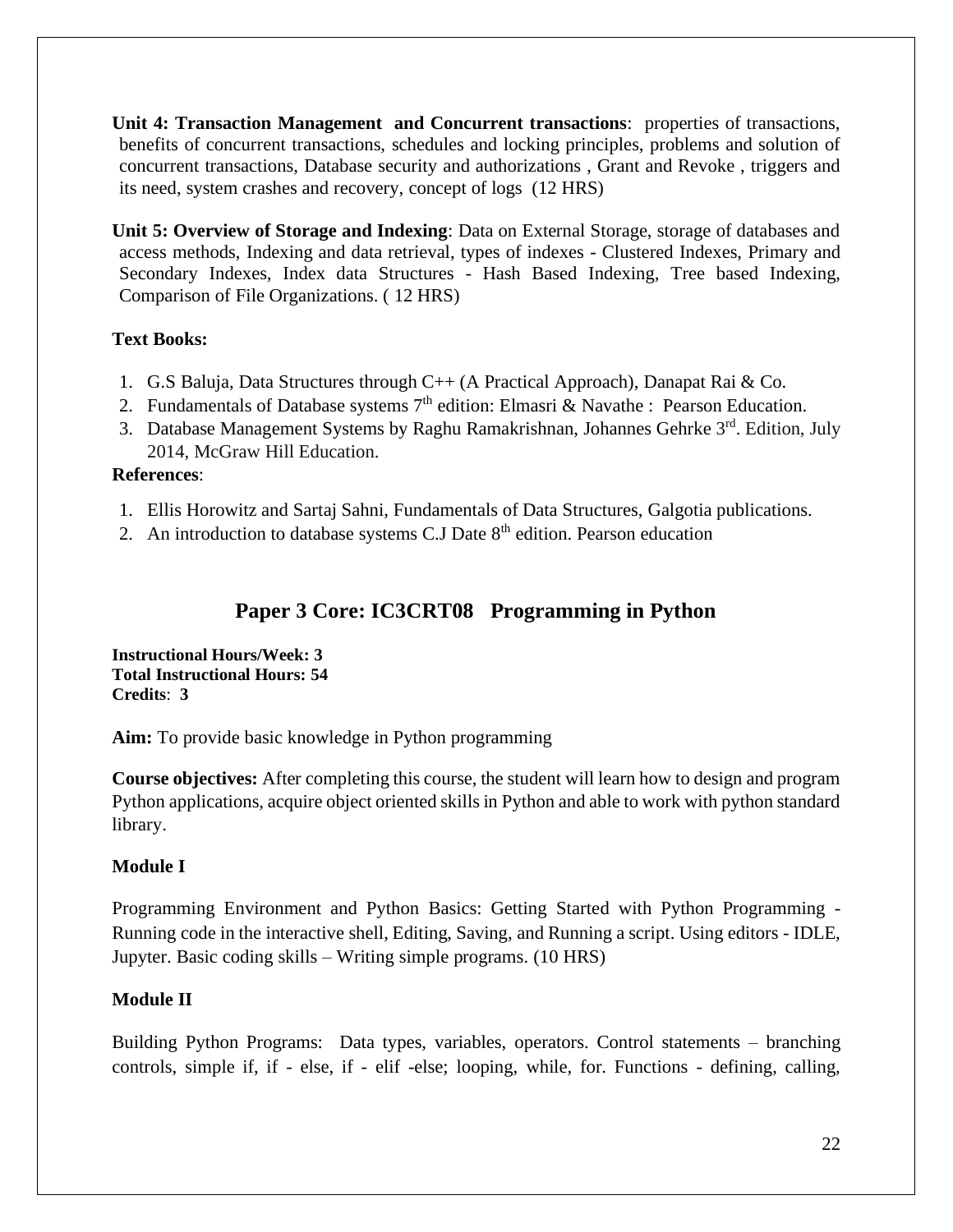returning values, functions with default arguments, recursive functions, nested functions and lamda functions. Strings - operation, string functions. Work with dates and times. (10 HRS)

## **Module III**

Containers: Lists - Basic list Operations and functions, List of lists, Slicing, Searching and sorting list, List comprehension. Work with tuples and Sets. Dictionaries - Dictionary functions, dictionary literals, adding and removing keys, accessing and replacing values, traversing dictionaries, reverse lookup. (10 HRS)

## **Module IV**

Object Oriented Programming: Design with classes, Inheritance – multi-level and multiple inheritance. Exceptions - Handle a single exception, handle multiple exceptions. Introduction to file I/O - Reading and writing text files, Manipulating binary files. More concepts: Decorators, generators and iterators. (12 HRS)

## **Module V**

Scientific Python: NumPy - Basics, Creating arrays, Arithmetic, Slicing, Matrix Operations, Random Numbers.. Plotting and visualization. Matplotlib - Basic plot, Ticks, Labels, and Legends. Pandas: operations on CSV files. Reading, Manipulating, and Processing Data. Python GUIs and event handling using tkinter. (12 HRS)

## **Text Books:**

- 1. Kenneth A Lambert., Fundamentals of Python: First Programs, 2/e, Cengage Publishing,2016
- 2. Jeeva Jose, P Sojan Lal, Introduction to Computing and Problem solving with Python, Khanna Book Publishing, 2016
- 3. Wes McKinney, Python for Data Analysis, 2/e, Shroff / O'Reilly Publishers, 2017

## **Reference Books:**

- 1. Allen B. Downey, Think Python: How to Think Like a Computer Scientist, 2/e, Schroff, 2016
- 2. Michael Urban and Joel Murach, Python Programming, Shroff/Murach, 2016
- 3. David M.Baezly, Python Essential Reference. Addison-Wesley Professional; 4/e, 2009.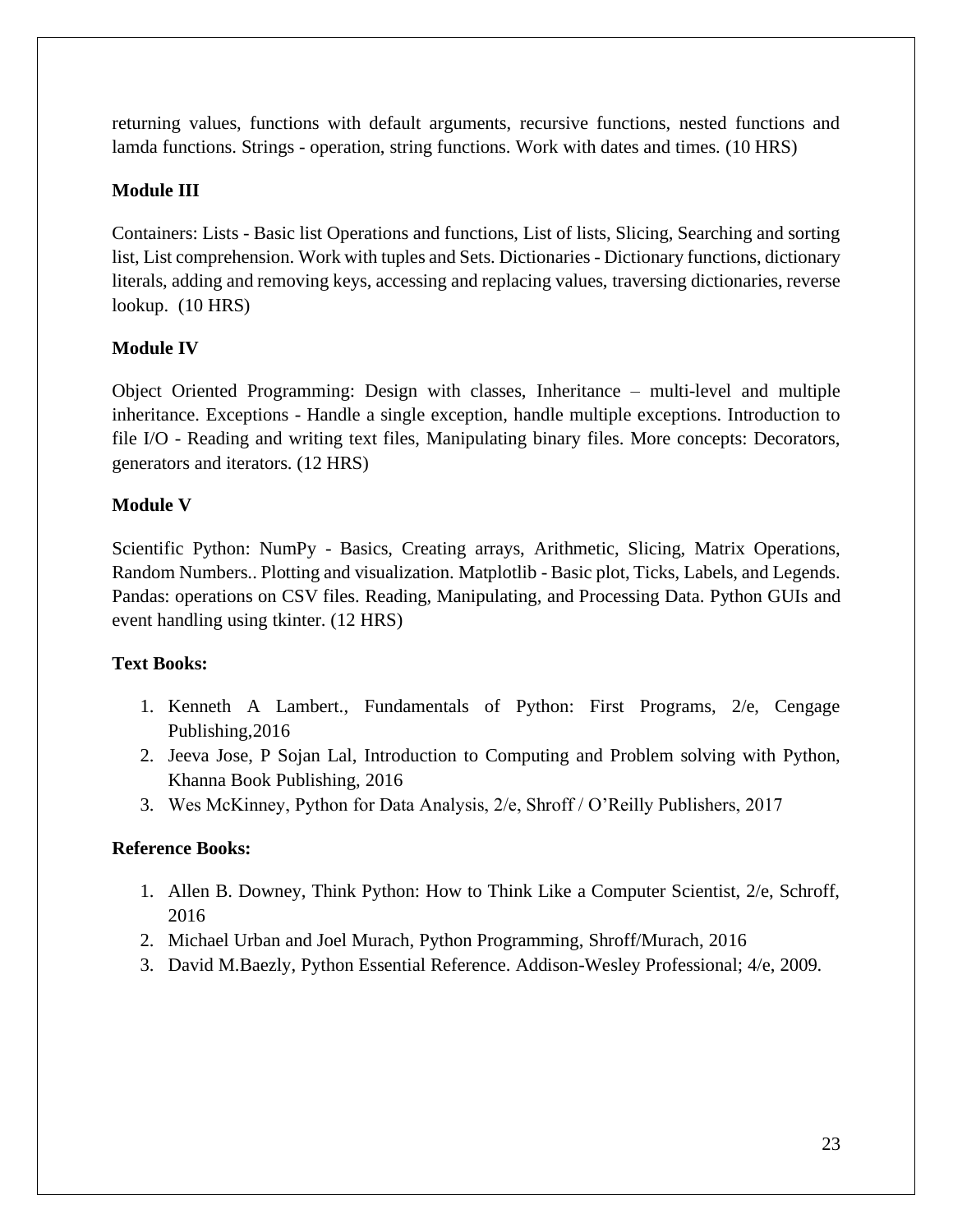# **Paper 4 Core: IC3CRT09 R Programming and Mathematics for Artificial Intelligence**

**Instructional Hours/Week: 4 Total Instructional Hours: 72 Credits**: **3**

**Aim:** To attain the needed proficiency in R programming and ability to develop programmes to solve Mathematical problems Using R

**Course Outcome:** On completion first two Units of the course, students will be able to use R language for programming purposes. The remaining three Units will enable the student to become confident in the Mathematical portions needed in the field of Artificial Intelligence. The Lab sessions for the Paper is so designed to make the student an expert in R to solve problems in **Mathematics** 

## **Unit I**

R Programming -Fundamentals, installation and use of software, data editing, use of R as a calculator, functions and assignments, arguments, scope, logic and statements in R, logical equivalence, Sets with R: Cardinality, Equality, Empty set, Subset, ,Union, Intersection, Complement, Cross product and Algebraic properties (12 hrs)

## **Unit II**

R Programming - Exploring and cleaning data for analysis, Data organization, Arrays, and Matrices, Basics of Arrays in R, Matrix operations, Advanced Matrix operations, Additional Matrix facilities, Lists and Data frames. Mapping models to Machine Learning, Evaluating and Validating models, Probability distributions in R, Statistical models in R, Building, linear models, Generalized linear models, Nonlinear least squares and maximum likelihood models.(14 hrs)

## **Unit III**

Sets, Operations on sets, Venn Diagrams, Multi Sets, Binary Relations, Equivalence Relations, Ordering Relations, Operations on Relations, Partial Orders. Statements and Notation, Connectives, Quantified Propositions, Logical Inferences, Methods of Proof of an Implication, First Order Logic and other Methods of Proof, Rules of Inference for Quantified Propositions, Proof by Mathematical Induction. (15 hrs)

## **Unit IV**

Linear Algebra – System of Linear equations, Solving System of Linear equations, Linear Independence, Vectors, Scalars, Addition, Scalar multiplication, dot product, vector projection,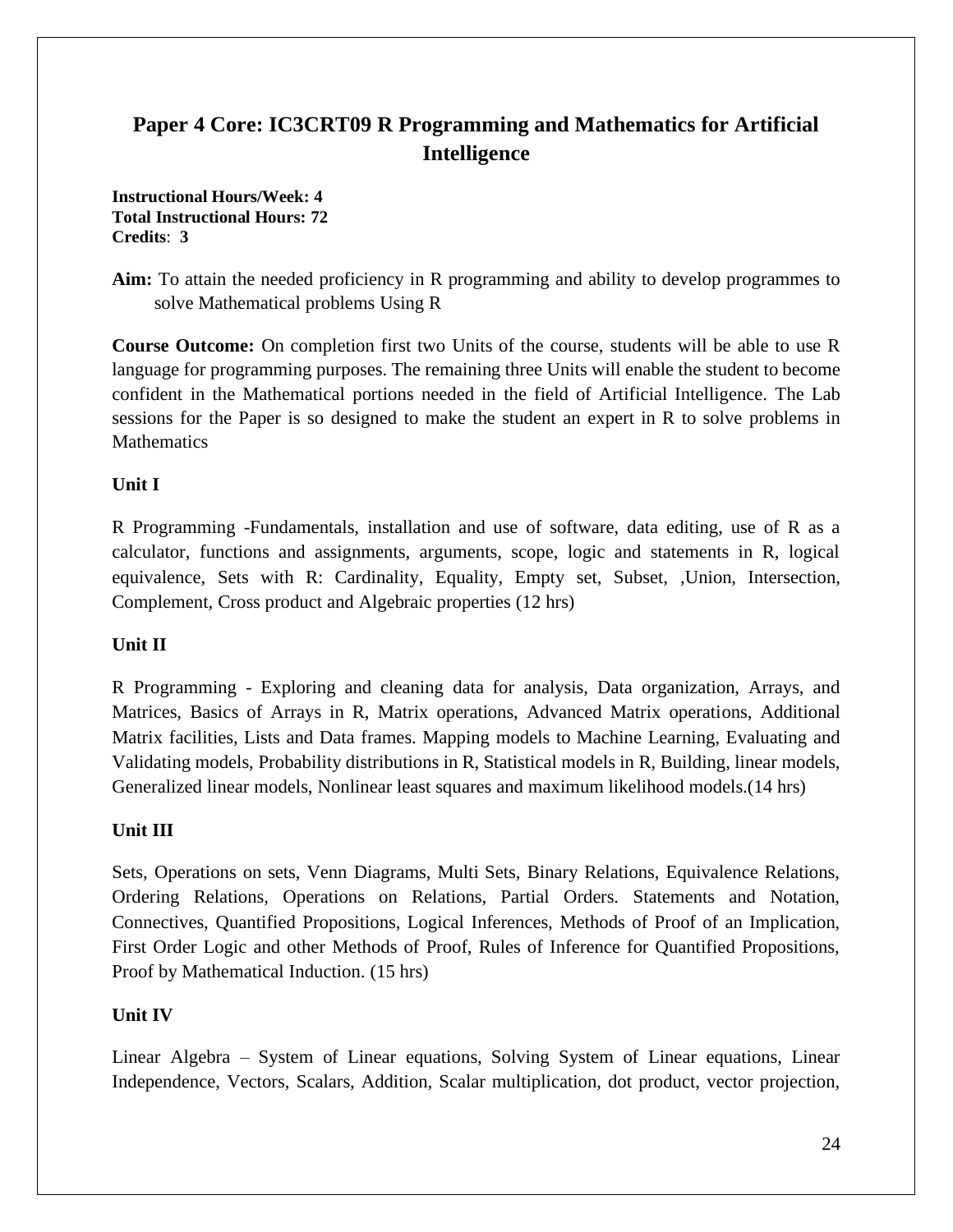cosine similarity. Support Vector Machines, Implementation using Python, Classification using Support Vector Machines. (15 hrs)

## **Unit V**

Matrices, determinants, inverse of matrix. System of equations, Linear transformation - rank and nullity, Consistency, and Inconsistency of linear system of equations, rank nullity theorem, Echelon form of a matrix and Row reduced echelon form of matrix. Correlation coefficient, Eigen values and Eigen vectors. Principle Component analysis (PCA) – Concepts and properties. Dimensionality reduction with PCA. (16 hrs)

## **Book of Study:**

- N Matloaff , "The art of R Programming", No Starch Press, Inc, 2011, Ist edition, ISBN-10: 1-59327-384-3, ISBN-13: 978-1-59327-384-2.
- William B. Claster, "Mathematics and Programming for Machine Learning with R: From the Ground Up" CRC Press; 1st edition (27 October 2020), ISBN: 9780367507855. For Maths
- Kenneth H. Rosen, "Discrete Mathematics And Its Applications", 7th Ed,McGrawHill, 2012.
- Erwin Kreyszig, "Advanced Engineering Mathematics", Wiley India, 9th Edition 2011.

## **Reference Books**

- Nina Zumel, John Mount, Jeremy Howard, Rachel Thomas, "Practical Data Science With R", Manning Publications, Year: 2020, ISBN: 1617295876, 9781617295874.
- "Mathematics for Data Science and Machine Learning using R" by Eduonix, September 2019, Packt Publishing, ISBN: 9781839210945.
- Mark Gardener, "Beginning R: The Statistical Programming Language", ISBN: 978-1-118-16430-3 May 2012.

## **Web references**

<https://cran.r-project.org/doc/contrib/Verzani-SimpleR.pdf>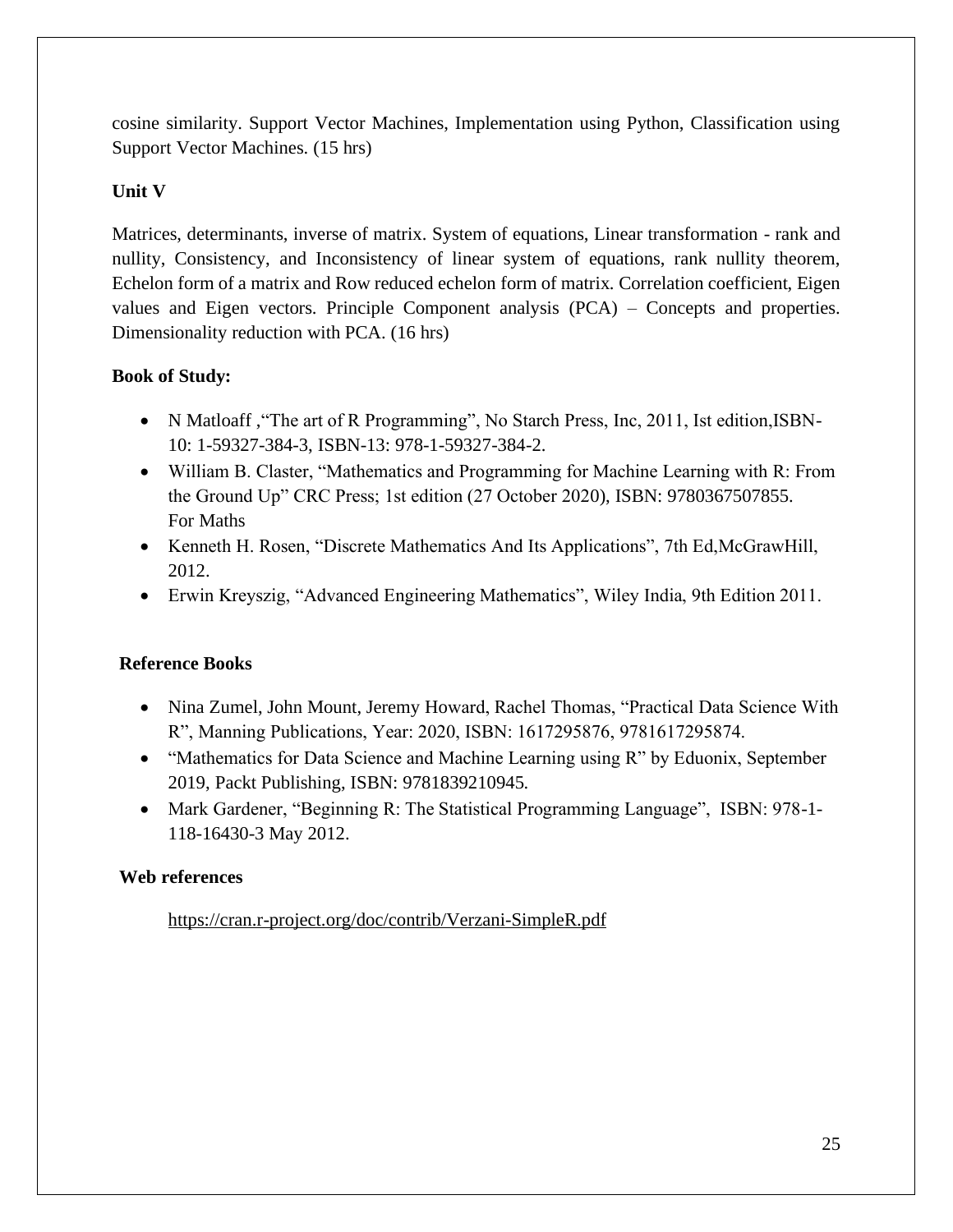# **Paper 5 Core: IC3CRT10 Computer Organization and Architecture**

### **Instructional Hours/Week: 4 Total Instructional Hours: 72 Credits**: **4**

**Aim**: To impart fundamental concepts about organization of a Computer system and its architecture to the students

**Course objective:** Upon successful completion of this course, students should be able to:

- 1. Describe the fundamental organisation of a computer system
- 2. Explain addressing modes, instruction formats and program control statements
- 3. Analyze the organization and performance of system memory hierarchy
- 4. Describe basic concept of parallel computing.
- 5. Describe fundamentals concepts of pipeline and vector processing

#### **Unit 1:**

**Introduction**: Functional units of a computer, Basic operational concepts, Bus structure, Memory locations and addresses, Instructions and instruction sequencing, Instruction execution**.** Instruction Formats, Addressing Modes (16 HRS)

#### **Unit 2:**

**Central Processing Unit**: General Register Organization, Stack Organization, Instruction Formats, Instruction Classification, Addressing modes. (14 HRS)

#### **Unit 3:**

**Memory:** Memory Hierarchy, RAM, ROM, Cache Memories, Virtual memory (12 HRS)

#### **Unit 4:**

**Pipeline and Vector Processing:** Parallel Processing, Architectural classification scheme-SISD, SIMD, MISD, MIMD, Pipelining, Arithmetic Pipeline, Instruction Pipeline, RISC Pipeline, Vector Processing, Array Processor. (16 HRS)

#### **Unit 5:**

#### **Multi Processors:**

Characteristics of Multiprocessors, Interconnection Structures, Interprocessor arbitration, Interprocessor communication and synchronization, Cache Coherence. (14 HRS)

#### **Text Book:**

- 1. Computer Organization, V. Carl Hamacher, Zvonko Vranesic, Safwat Zaky, 5th Edition, McGraw Hill Education.
- 2. Computer System Architecture, M. Morris Mano, Third Edition, Pearson/PHI.

#### **References:**

1. Computer Organization and Architecture – William Stallings, Sixth Edition, Pearson/PHI.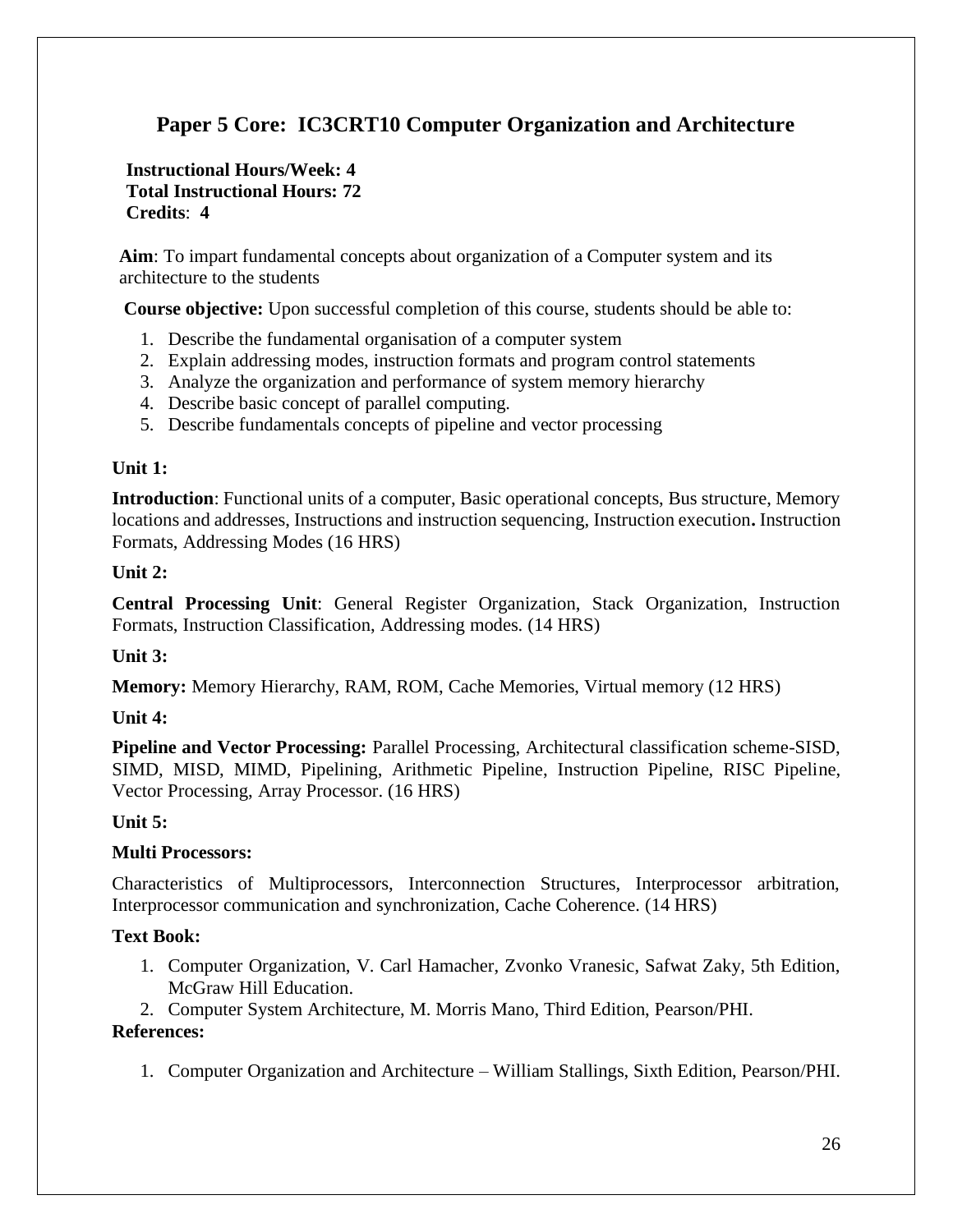- 2. Computer Architecture and Parallel Processing, Kai Hwang and F. A. Briggs, McGraw Hills
- 3. Computer Architecture & Organization– John P Hayes, Mc Graw Hill.
- 4. Structured Computer Organization Andrew S. Tanenbaum, 4th Edition, Pearson/PHI.

## **Paper 6 core: IC3CRP03 Software Lab 3**

### **Programming in Python- Lab**

- 1. Programs using conditional Branching and looping
- 2. Programs using functions and strings
- 3. Programs using Lists, Dictionaries, tuples and sets.
- 4. Program for traversing dictionaries
- 5. Programs using class, Inheritance and Exceptions.
- 6. Programs using files.
- 7. Arrays and Matrix using NumPy.
- 8. Plotting and Visualization using Matplotlib (Line, bar chart, pie chart etc..).
- 9. Data manipulations (data series and data frames) using Pandas
- 10. Simple programs using GUI

#### **LAB Questions Using R language**

#### LIST OF EXPERIMENTS

1. R PROGRAM TO ADD TWO VECTORS.

The program covers:

a. R Vector

b. R Operators

# 2 FIND SUM, MEAN AND PRODUCT OF VECTOR IN R USING BUILT-IN FUNCTIONS The program covers:

a. R Variables and Constants

b. R Functions

3 R PROGRAM TO PRINT THE FIBONACCI SEQUENCE BY TAKING INPUT FROM THE USER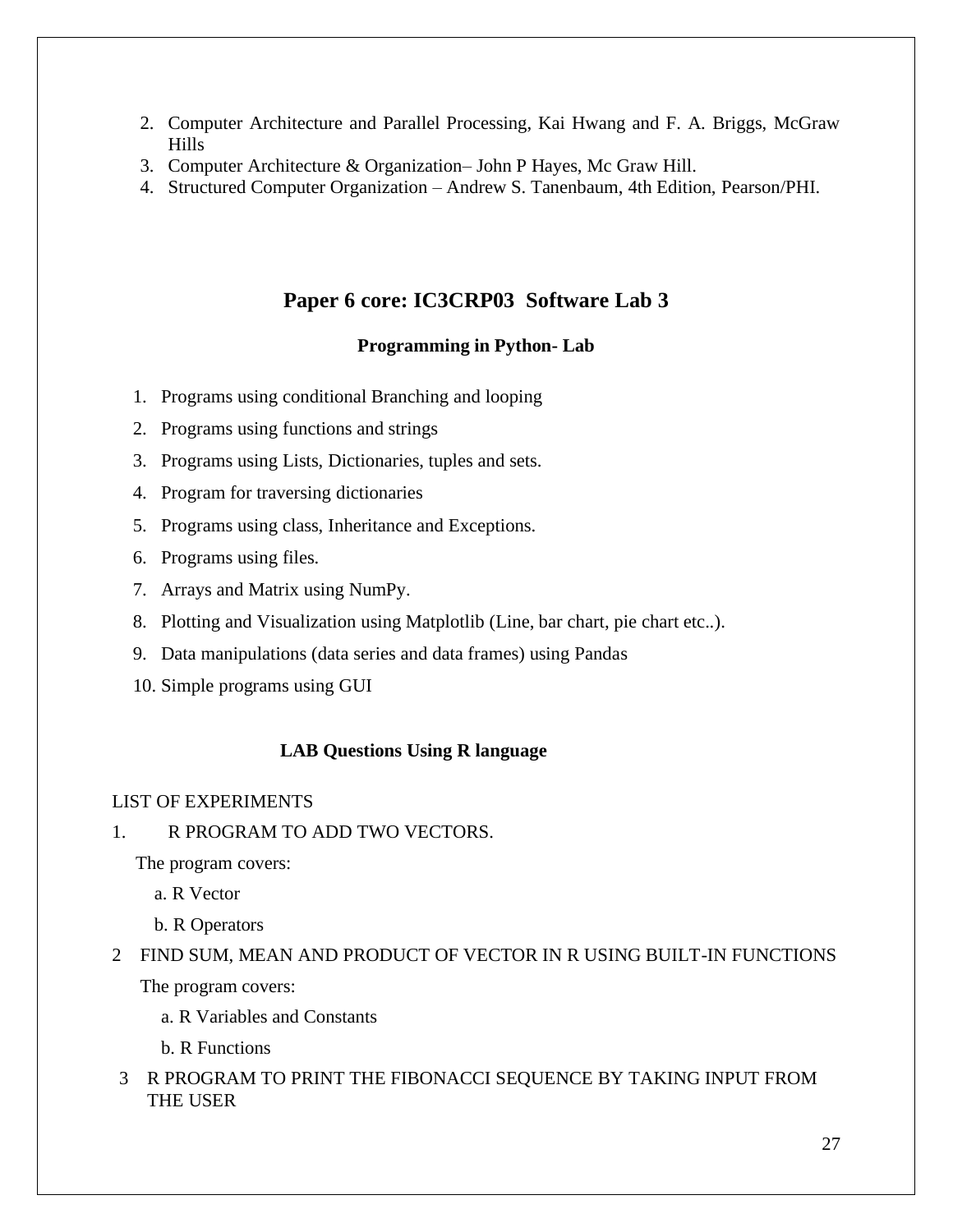The program covers:

- a. R if…else Statement
- b. R while loop

### 4 R PROGRAM TO FIND THE FACTORS OF A NUMBER

The program covers:

- a. R Functions
- b. R for Loop

## 5 CALCULATOR APPLICATION in R

The program covers:

- a. Using with and without R objects on console
- b. Using mathematical functions on console

### 6 READING AND WRITING DIFFERENT TYPES OF DATASETS

- a. Reading different types of data sets (.txt, .csv) from web and disk and writing in file in specific disk location.
- b. reading Excel data sheet in R.
- c. reading XML dataset in R

## 7 Solve this system using R:

Compute the inverse of the resultant matrix

Compute the determinant matrix.

Compute the Eigenvalues/eigenvector.

 $x1 + x2 = 2$ 

 $-x1 + x2 = 4$ 

8 Solve the system of linear equations using R.

 $5x + y = 15$ 

 $10x + 3y = 9$ 

9 Write an R program to access the element at 3rd column and 2nd row, only the

3rd row and only the 4th column of a given matrix.

10 DESCRIPTIVE STATISTICS IN R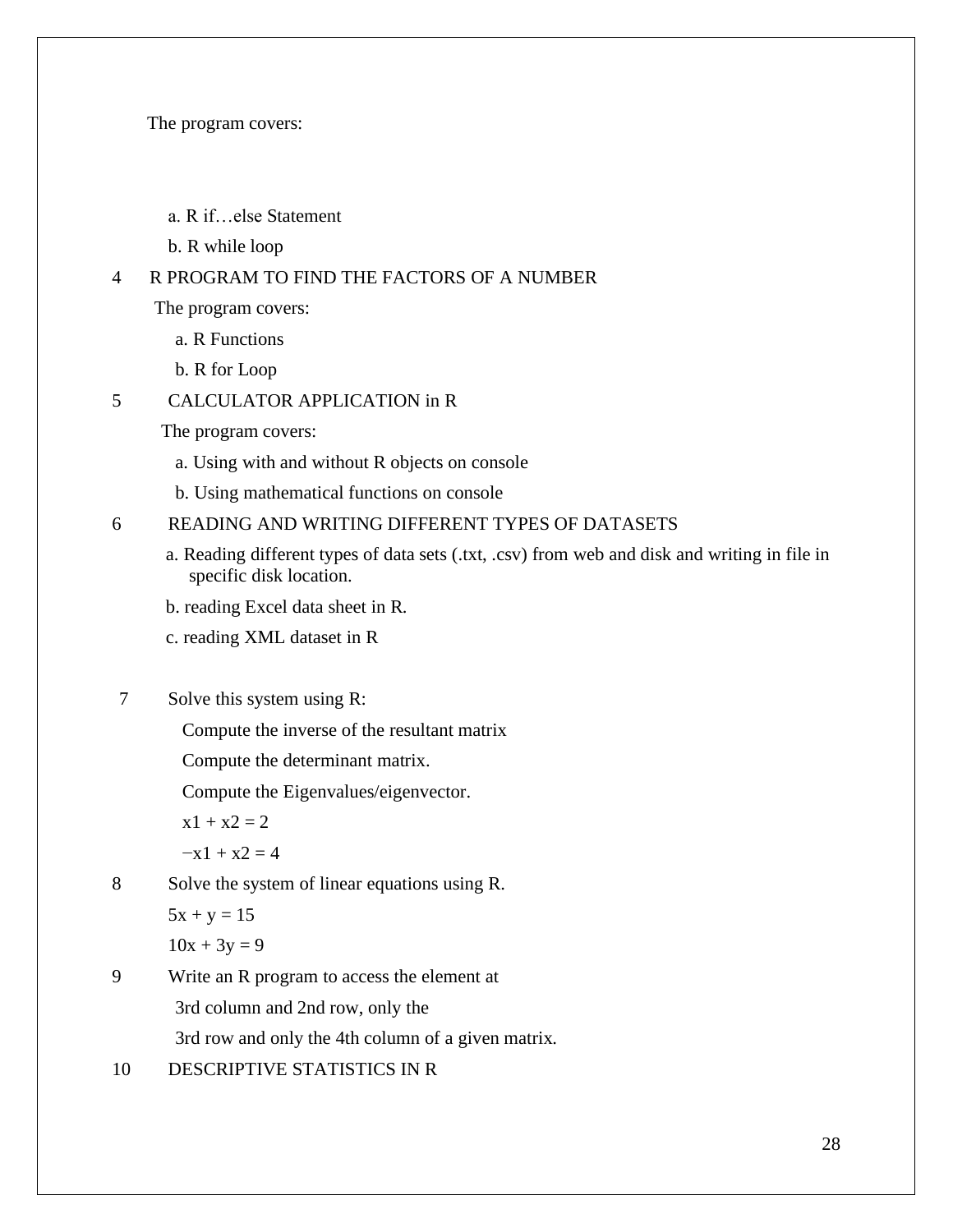a. Write an R script to find basic descriptive statistics using summary, str, quartile function on mtcars& cars datasets.

b. Write an R script to find subset of dataset by using subset (), aggregate () functions on iris dataset.

# **Semester IV**

## **Paper 1: English II –As Approved by BoS of English**

### **Paper 2**: **Complementary Course in Electronics**

#### **MICROPROCESSORS**

#### (*Submitted as suggested by the BOS of Electronics (PG and UG) of Mahatma Gandhi University*)

#### **Course Outcome**

At the end of the course, a student will be able to **CO1:** Assess and solve basic binary math operations using the microprocessor and explain the 8086 microprocessors internal architecture and its operation. **CO2:** Apply knowledge and demonstrate programming proficiency using the various addressing modes and data transfer instructions of the microprocessor 8086. **CO3:** Discuss operations of 8087, 8089, 8255 etc. **CO4:** Get an idea of advanced processors.

(*PSO that can be linked to: Understand the core concept of computer science for applying and developing logic circuits, understanding processors and assembly language programing*)

#### **Module I: Introduction to Microprocessor 5 hours**

Overview of binary, hexadecimal and BCD arithmetic, Introduction to microprocessors, Microprocessor Evolution, Overview of microcomputer structure and operation. Introduction to computer programming languages and Assembly language programing**.** Introduction to16-bit Processors – 8086/8088. *refer text book 1 and 3*

#### **Module II: 8086 Architecture 14 hours**

Pins and signal descriptions of 8086 processor, Introduction to Maximum and Minimum mode operation, 8086 Architecture, Register organization of 8086, Physical Memory organization,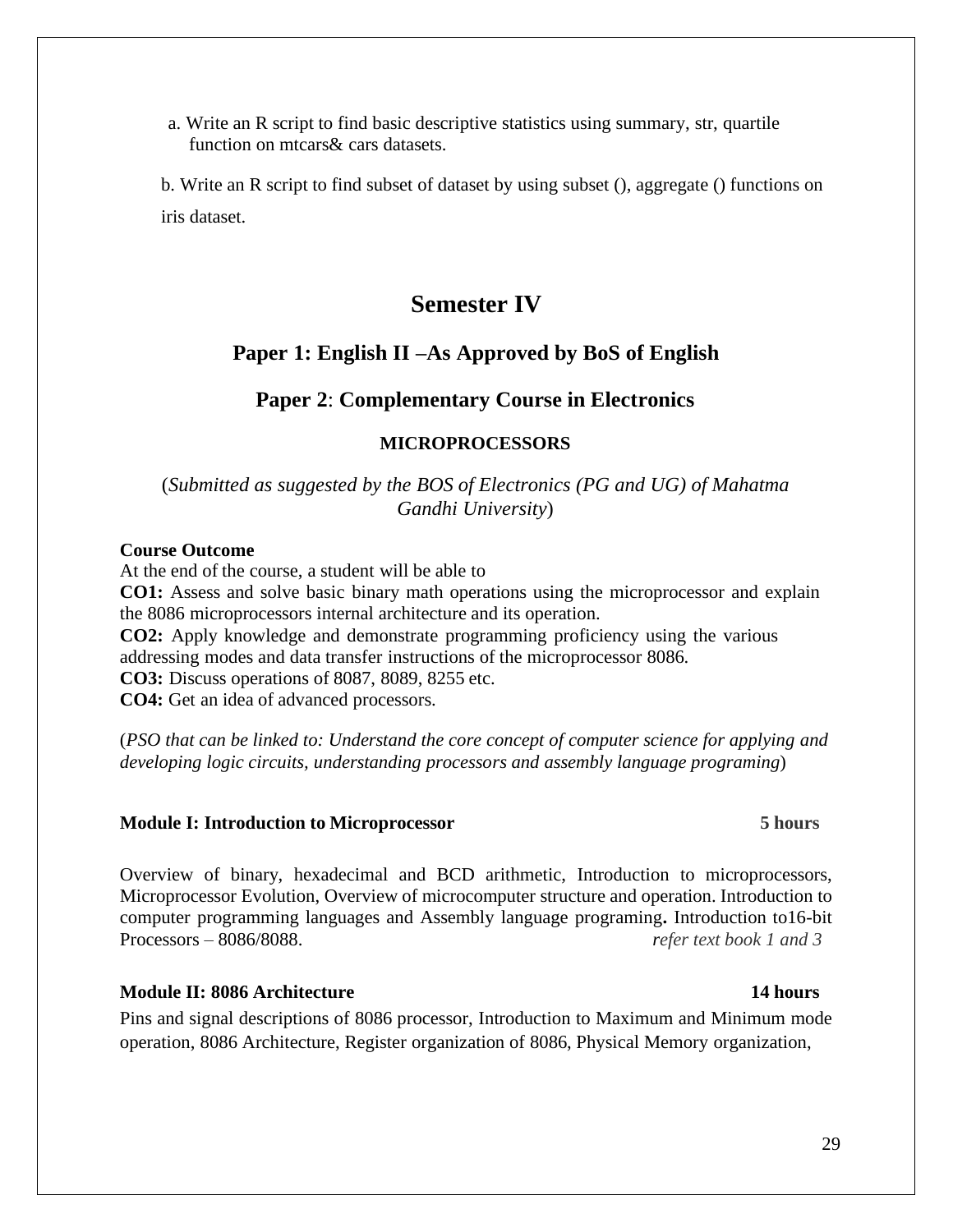Addressing Modes. 8086, General Bus operation, Read machine cycle, Write machine cycle, Memory and I/O Mapping, 8086 interrupts, interrupt Types, Introduction to Stack, Stack Structure of 8086, Timer/counter. *refer text book 1 and 3*

## **Module III: Instruction set and programming of 8086 16 hours**

Machine language instruction formats , 8086 instruction set, Assembler directives, Machine level programming/coding steps, Use of MASM (Microsoft Macro Assembler)/ TASM

(Turbo Assembler), Assembly language programming examples (arithmetic, logical, stack and delay subroutines). Software Development with Interrupts, Introduction to Subroutines, Recursion, MACROS. *refer text book 1*

**Module IV: Peripherals and interfacing 13 hours** Numeric Processer 8087-Architecture and registers, I/O Processor 8089-Architecture, Memory Interfacing, RAM interfacing, Interfacing I/O ports, Programmable peripheral

Interface 8255, Modes of operation of 8255 *refer text book 1*

#### **Module V: Advanced Architecture 6 hours**

80286, 80386, 80586(Pentium) processors- System Architecture and salient features (Detailed study not needed). Introduction to Single Board Computers- Arduino, Raspberry Pi- Features *refer text book 1 and 3*

#### **Text Books:**

- 1. Advanced microprocessor and Peripherals A.K.Ray and K.M.Bhurchandi, TMH, 2000
- 2. Micro Processors & Interfacing Douglas V. Hall, 2007.
- 3. O'Reilly Raspberry Pi Cookbook- Simon Monk, O'Reilly.

#### **Reference Books:**

- 1. The Intel Microprocessor, Architecture, Programming and Interfacing Barry B. Brey, 6e, Pearson Education / PHI, 2003.
- 2. Microcomputer systems-The 8086 / 8088 Family Y.C. Liu and A. Gibson, 2nd edition, PHI -2003.
- 3. The 8086 Microprocessor: Programming & Interfacing the PC Kenneth J Ayala, CENGAGE Learning, 2011.

## **Paper 3 Core: IC4CRT11 Data Mining**

**Instructional Hours/Week: 4 Total Instructional Hours: 72 Credits**: **4**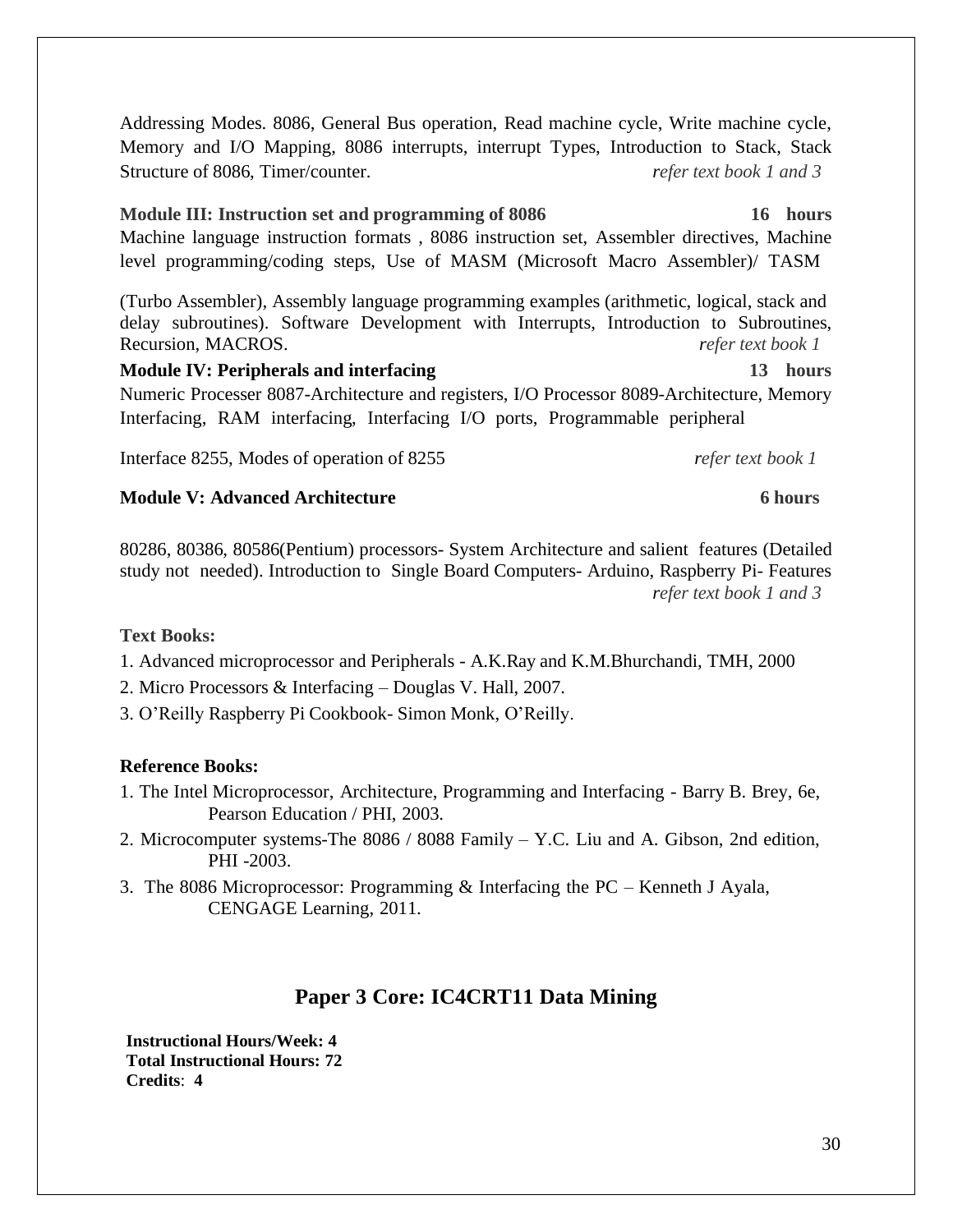**Aim**: To introduce the basic concepts and techniques of Data mining

## **Course Objectives:**

To identify the scope and essentiality of Mining

To analyse data, choose relevant models and algorithms for respective applications.

To develop research interest towards advances in data mining

## **Module I**

**Introduction:** What is Data mining? Data Mining Tasks, KDD process, Major issues in Data Mining, Data objects and Attribute types- Nominal, Binary, Ordinal and Numeric attributes, Measuring the central tendency- Mean, Median and Mode. Data Warehouse.

**Data Pre-processing**: Needs of Pre-processing the Data, Data Cleaning- Missing Values, Noisy Data, Data Cleaning as a Process. Data Integration- Redundancy and correlation analysis, Data Reduction- Attribute Subset Selection, Dimensionality Reduction, Numerosity Reduction, PCA. Data Transformation strategies, Data transformation by Normalization, Discretization by Binning, Histogram Analysis (16 hrs)

## **Module II**

**Association Analysis**- Frequent patterns, Basic terminology in association analysis- Binary representation, Itemset and support count, Association Rule, Support and Confidence, Frequent Item set generation- The Apriori Algorithm, Generating Association Rules from Frequent Itemsets, FP Growth algorithm, From Association Analysis to Correlation Analysis.(14 hrs)

## **Module III**

**Classification**- Basic concepts, General approach to classification, Nearest neighbor models, Cross validation and re-sampling methods- kfold cross validation, Boot strapping, Measuring classifier performance- Precision, recall, ROC curves. Bayes Theorem, Bayesian classifier, Decision Trees- Entropy, Information Gain, Tree construction, ID3, Issues in Decision Tree learning- Avoiding Over-fitting, Reduced Error Pruning, The problem of Missing Attributes, Gain Ratio, Classification by Regression (CART) (12 hrs)

## **Module IV**

**Neural Networks**- The Perceptron, Activation Functions, Training Feed Forward Network by Back Propagation.

**Support Vector Machine**- Optimal Separating hyper plane, Soft-margin hyper plane, Kernel trick, Kernel functions. Ensemble Learning, Combining multiple learners, Ways to achieve diversity, Model combination schemes, Voting, Bagging, Boosting. (14 hrs)

## **Module V**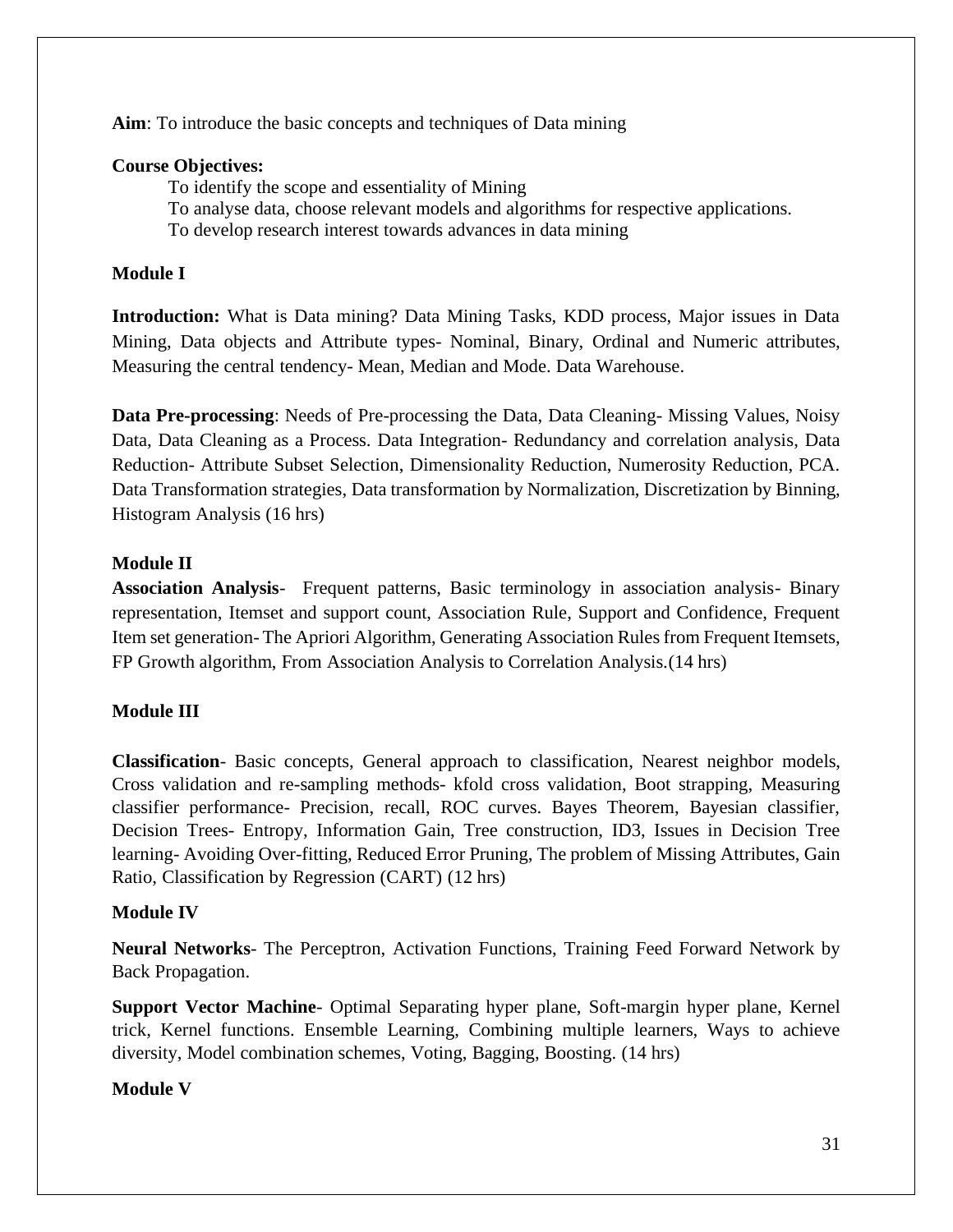**Cluster Analysis**: Introduction, Basic Clustering methods- Partitioning methods- k-Means and k-Medoid. Hierarchical Methods - Agglomerative and Divisive Hierarchical Clustering. Density Based Methods - DBSCAN, OPTICS. Grid Based- STING, CLIQUE, Outlier Analysis- what are outliers, Types of outliers, Outlier detection methods - Statistical Distribution-based Outlier Detection, Distance-Based Outlier Detection. Mining other kinds of data – Mining spatial data, mining multimedia data, mining text data, mining web data. (16 hrs)

### **Text Book**

- 1. Jiawei Han & Micheline Kamber, Data Mining, Concepts and Techniques, , 3<sup>rd</sup> Edition.
- 2. Pang Ning Tan, Michael Steinbach and Vipin Kumar, Introduction to Data Mining, Pearson India Education Services.

#### Reference Text

- 1. Arun K Pujari, Data Mining Techniques, , University Press
- 2 Sam Anahory & Dennis Murray, Data Warehousing in the Real World, Pearson Education, Asia.
- 3. Paulraj Ponnaiah, Data Warehousing Fundamentals,Wiley Student Edition

# **Paper 4 Core : IC4CRT12 Software Engineering**

**Instructional Hours/Week: 4 Total Instructional Hours: 72 Credits**: **3**

**Aim**: To provide better understanding about the basic concepts of Software Engineering

#### **Objective**:

Upon the completion of the course, students should be able to

- Recognize the importance of basic processes in software Development life cycle.
- Understand the various activities associated with different models and their significance.
- Familiarize the requirements in engineering and systematic approach in classical software design and development techniques.
- Familiarize with various software testing techniques and tools.
- Perceive the importance of Software Maintenance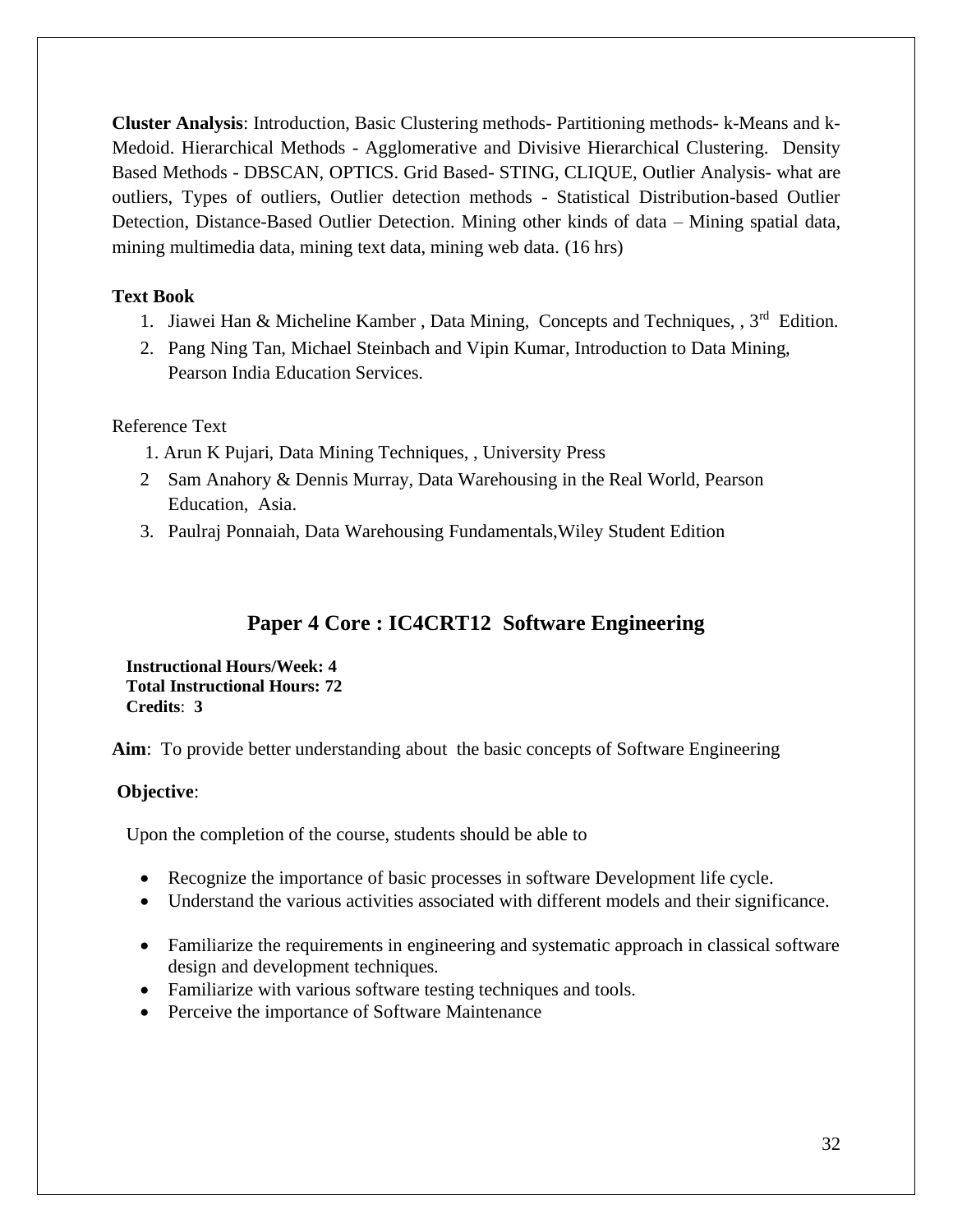**Unit I**: **Introduction**: Evolution, Types of software development products; **Software life cycle models**: A few basic concepts, Waterfall model and its extension, Agile development models, Spiral model, Comparison of different life cycle models (14 hrs)

**Unit II**: **Software Project Management**, Project Planning, Metrics for project size estimations, Project Estimation Techniques, Basic COCOMO model, Scheduling, Organization structure, Team structure , Staffing, Risk Management, **Software Requirements Analysis and Specification**: Requirements gathering and analysis, Software Requirements Specification(SRS) (14 hrs)

**Unit III**: **Software Design**: overview of the design process, How to characterize a good software design, Cohesion and Coupling, Layered arrangements of modules, Approaches to software design, **Function oriented design**: Overview of SA/SD Methodology, Structured analysis, Developing the DFD model of a system, Structured Design, **User Interface design**: Characteristics of a good user interface, Basic concepts, Types of user interfaces (14 hrs)

**Unit IV**: **Coding and Testing**: Coding, Code review, Software documentation, Testing, Unit testing, Black box testing, white box testing: Basic concepts, Debugging Integration testing, system testing, **Software Reliability and quality management**: Software reliability, Software quality (14 hrs)

**Unit V**: **Software maintenance**: Characteristics of software maintenance, Software reverse engineering**,** Software process models, Estimation of maintenance cost**, Software Reuse:** Basic issues in any Reuse Program, A Reuse approach, Reuse at Organization level , **Emerging Trends**: Client Server Software, Client Server architectures, CORBA, Service Oriented Architecture (SOA), Software as a Service (SaaS). (16 hrs)

## **Book of Study:**

Fundamentals of Software Engineering, Fifth Edition by Rajib Mall, PHI Learning Pvt. Ltd., February 2019.

#### **References:**

1. Software Engineering 10th Edition by Ian Sommerville, PEARSON INDIA, October 2018.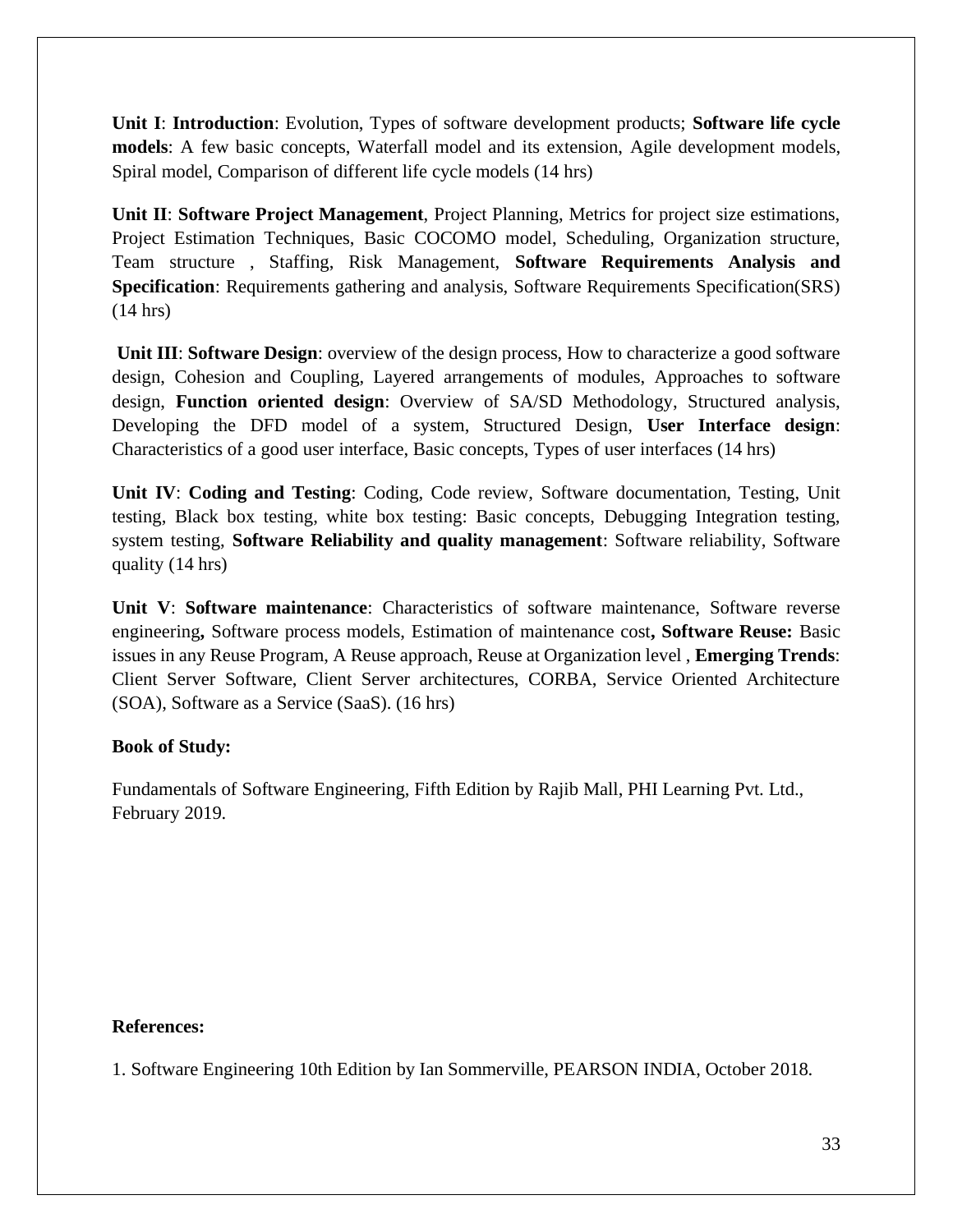2. Software Engineering – a Practitioner's approach Seventh Edition by Roger S Presman, 7th edition, McGraw Hill. 2017.

# **Paper 4 Core IC4CRT13: Basics of Artificial Intelligence**

**Instructional Hours/Week: 4 Total Instructional Hours: 72 Credits**: **3**

### **Upon successful completion of this course students should be able to:**

Explain the basics of AI.

Identify appropriate AI methods to solve a given problem.

Will be able understand the concept of differentiation and its applications

Should have sound knowledge in the field of probability and correlation and regression

U**nit I**: Introduction to AI

Introduction to AI-Problem formulation, Problem Definition -Production systems, Control strategies, Search strategies. Problem characteristics, Production system characteristics - Specialized productions system- Problem solving methods – Problem graphs, Matching, Indexing and Heuristic functions -Hill Climbing-Depth first and Breath first, Constraints satisfaction – Related algorithms, Measure of performance and analysis of search algorithms. (14 hrs)

**Unit II**: Representation of Knowledge

Game playing – Knowledge representation, Knowledge representation using Predicate logic, Introduction to predicate calculus, Resolution, Use of predicate calculus, Knowledge representation using other logic-Structured representation of knowledge. (14 hrs)

## **Unit III:**

Differentiation, Limits and continuity rules of differentiation, Derivatives, Scalar derivatives, Partial derivatives, Differentiation of univariate functions, Partial differentiation and gradients, Gradient of vector valued function. Gradient of matrices. Optimization using gradient functions, constrained optimization, and Lagrange multipliers. Convex optimization. Back propagation in neural networks, implementation and application. (15 hrs)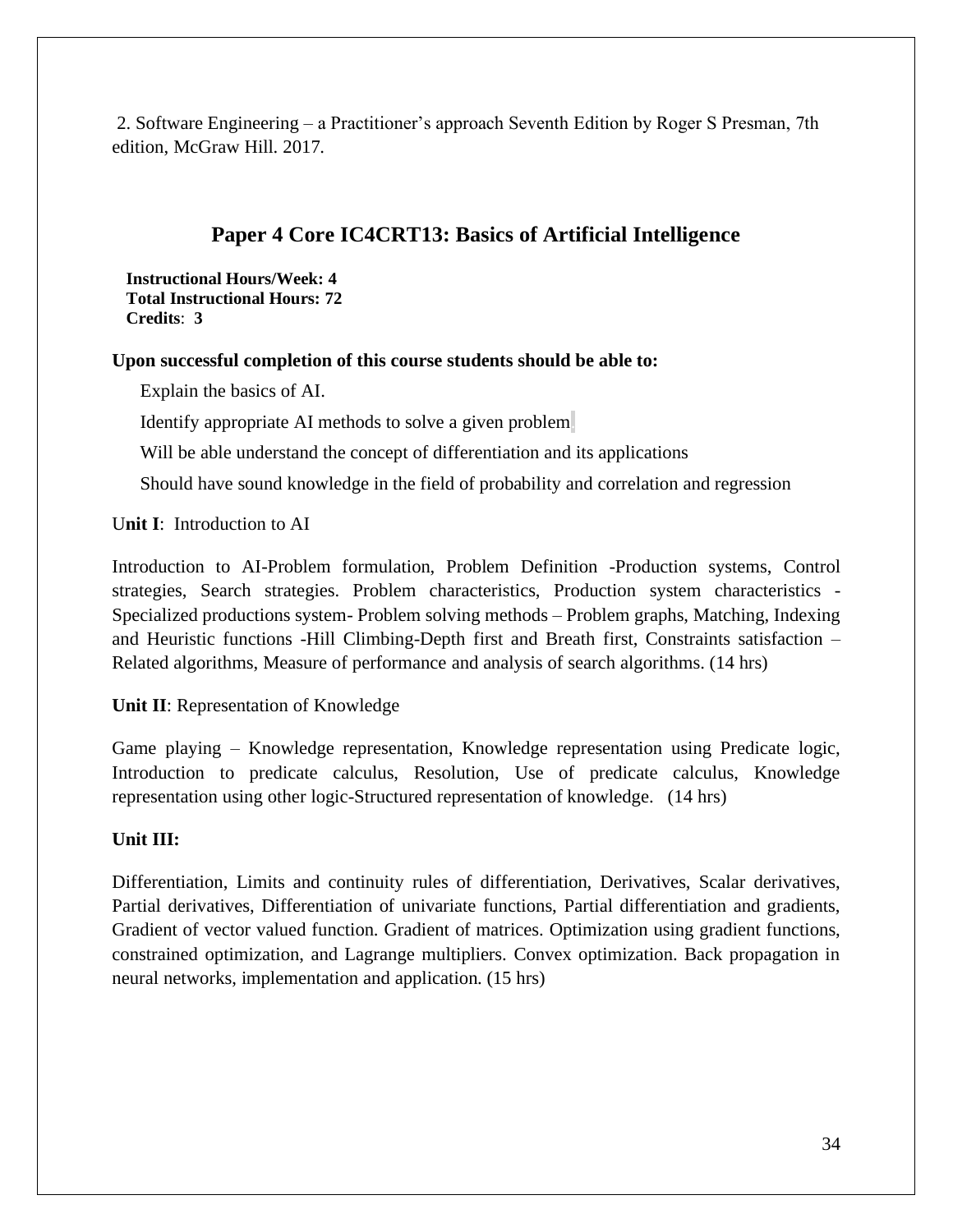## **Unit 1V:**

Generating Functions of Sequences, Calculating Coefficients of Generating Functions, Recurrence Relations, Solving Recurrence Relations by Substitution and Generating Functions, The Method of Characteristic Roots, Solutions of Inhomogeneous Recurrence Relations, Complexity calculations of prominent algorithms.(15 hrs)

## **Unit V:**

Probability, basics, Conditional Probability, Bayes Theorem, Distributions - Binomial, Poisson, normal distributions, and related problems. Descriptive Statistics, Regression, and correlation, Bayesian classification, implementation, applications. (14 hrs)

## **Text Book**

- 1. Artificial Intelligence, Deepak Khemani, Tata Mc Graw Hill Education.
- 2. Kenneth H. Rosen, "Discrete Mathematics And Its Applications", 7th Ed,McGrawHill, 2012.
- 3. Erwin Kreyszig, "Advanced Engineering Mathematics", Wiley India, 9th Edition 2011.
- 4. Walpole, R. E., Myers, R. H., Myers S L & Keying Ye, 'Probability and Statistics for Engineers and Scientists'. 8th ed, Pearson Education, 2007.

# **Paper 5: IC4CEP01 Complementary Lab**

## (*As suggested by the BOS of Electronics (PG and UG) of Mahatma Gandhi University*)

## **Course Outcome**

At the end of the course, a student will be able to

- **CO1:** Analyze assembly language programs using appropriate assembler.
- **CO2:** Construct a maintainable assembly language program for an algorithm.

## **ASSEMBLY LANGUAGE PROGRAMING (8086 based)**

## (SYLLABUS)

- 1. Simple Arithmetic Calculations
- 2. Conditional statements
- 3. Control statements
- 4. Loop and arrays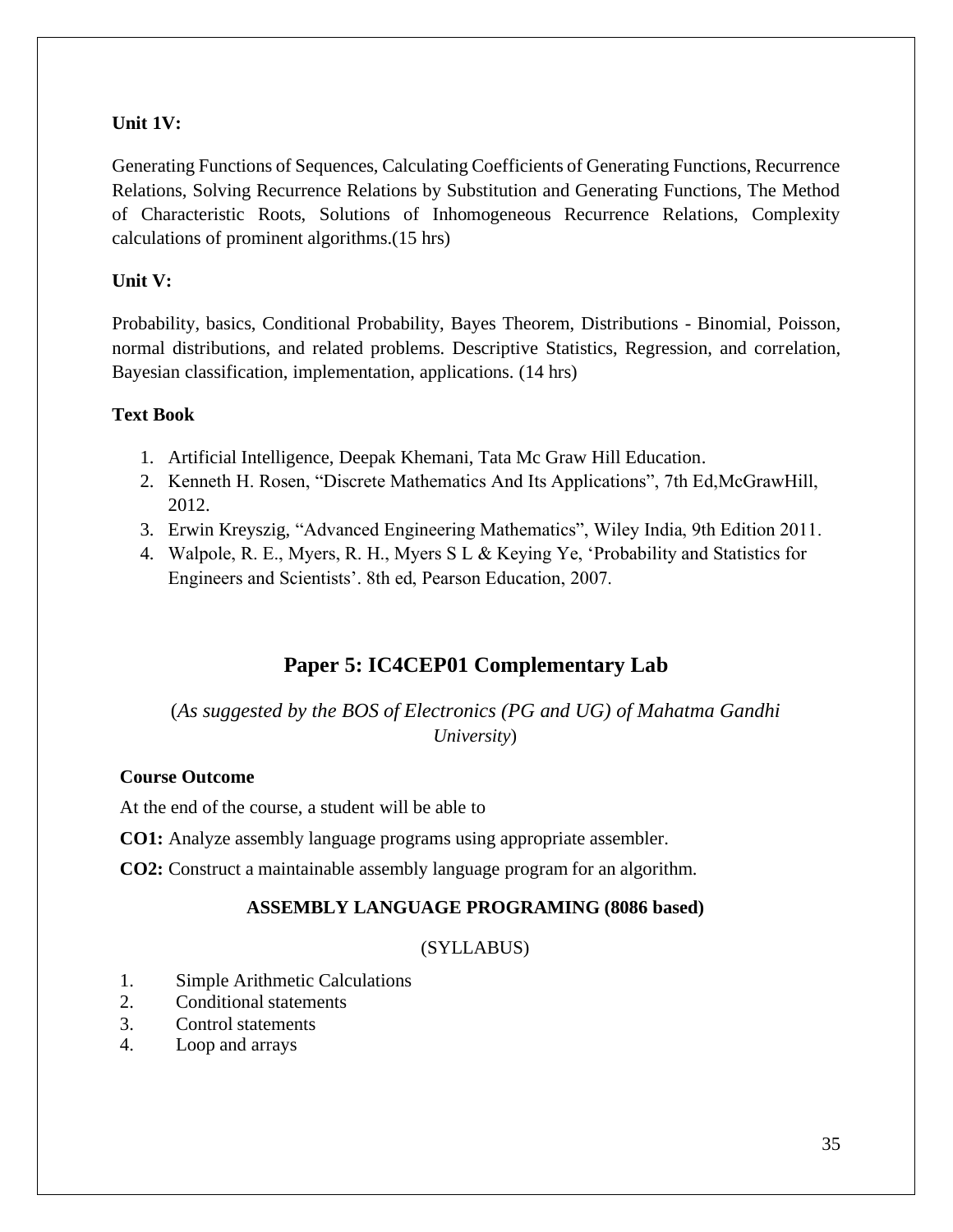- 5. Character strings
- 6. Subroutines and Stack Operations

**(***Minimum two programs from each section, total 20 programs to be carried outcompulsorily to appear for external examination)*

#### **Sample List of Programs**

#### **Write Assembly Language Program using 8086**

- 1. Data transfer using direct and indirect addressing
- 2. Block data transfer from one section of memory to another section of memory
- 3. Addition and subtraction of two unsigned numbers.
- 4. 16 bit addition.
- 5. Multiplication of two numbers.
- 6. Multiplication by shift rotate and add method.
- 7. Division of two numbers.
- 8. Checking specific bits in a number.
- 9. Finding the number of negative numbers in a dataset.
- 10. Finding largest number in a dataset.
- 11. Finding smallest number in a dataset
- 12. Sorting in ascending order.
- 13. Sorting in descending order.
- 14. BCD addition and subtraction.
- 15. BCD to HEX conversion
- 16. Finding the square of a given number.
- 17. Checking parity of a given number.
- 18. Square of a number
- 19. Find the Square from the hexadecimal look uptable
- 20. Hexa decimal to ASCII conversion
- 21. ASCII to Hexa decimal conversion
- 22. Occurrence of a number in a dataset
- 23. Binay to BCD conversion
- 24. BCD to binary conversion
- 25. Factorial of a number
- 26. Moving a string from one location to another
- 27. Checking of password
- 28. Check for palindrome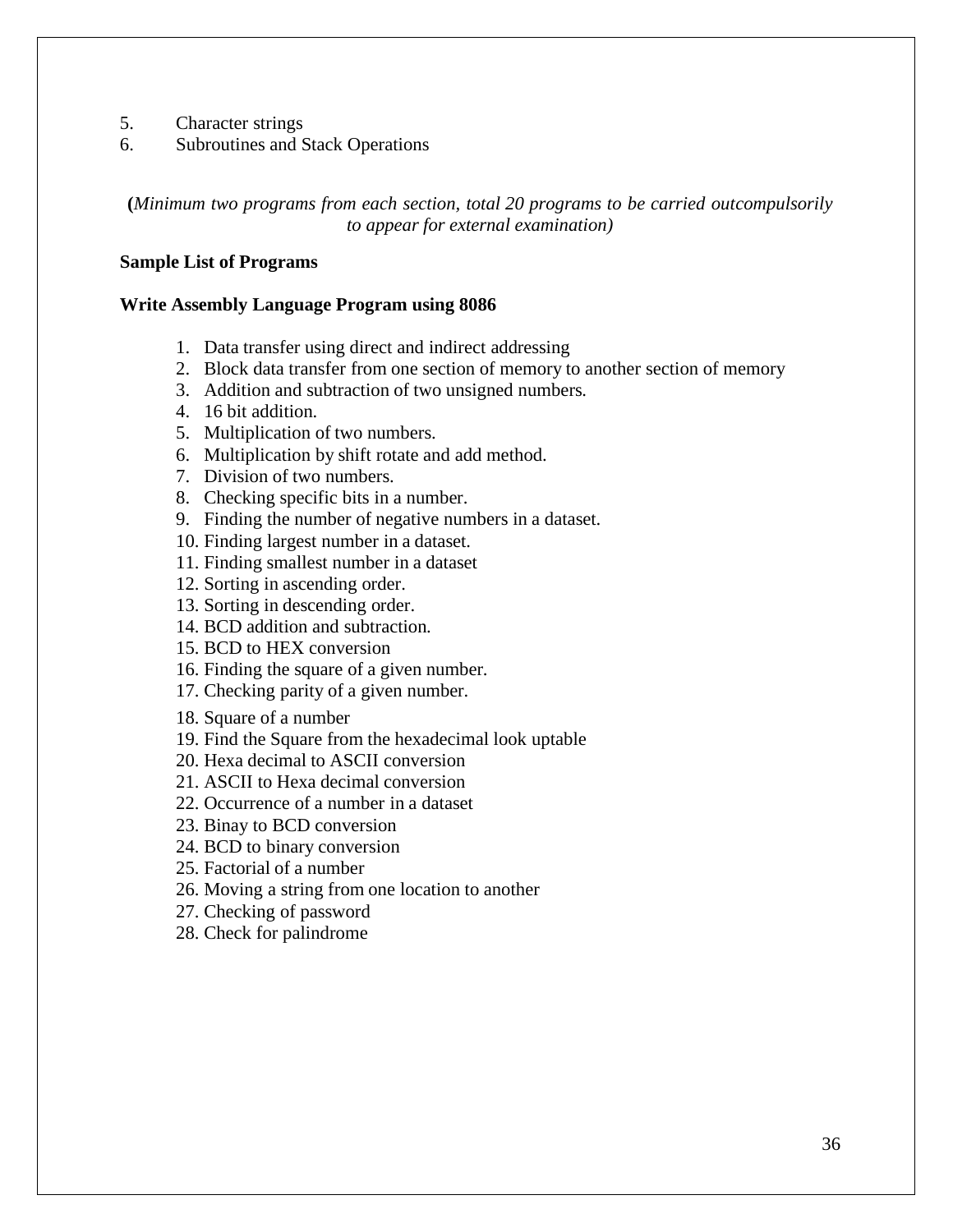## **Paper 6 Core: IC4CRP04 Software Lab IV.**

#### **Software Lab IV- Data Mining Implementation using Python & R**

- 1. Implement Apriori algorithm for frequent item set generation using Python.
- 2. Implementation of Classification in Python using
	- a. KNN
	- b. Decision Tree
	- c. SVM
	- d. Neural Networks
- 3. Implementation of Clustering in Python using
	- a. K-means
	- b. K-medoid
- 4. Regression Model using R
	- a. Import a data from web page
	- b. Name the dataset and now do Logistic Regression to find out relation between variables that are affecting the admission of a student in an institution based on his/her GRE score, GPA obtained and rank of the student.
	- c. Also check whether the model if fit or not.
- 5. Classification model using R using above dataset
	- a. Install relevant package for classification
	- b. Choose classifier for classification problem
	- c. Evaluate the performance of classifier
- 6. Implementation of Correlation and Covariance analysis using R
	- a. Find the correlation matrix
	- b. Plot the correlation plot on dataset and visualize an overview of relationships among data on iris dataset.
	- c. Analysis of covariance: Variance (ANOVA), if data have categorical variables on iris data.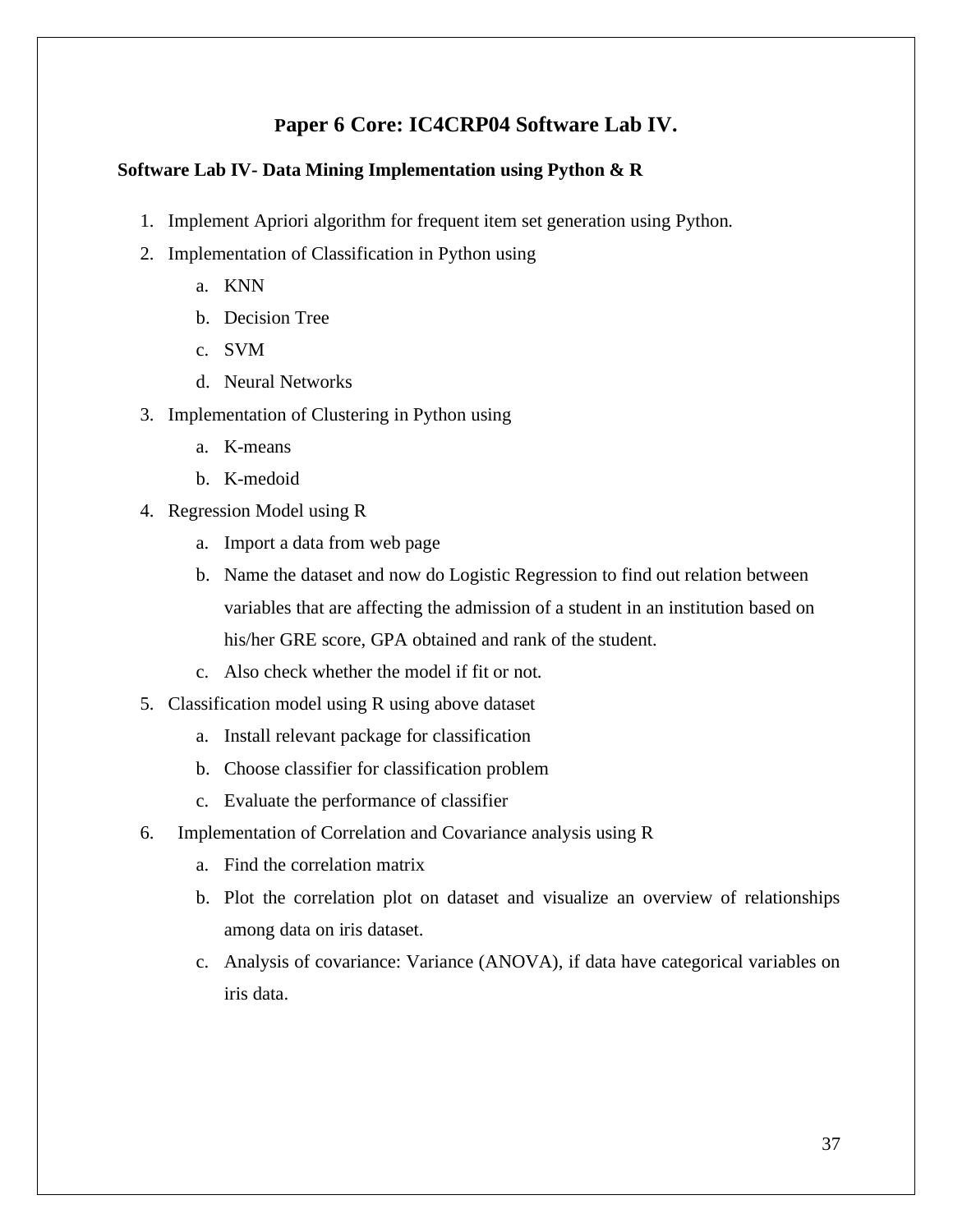## **Semester V**

# **Paper 1 Core: IC5CRT14 Principles of Machine Learning**

**Instructional Hours/Week: 3 Total Instructional Hours: 54 Credits**: **4**

#### **Unit I:**

Introduction to Machine Learning – Machine learning basics, Types of machine learning, Applications of Machine Learning, Basic types of data in Machine learning, Data pre-processing, Predictive Vs Descriptive models, training a model, training versus testing, cross validation, overfitting & underfitting, Bias variance tradeoff, error measures, evaluating performance of a model. Introduction to feature engineering, ML tools in Python (12 hrs)

### **Unit II:**

Linear Regression – Problem formulation, Parameter Estimation, Bayesian Linear Regression, Multiple linear regression, fitting simple linear and multiple linear regression equations with examples, regularization techniques, case study and implementation. (10 hrs)

#### **Unit III**:

Logistic Regression - Interpreting Parameters in Logistic Regression, Inference for Logistic Regression, Logistic Models with Categorical Predictors, Multiple Logistic Regression, Fitting Logistic Regression Models and its implementation using real life examples.(10 hrs)

#### **Unit IV:**

Normal distribution, Standard normal distribution, Sampling distributions, Hypothesis testing – Large sample mean test, Chi square test, t-test, Analysis of variance. (10 hrs)

#### **Unit V:**

Introduction to Categorical variables, Independent and dependent variables. Distributions for Categorical Data, Statistical Inference for Categorical Data, Statistical Inference for Binomial Parameters, Statistical Inference for Multinomial Parameters, Bayesian Inference for Binomial and Multinomial Parameters, Maximum likelihood function and maximum likelihood estimates, loss functions in neural networks, implementation, real life applications. (12 hrs)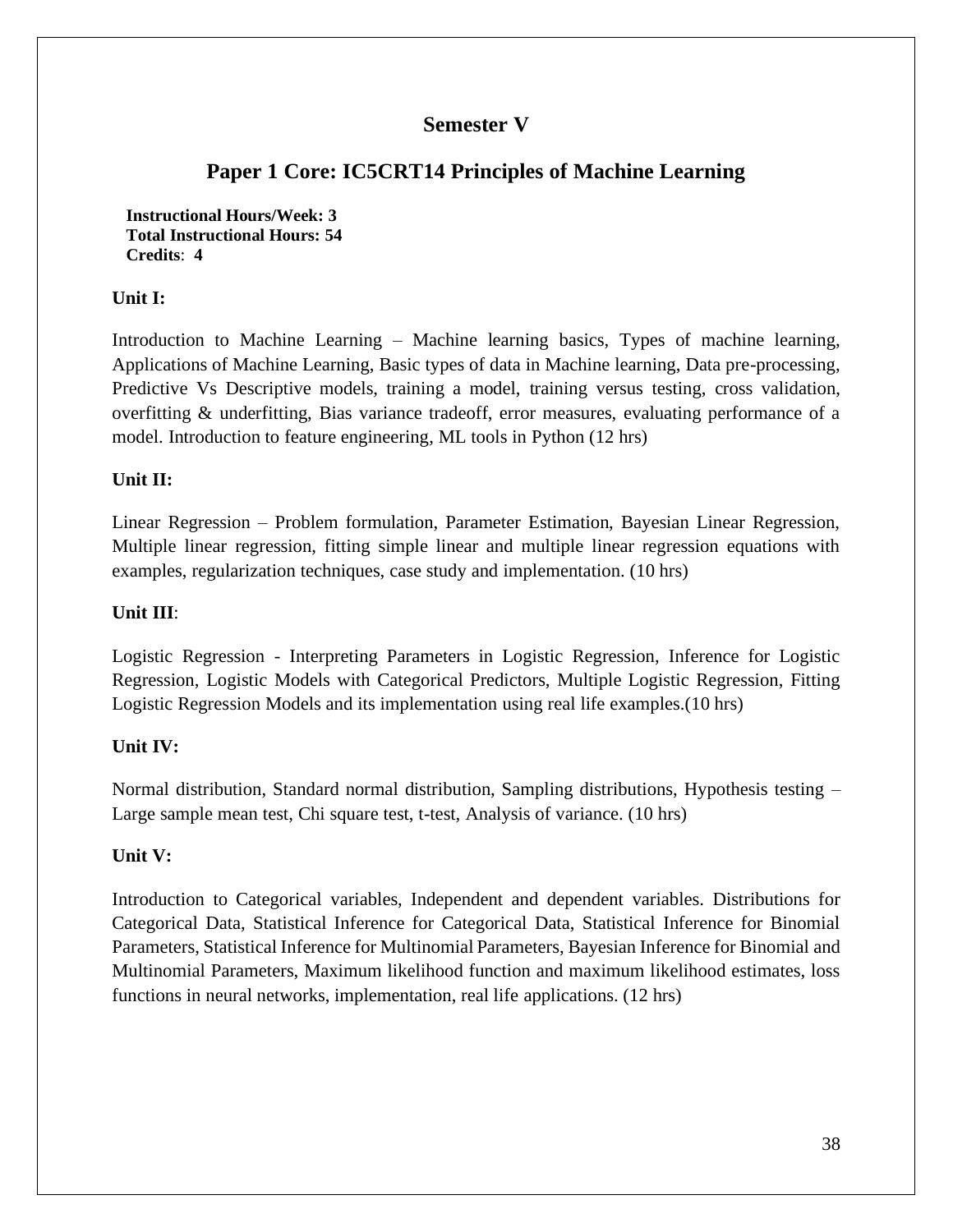## **TEXT BOOKS**

- 1. Machine Learning, Saikat Dutt, Subramanian Chandramouli, Amit Kumar Das, Person, 2020.
- 2. Walpole, R. E., Myers, R. H., Myers S L & Keying Ye, 'Probability and Statistics for Engineers and Scientists'. 8th ed, Pearson Education, 2007.
- 3. Peter Bruce, "Practical Statistics for Data Scientists, 2015
- 4. Marc Peter Deisenroth, A. Aldo Faisal, Cheng Soon Ong, "Mathematics for Machine Learning", 2020.
- 5. Aurelien Geron, "Hands-On Machine Learning with Scikit-Learn, Keras & TensorFlow" Powered by Jupyter, published by O'Reilly Media

# **Paper 2 Core IC5CRT15: Web Application Development Using PHP**

**Instructional Hours/Week: 4 Total Instructional Hours: 72 Credits**: **3**

**Aim**: To develop programming kills of students in Full Stack Development.

**Course objective:** Upon successful completion of this course, students should be able to:

- Develop web applications using php and MySQL database.
- Use java scripts and jQuery in client side
- Use CSS concepts in Webpage designing

## **Unit -1**

Introduction to PHP- Structure of PHP-Comments, Basic Syntax, Variables, Variable Assignment, Variable Typing, Constants, Predefined Constants, echo vs print Command, Functions, Variable Scope.

Expressions and Control Flow in PHP- Expressions, Conditionals- if Statement, else Statement, elseif Statement, switch Statement? Operator, Looping- while Loops, do...while Loops, for Loops, break, continue Statement.

PHP Functions and Objects- PHP Functions- Defining a Function, Returning a Value, Returning an Array, Passing Arguments by Reference, Returning Global Variables, Including and Requiring Files, PHP Objects- Declaring a Class, Creating an Object, Accessing Objects, Cloning Objects, Constructors, Destructors, Writing Methods, Declaring Properties, Declaring Constants, Property and Method Scope, Static Methods, Static Properties, Inheritance (16 hrs)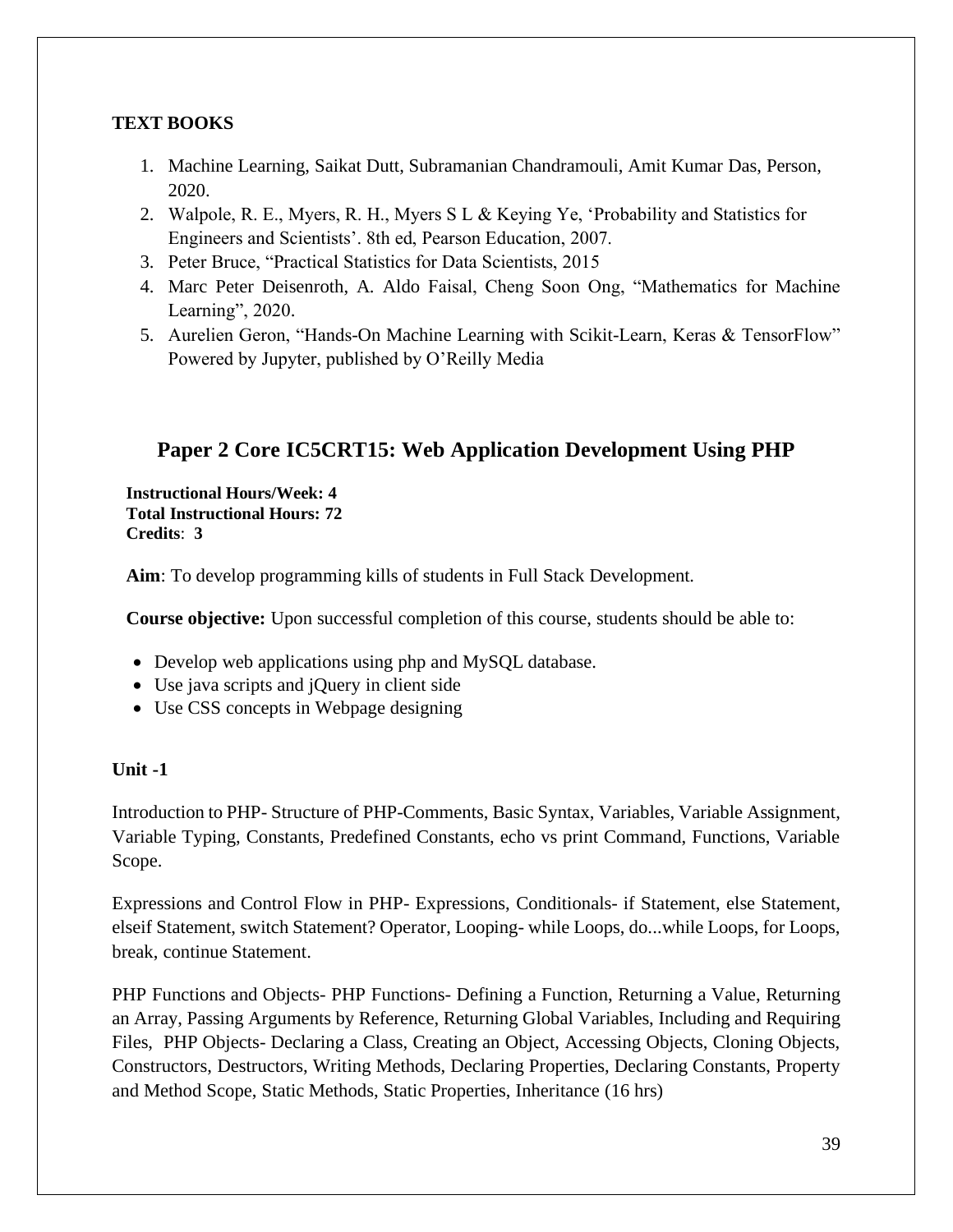#### **Unit -2**

PHP Arrays -Basic Access- Numerically Indexed Arrays, Associative Arrays, Assignment Using the array Keyword, foreach Loop, Multidimensional Arrays, Array Functions .Accessing MySQL Using PHP -Connecting to a MySQL Database, \$ POST Array, create, insert, delete, update, select operations in MySQL database using PHP, Form Handling - Building Forms - Retrieving Submitted Data, Default Values, Input Types, HTML5 Enhancements- autocomplete Attribute, autofocus Attribute, placeholder Attribute, required Attribute, Override Attributes, width and height Attributes, min and max Attributes, step Attribute, form Attribute, list Attribute, color Input Type, number and range Input Types, Date and Time Pickers (14 hrs)

### **Unit -3**

Exploring JavaScript - JavaScript and HTML Text- Using Scripts Within a Document Head, Including JavaScript Files, Using Comments, Semicolons, Variables- String Variables, Numeric Variables, Arrays, Variable Typing, Functions, Global Variables, Local Variables, Document Object Model document.write, console.log, alert, Writing into Elements, with Statement, onerror, Using try...catch, Conditionals, Loops.

JavaScript Functions, Objects, and Arrays - JavaScript Functions- Defining a Function, Returning a Value, Returning an Array, JavaScript Objects- Declaring a Class, Creating an Object, Accessing Objects, prototype Keyword, JavaScript Arrays- Numeric Arrays, Associative Arrays, Multidimensional Arrays, Array Methods, Asynchronous Communication - XMLHttpRequest, Sending XML Requests (14 hrs)

## **Unit- 4**

Introduction to CSS - Importing a Stylesheet, Importing CSS from Within, Embedded Style Settings, Using IDs, Using Classes, Using Semicolons, CSS Rules- Multiple Assignments, Using Comments, Style Types- Default Styles, User Styles, External Stylesheets, Internal Styles, Inline Styles, CSS Selectors- Type Selector, Descendant Selector, Child Selector, ID Selector, Class Selector, Attribute Selector, Universal Selector, Selecting by Group, CSS Cascade-Stylesheet Creators, Stylesheet Methods, Stylesheet Selectors, Measurements, Fonts and Typography- fontfamily, font-style, font-size, font-weight, Managing Text Styles- Decoration, Spacing, Alignment, Transformation, Indenting, CSS Colors- Short Color Strings, Gradients, Positioning Elements-Absolute Positioning, Relative Positioning, Fixed Positioning, Pseudoclasses, Box Model and Layout- Setting Margins, Applying Borders, Adjusting Padding, Object Contents. (14 hrs)

## **Unit -5**

Introduction to jQuery- Including jQuery, jQuery Syntax, Avoiding Library Conflicts, Selectors, *css* Method, Element Selector, ID Selector, Class Selector, Combining Selectors, Handling Events, Event Functions and Properties- blur and focus Events, click and dblclick Events, keypress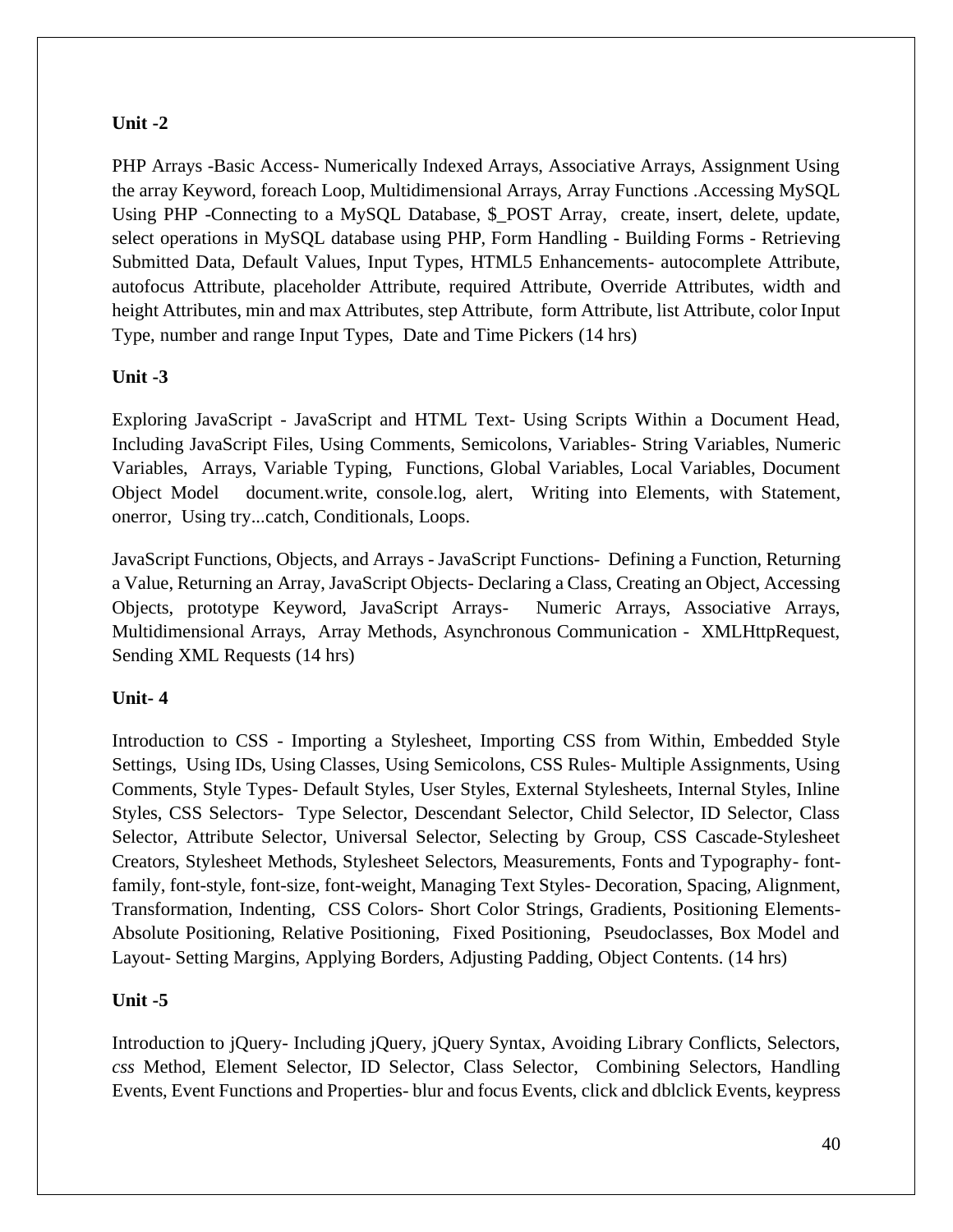Event, mousemove Event, Other Mouse Events, Alternative Mouse Methods, submit Event, Special Effects, Hiding and Showing, toggle Method, Fading In and Out, Sliding Elements Up and Down, Manipulating the DOM- text vs html Methods, val and attr Methods, Adding and Removing Elements, Dynamically Applying Classes, Modifying Dimensions, DOM Traversal-Parent Elements, Child Elements, Sibling Elements, Selecting the Next and Previous Elements, Traversing jQuery Selections, *is* Method, Using jQuery Without Selectors- \$.each Method, \$.map Method, Asynchronous Communication . (14 hrs)

### **Text Book:**

1. Learning PHP, MySQL & JavaScript, Robin Nixon 5th Edition, O'Reilly

### **References:**

- 1. Learn PHP 7: Object-Oriented Modular Programming using HTML5, CSS3, JavaScript, XML, JSON, and MySQL- Steve Prettyman , Apress
- 2. PHP, MySQL, JavaScript & HTML5 All-in-One For Dummies Steve Suehring and Janet Valade, Wiley
- 3. Beginning JavaScript with DOM Scripting and Ajax From Novice to Professional , Christian Heilmann, Apress
- 4. Beginning jQuery: From the Basics of jQuery to Writing your Own Plug-ins- Jack Franklin Russ Ferguson, Second Edition, Apress
- 5. Sams Teach Yourself HTML, CSS & JavaScript Web Publishing in One Hour a Day, Seventh Edition

# **Paper 3 Core: IC5CRT16 Programming in Java**

#### **Instructional Hours/Week: 4 Total Instructional Hours: 72 Credits**: **3**

#### **Aim:**

This course explains the fundamentals of Java programming language which leads to the understanding of object oriented programming concepts. After completion of this course students will be able to solve real world problems by the application of concepts and principles of Java programming language.

## **Objectives:**

To familiarize input/output and file handling.

To inculcate concepts of GUI programming using Swing

To demonstrate exception handling, use of packages and multithreading

To introduce database connectivity and network based Java applications

**Unit I** : Object Oriented Programming Concepts and Basics of Java.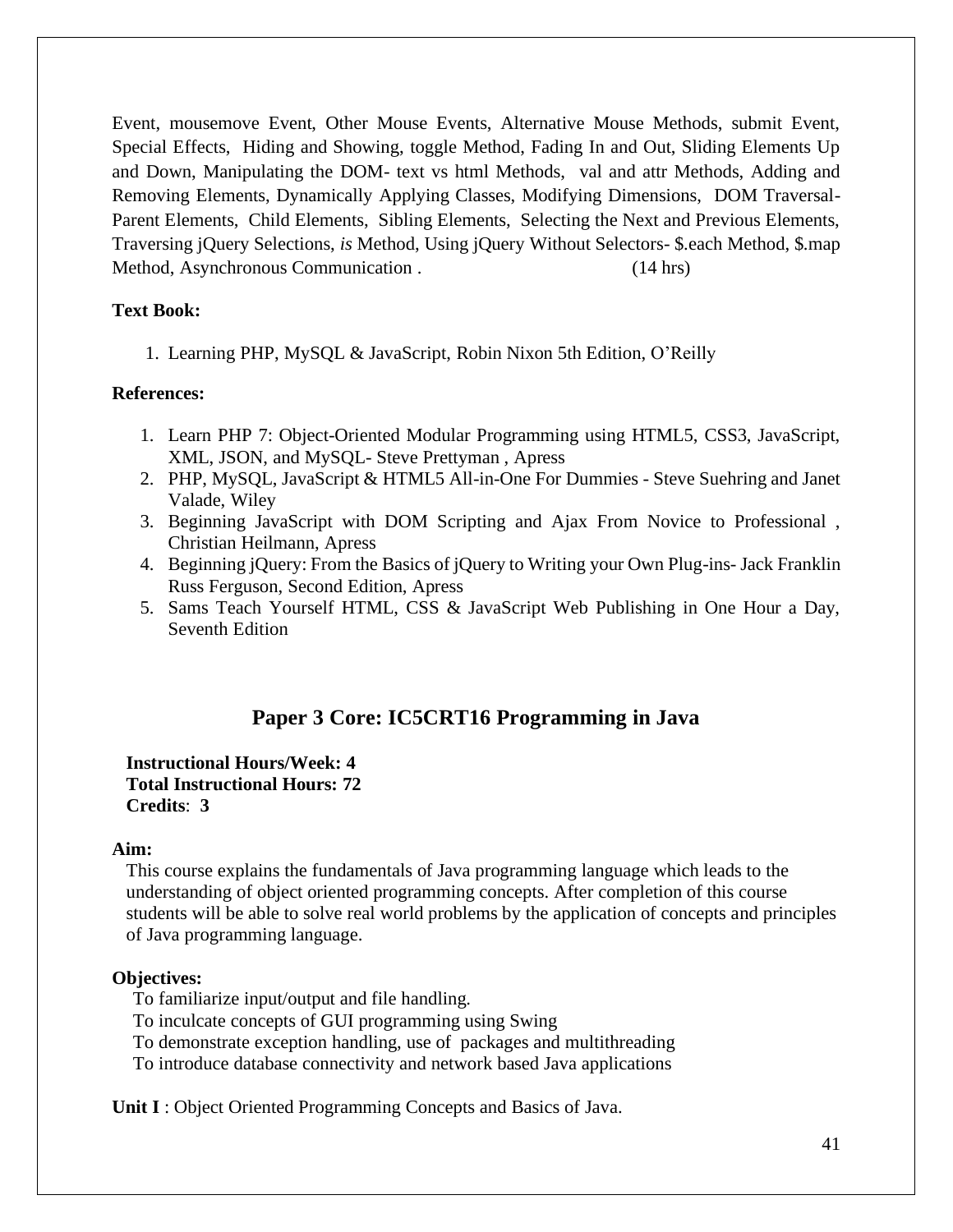Java Programming Environment – JDK, Java Virtual Machine, Bytecode, Features of Java Arrays –One Dimensional Array, Multi-dimensional Array , Object Oriented Programming Concepts- ( Objects and Classes, Encapsulation, Inheritance, Polymorphism), Method Overloading, Method Overriding, Dynamic Method Despatch , Constructors- Constructor Overloading , this, super, final, abstract and static Keywords (12 hrs)

### **Unit II** : Input/Output and File Handling

 Interfaces- Defining an Interface, Implementing Interface, Extending Interfaces. String - String Handling Fundamentals, Comparison of String and StringBuffer Class, Special String Operations-Character Extraction, String Comparison, Searching String, Modifying a String, String Copy ,Input and Output Streams – Byte Stream , Character Stream. File Management - Reading and Writing Files (FileInputStream and FileOutputStream Classes), (14 hrs)

### **Unit III** : Packages; Exception Handling and Thread

Packages – Defining Packages, Built in Packages(java.lang, java.util, java.io, java.net, javax.swing), Importing Packages, Implementation of User Defined Packages, Access Protection in Java, Exception Handling - try, catch, throw, throws and finally Statements, Java's Built-in Exceptions, Creating User Defined Exceptions. Threads- Thread Lifecycle, Thread Priorities, The Thread Class, Runnable Interface, Creating a Thread – Implementing Runnable, Extending Thread, Inter Thread Communication, Suspending Resuming and Stopping Threads.(16 hrs)

### **Unit IV**: GUI Programming

Basic Event Handling – Delegation Event Model, Important Event Classes And Listener Interfaces, Handling Mouse and Keyboard Events, Adapter Classes, Swing -Window Fundamentals – Class Hierarchy, Frame, Creating a Simple Window Based Application, ImageIcon, JLabel, JTextField, JTextArea, JButton, JCheckBox, JRadioButton, JList, JComboBox, JTable, JTabbedPane, JScrollPane, Layout Management – The FlowLayout, BorderLayout, GridLayout, CardLayout (16 hrs)

#### **Unit V**: Database and Networking

Networking Basics- Networking Classes and Interfaces, InetAddress, TCP/IP Client Sockets, URL Connection, TCP/IP ServerSockets, JDBC - The Design of JDBC, JDBC Configuration, Executing SQL Statements- Scrollable and Updatable ResultSets, RowSets, Transactions. (14 hrs)

**Text book** :Herbert Schildt ,Java 2 The Complete Reference, Tata McGraw Hill (5<sup>th</sup> Edn.)

## **Reference Text**

- 1. James. P. Cohoon, Programming java 5.0, , Jack. W. Davison (Tata McGraw Hill)
- 2. C Thomas Wu, An introduction to Object Oriented Programming with Java, , Tata McGraw Hill, (2006)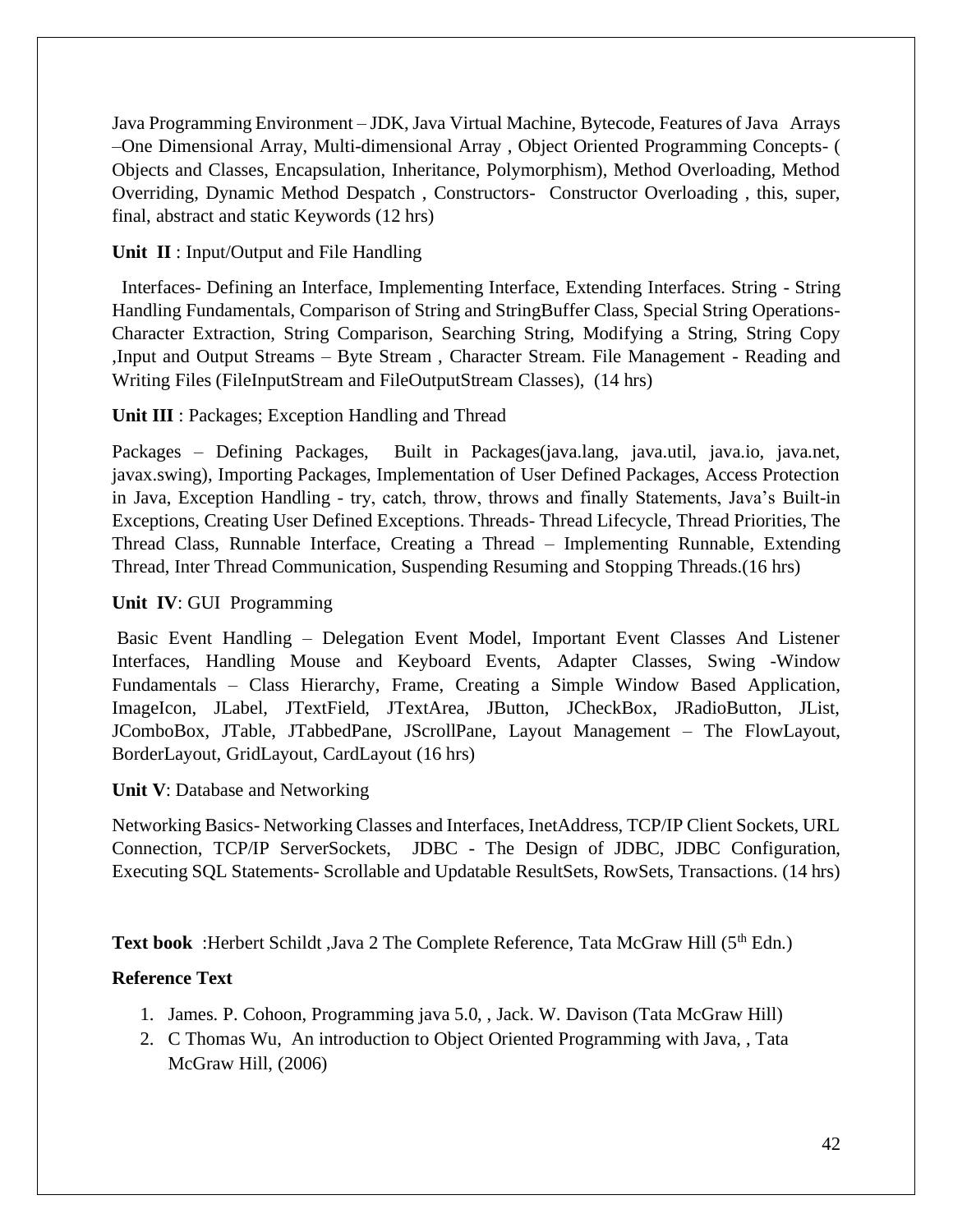- 3. Wigglesworth and McMillan ,Java Programming: Advanced Topics, , Cengage Learning India, 3rd Edn.
- 4. Bernard Van Haecke, JDBC:Java Database Connectivity, , IDG Books India (2000)

## **Paper 4: Core: IC5CRT17: IT and Environment**

**Instructional Hours/Week: 4 Total Instructional Hours: 72 Credits**: **4**

### **Unit 1: Introduction to Internet and Environment:**

Internet- Internet as a knowledge repository, academic search techniques, creating cyber presence. Academic websites. Multidisciplinary nature of environmental studies -Definition, scope and importance, Need for public awareness. (10 hrs)

## **Unit 2: Impact of IT in E-Learning:**

Introduction to use of IT in teaching and learning, Learning Management SystemMoodle, Edmodo, etc. Academic services– A note on INFLIBNET, NPTEL, NICNET. (12 hrs.)

## **Unit 3: IT and Society:**

IT & Society- issues and concerns- digital divide, IT & development, the free software movement. IT industry: new opportunities and new threats, software piracy, cyber ethics, cybercrime, cyber threats, cyber security, privacy issues, cyber laws, cyber addictions, information overload, health issues guidelines for proper usage of computers, internet and mobile phones. Impact of IT on language & culture. (18 hrs.)

## **Unit 4: E-waste and Green Computing:**

E-waste- Problems- Solutions-Impact of e-waste in living beings and environment- a study on ewaste management in India. Green computing, definition, meaning, scope. Green computing in India. (18 hrs.)

## **Unit 5: Human Rights:**

An Introduction to Human Rights, Meaning, concept and development –History of Human Rights-Different Generations of Human Rights- Universality of Human Rights- Basic International Human Rights Documents - UDHR ,ICCPR,ICESCR.-Value dimensions of Human Rights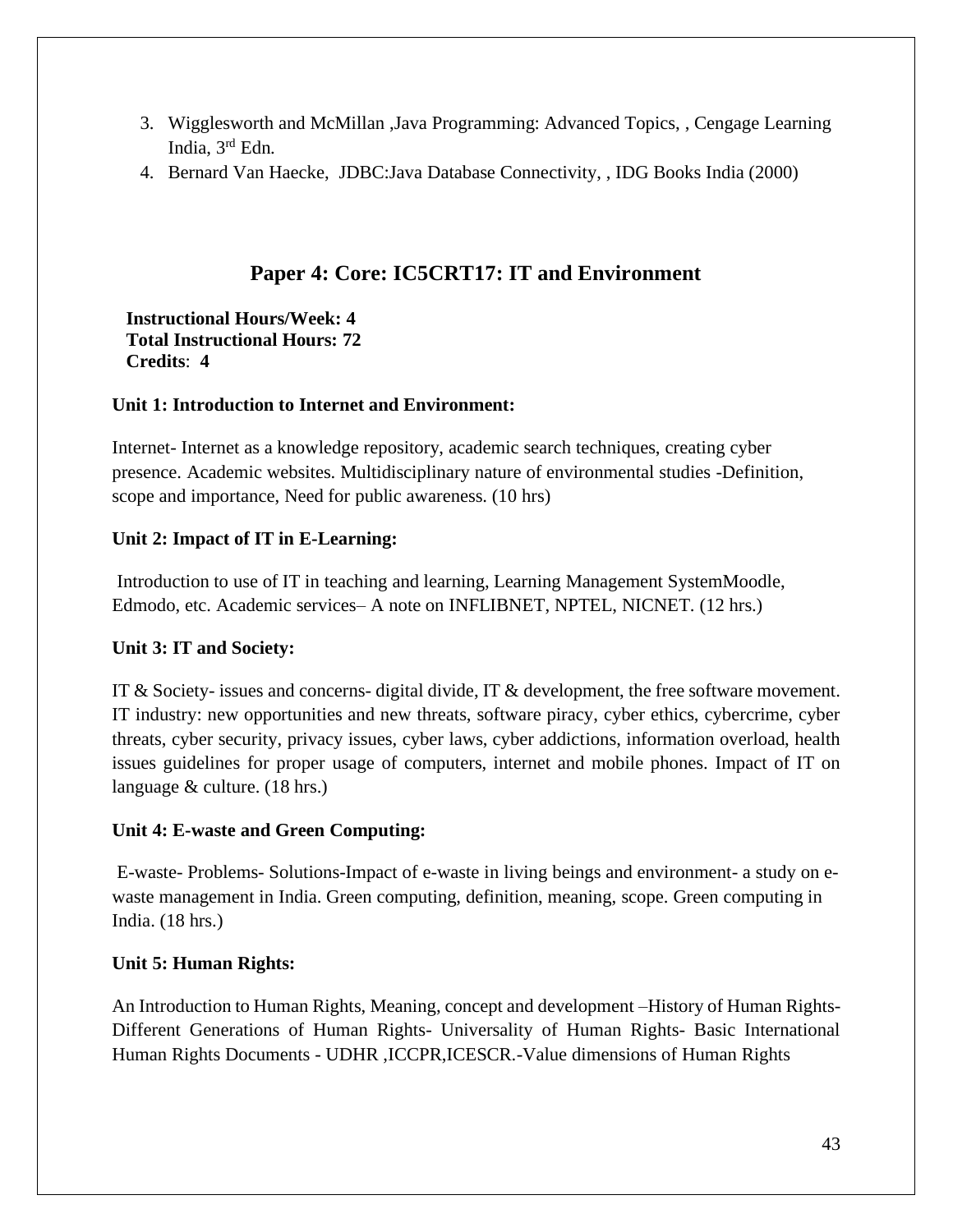Human Rights and United Nations : Human Rights co-ordination within UN system- Role of UN secretariat The Economic and Social Council- The Commission Human Rights-The Security Council and Human rights The Committee on the Elimination of Racial Discrimination- The Committee on the Elimination of Discrimination Against Women- the Committee on Economic, Social and Cultural Rights- The Human Rights Committee- Critical Appraisal of UN Human Rights Regime.

Human Rights National Perspective : Human Rights in Indian Constitution – Fundamental Rights-The Constitutional Context of Human Rights-directive Principles of State Policy and Human Rights- Human Rights of Women- children –minorities- Prisoners- Science Technology and Human Rights- National Human Rights Commission- State Human Rights Commission- Human Rights Awareness in Education. (18 hrs.)

### **Case Study:**

The students need to view the film "**Samaksham**", a film on environment produced by Mahatma Gandhi University Creations and submit a compulsory assignment reviewing film. The review is considered for internal mark assessment.

#### **References :**

1. K.L. James, The Internet: A User's Guide 2nd Revised edition, PHI publication.

2. Bharucha Erach, Text Book of Environmental Studies for undergraduate Courses. University Press, IInd Edition 2013 (TB)( [https://www.ugc.ac.in/oldpdf/modelcurriculum/env.pdf\)](https://www.ugc.ac.in/oldpdf/modelcurriculum/env.pdf).

3. Barkha and U Rama Mohan, Cyber Law & Crimes, 3rd Edition, Asia Law House.

4. Rakesh Johri, E-waste: Implications, regulations, and management in India and current global best practices, Teri publications.

5. Alan Evans, Kendall Martin, Mary Anne Poatsy, Technology in Action, Pearson.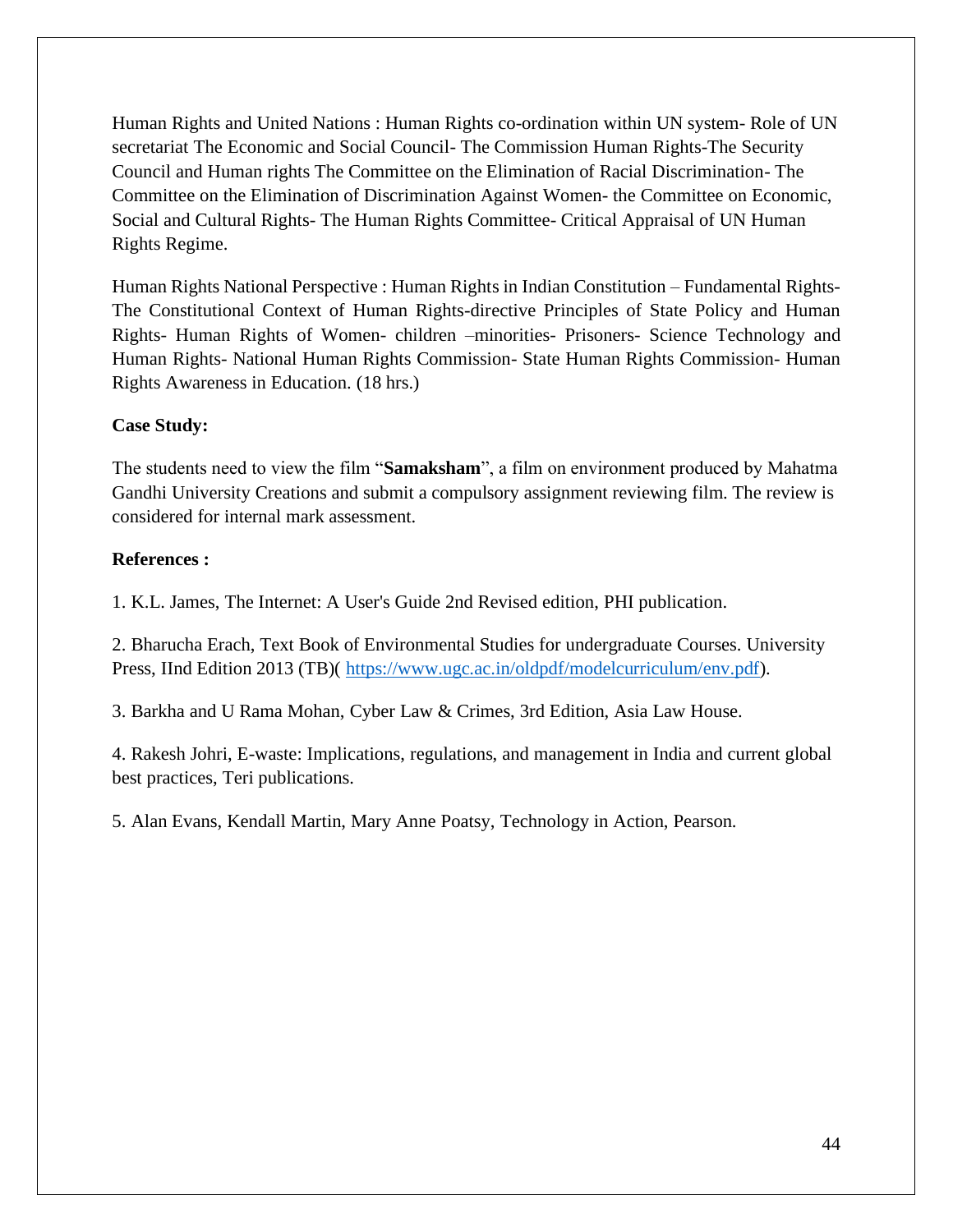# **Project – General guidelines for Phase I and II**

Each student needs to undertake a project work to implement various phases of Software Development. The project work is divided into two phases, Phase I in  $5<sup>th</sup>$  and Phase II in the  $6<sup>th</sup>$ Semester.

The Phase I includes Problem identification and statement, system study and system design. For this he/she needs to identify a problem which is not yet automated. Analyze the Manual System existing there and suggest a framework of software befitting the problem. In the fifth semester (Phase I), system must be developed showing the data flow and needed DFD's and Database design. Evaluation of Project-Phase I will be internal for which the student needs to submit a spiral bound report of their work and appear before a team of faculty members formed by the head of the Department. The team should comprise of the Project Guide and two other Faculty members from the Department.

The Phase II of the project work in the Sixth semester is purely meant for development of software implementing the project identified and designed in Phase I. Student needs to develop a software using any of the Language or Package they have studied in their syllabus. Usage of any other language/package needs to get approved by the Committee/ Project Guide/HoD of the Department No student should be allowed to change the project work in Phase II and they need to develop the software for the work they identified in phase1. The internal mark for the Project work is to be awarded based on the student's performance in Phase I and II (50 percent Weightage for both the semesters). The Sixth semester project evaluation will be of External Nature along with its internal component. Students have to submit a hard bounded report for the evaluation.

# **Paper 5 Core: IC5CRP05 Software Lab V**

## **Lab I Advanced Java Programming**

- 1. Basic Concepts and File Handling
	- 1.1. Inheritance, Polymorphism
	- 1.2. Constructors
	- 1.3. Interface
	- 1.4. Package
	- 1.5. One Dimensional and Two Dimensional Array Manipulation
	- 1.6. String Handling (Character Extraction, String Comparison, Searching String, Modifying a String, String Copy)
	- 1.7. Exception (Built-in and User Defined)
	- 1.8. Thread (Using Runnable Interface and Thread Class)
	- 1.9. File management (File reading, Writing, Appending and Content Replacing)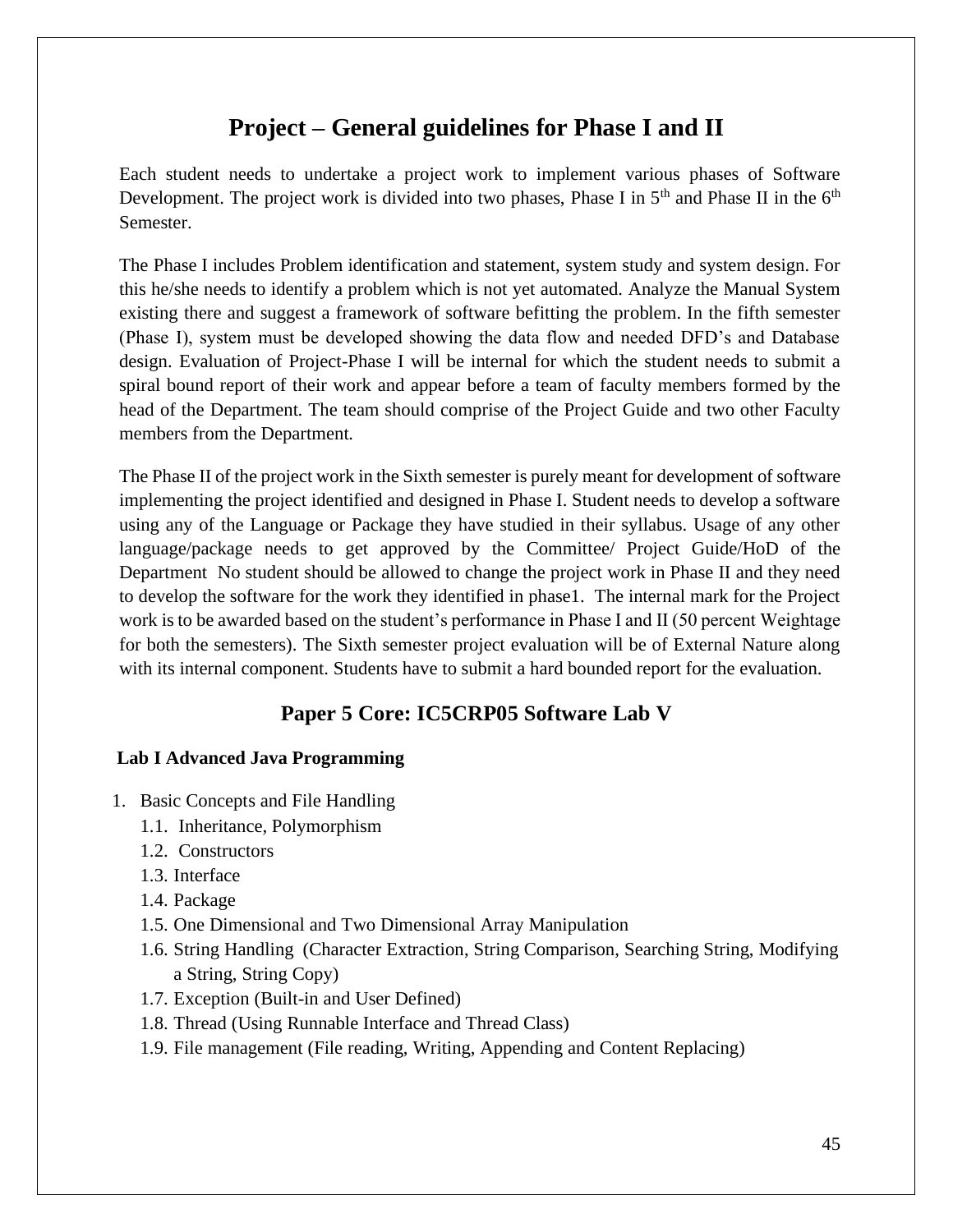#### **Web Application Development Using PHP: Lab**

Develop programs for implementing the following concepts

- 1. Expressions and Control Flow in PHP.
- 2. PHP Functions -Returning a Value, Returning an Array, Passing Arguments by Reference, Returning Global Variables
- 3. Constructors, Destructors, Inheritance
- 4. PHP Arrays Numerically Indexed Arrays, Associative Arrays, foreach Loop, Multidimensional Arrays.
- 5. MySQL Database create, insert, delete, update, select operations using HTML form
- 6. HTML5 Enhancements- autocomplete Attribute, autofocus Attribute, placeholder Attribute, required Attribute, Override Attributes, width and height Attributes, min and max Attributes, step Attribute, form Attribute, list Attribute, colour Input Type, number and range Input Types, Date and Time Pickers
- 7. JavaScript Conditionals, Loops, Functions, Objects, and Arrays
- 8. Asynchronous Communication XMLHttpRequest, Sending XML Requests,
- 9. CSS Selectors- Type Selector, Descendant Selector, Child Selector, ID Selector, Class Selector, Attribute Selector, Universal Selector, Selecting by Group.
- 10. CSS- Fonts and Typography- font-family, font-style, font-size, font-weight, Managing Text Styles- Decoration, Spacing, Alignment, Transformation, Indenting.
- 11. CSS Colors- Short Color Strings, Gradients
- 12. Positioning Elements- Absolute Positioning, Relative Positioning, Fixed Positioning.
- 13. Pseudoclasses,
- 14. Setting Margins, Applying Borders, Adjusting Padding.
- 15. JQuery- Selectors, *css* Method, Element Selector, ID Selector, Class Selector, Combining **Selectors**
- 16. JQuery event handling
- 17. Special Effects, Hiding and Showing, toggle Method, Fading In and Out, Sliding Elements Up and Down.
- 18. Manipulating the DOM
- 19. Using jQuery Without Selectors- \$.each Method, \$.map Method
- 20. Asynchronous Communication.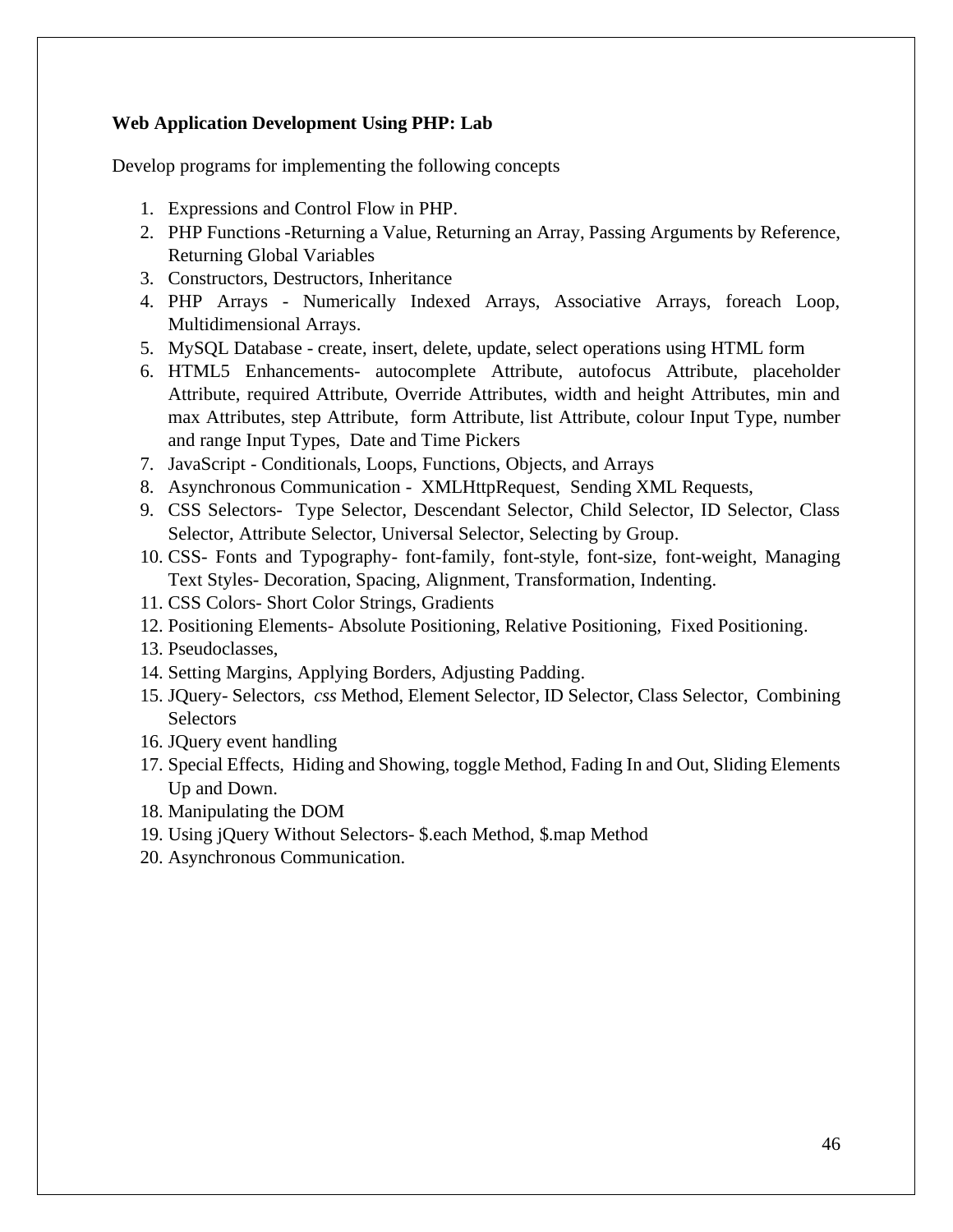# **Semester VI**

# **Paper1 Core: IC6CRT18 Linux and Shell Programming**

**Instructional Hours/Week: 3 Total Instructional Hours: 54 Credits**: **3**

**Aim:** To introduce the concept of Open source Software and basic features of Linux and Shell Programming

**Course objective:** Upon completion of the course, students will be able to gain working knowledge in Linux environment, a clear view on Linux file system, process scheduling in Linux, facilities for user creation and management and basics of shell programming.

**Unit 1: Open Source Software** : Free software foundation, Freedoms in free software, GNU project, Introduction and development of Linux, , advantages of Linux, Hardware requirement, Installing Linux, Linux File System overview, Linux Architecture, Boot Process, Kernel, shell the user interface, GUI and CLI commands, Usage of input-output redirection  $(>, \geq)$  etc.), Basic Commands in Linux – creating directories, changing directories, listing directory contents, file related commands (create and edit text files, renaming, copying, deleting), Introduction to Shells, Different shells and their features, Online manuals in Linux, the Man command. (10 hrs)

**Unit 2: The Linux File system**: Partitioning the disk, fDisk command, Important files and directories in Linux, the hierarchical file system. The root directory / and its important sub directories /bin, /etc, /dev /lib, /boot /home. /mnt, /tmp, /user. Navigating through the file system. Absolute and relative pathnames. The disk related commands, df, du, creating new partitions in Linux, deleting a partition, mounting and unmounting file systems , file types, file related commands Find, touch, cat etc. searching for a pattern, concept of wild cards and regular expressions , grep, egrep commands. (10 hrs)

**Unit 3: Process Management in Linux** The Concept and properties of Processes, Creating processes, the Parent processes and child processes, PID's and its relevance, Killing processes and sending signals to a process (kill, killall, xkill), How to start and monitor processes, Identify CPU/memory intensive processes, adjust process priority, Processor scheduling in Linux. The Batch command, The at Command, nohup command, File processing commands, wc, cut, paste, sort , Mathematical Commands expr and factor. Different editors in Linux, Consol based editors and GUI based editors and comparison of basic features (Vi, ed, emacs, gEdit etc..) .(12 hrs)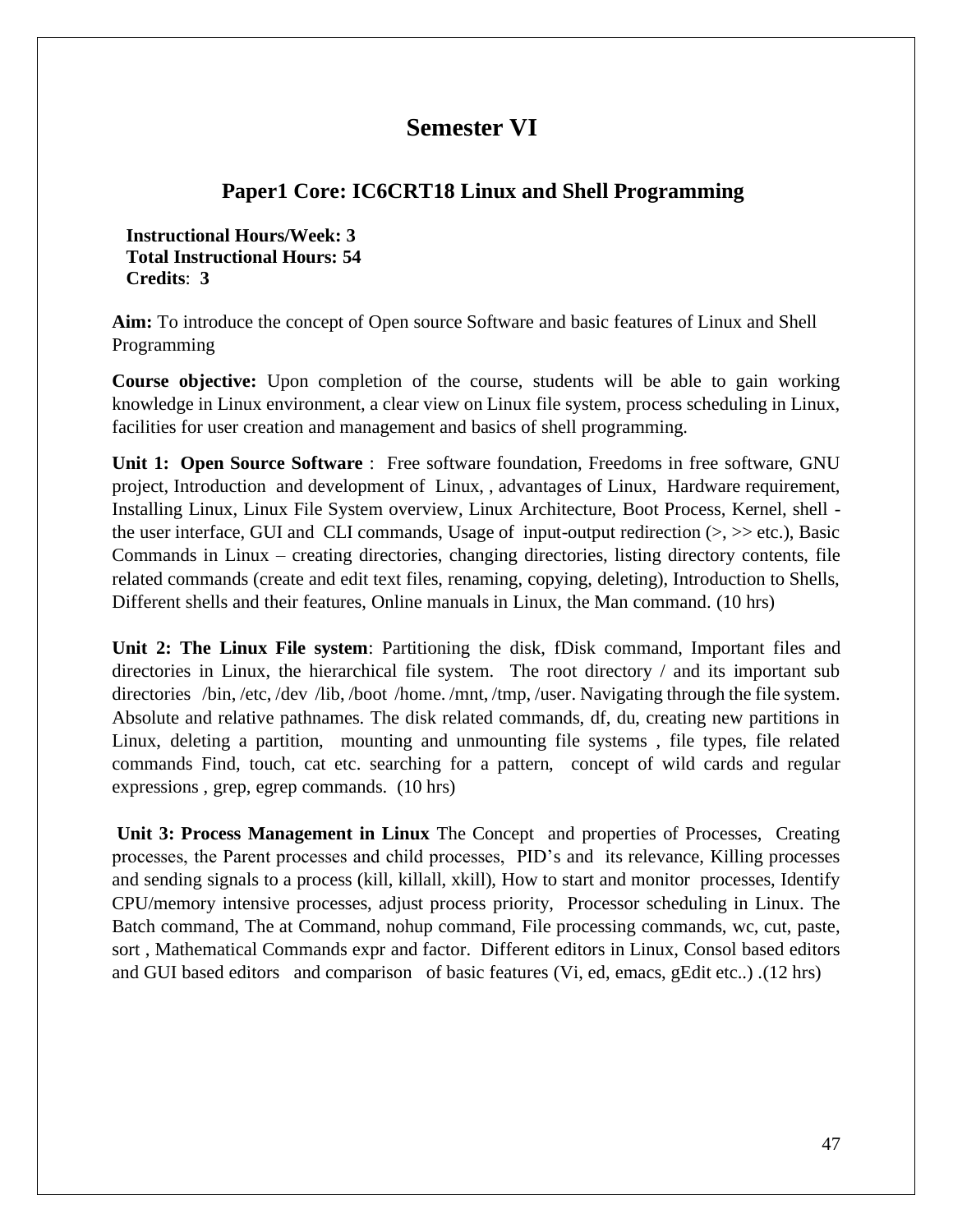**Unit 4: Users and Group Management**, useradd, usermod, userdel, groupadd, groupmod, groupdel. Adding a New User Account, User Private Groups, Modifying / Deleting User Accounts, Group Administration, Password Aging Policies, Switching Accounts, passwd command, logging in as Super user, Networked Users and communication, Authentication, Configuration, Default File Permissions, Changing file ownership (chown), Changing file group ownership (chgrp), Permissions on files, Permissions on directories, How permissions are applied, Changing permissions (chmod),Access Control Lists (ACLs). (10 hrs)

**Unit 5: Shell Programming:** The role of shells in the Linux environment, : The bash shell, Shell commands, Other standard shells, Write a simple shell script to welcome users, Comments in a script ,Setting up permissions on a script, debug and Execute a script, Variables in shell, The export statement, Unset shell and environment variables, Getting User Input Via Keyboard , Bash variable existence check, Customize the bash shell environments: Recalling command history, Path name expansion, Create and use aliases, The tilde expansion, Startup scripts-(Using aliases, Changing bash prompt, Setting shell options , Setting system wide shell options), Commonly Used Commands and Utilities (ls,rm,cat etc ),Developing shell scripts for adding a User, Changing Password of users etc.. (12 hrs)

### **Text Books:**

- 1. A Practical Guide to Linux Commands, Editors, and Shell Programming, 4th Edition**,** by Mark
- G. Sobell, Matthew Helme, Prentice Hall, 2018. ISBN: 978-0-13-477460-2.
- 2. The redhat Linux Bible: Christopher Negus: Wiley Dreamtech India
- 3. Unix Shell Programming: Yeshwant kanetkar. BPB publications.

## **Paper 2 Core: IC6CRT19 Neural Networks and Deep Learning**

**Instructional Hours/Week: 4 Total Instructional Hours: 72 Credits:4**

**Aim** : Aim of this course is to familiarize students with the basic concepts and mathematical foundation of Neural Networks and Deep Learning

**Outcome:** The expected course outcomes are

- 1. To impart knowledge on Neural Network design.
- 2. To acquire advanced theoretical knowledge about the simulation of various machine learning models with Neural Network.
- 3. To develop skills in analyzing the Training Methods for Neural Networks.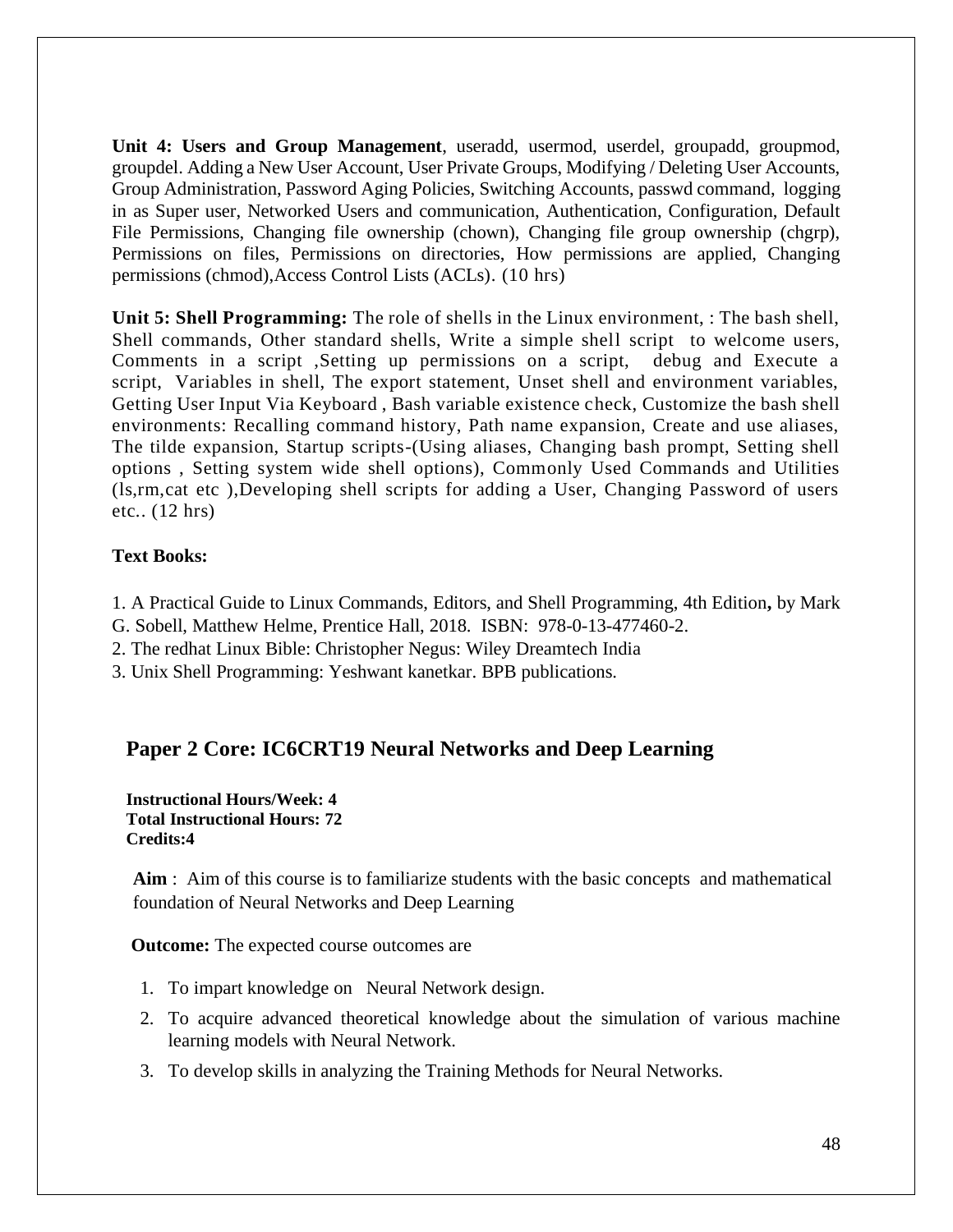- 4. To construct and compare the application of three important neural network models -Radial basis function Network, Recurrent Neural Network and Convolutional Neural Network.
- 5. To evaluate neural network systems for solving real world problems.

**Unit 1**: An Introduction to Neural Networks - Introduction, The Basic Architecture of Neural Networks, Single Computational Layer : The Perceptron , Training a neural Network with Back propagation, The secrets to the Power of function Composition, Common Neural architectures

**Unit 2** : Machine Learning with Shallow Neural Networks - Introduction , Neural Architecture for Binary Classification Models, Neural Architecture for Multiclass Models, Back propagated Saliency for feature selection, Matrix factorization with Auto encoders,

**Unit 3:** Training Deep Neural Networks – Introduction, Back propagation, set up and initialization issues, the vanishing and exploding Gradient problems, Gradient -Descent Strategies, Batch Normalization. Teaching Deep Learners to generalize – Introduction, The bias-variance trade-off, Generalization issues in model tuning and evaluation, Penalty-based regularization, ensemble methods, Early stopping, unsupervised pretraining, continuation and curriculum learning, parameter sharing,

**Unit 4** : Radial basis function Networks – introduction, Training an RBF network, Variations and special case of RBF networks, Relationship with kernel methods, Recurrent Neural Networks- The architecture of recurrent Neural networks, The challenges of Training recurrent Networks, Echo-state networks, Long Short term memory

**Unit 5:** Convolutional Neural Networks- Historical Perspective and Biological Inspiration, Broader observation about convolutional neural networks, the basic structure of convolutional network, Training of convolutional network,

## **Text Books**

1 Charu C Aggarwal - " Neural Networks and Deep Learning " – Springer -2018

## **Reference Books**

1. Sandro Skansi, "Introduction to Deep Learning from Logical calculus to Artificial Intelligence", Springer , 2018.

- 2. Deep Learning, Ian Goodfellow and Yoshua Bengio and Aaron Courville, MIT Press, 2016
- 3. Artificial l Neural networks B.Yegnanrayana -PHI publications 2012
- 4. Simon Haykin Neural Networks and Learning Machines 2008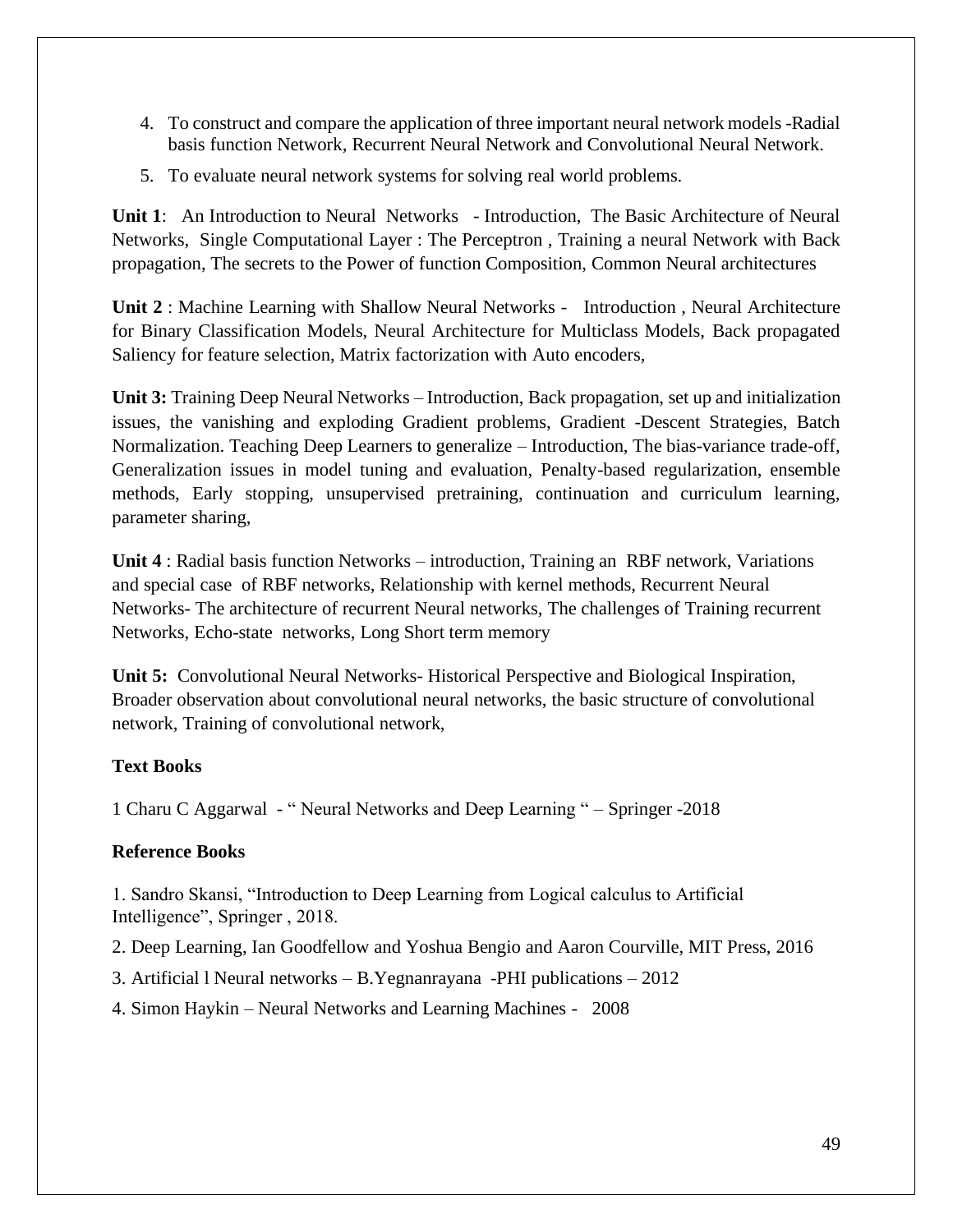# **Paper 3: Core: IC6CRT20: Computer Networks**

**Instructional Hours/Week: 4 Total Instructional Hours: 72 Credits**: **4**

### **Aim of the Course**

Aim of the course is to provide a better understanding about the computer network and it also gives an insight into networking protocols

#### **Expected course outcomes**

Upon completion of this course, the students will be able to:

- 1. Understand the concepts of signals and OSI layer functions.
- 2. Discuss the process of Multiplexing, switching and difference between guided and unguided media in networks
- 3. Describe, analyze various data link layer protocols
- 4. Describe and analyze various network, and transport layer protocols
- 5. Have a basic knowledge of the use of cryptography and network security

**Unit 1:** Introduction to Networks, Data and signals-analog and digital, periodic analog signals, digital signals, bit rate, baud rate, bandwidth. Transmission impairments- attenuation, distortion and noise. Data communication protocols and standards, Network models - OSI model-layers and their functions. TCP/IP protocol suite. (14 hrs)

**Unit 2:** Bandwidth utilization Multiplexing: FDM, TDM, spread spectrum. Transmission Mediaguided media and unguided media. Switching: message, Circuit and packet switched networks, datagram networks, virtual- circuit networks.(12 hrs)

**Unit 3:** Data link layer: Error Detection and Correction, Framing, flow and error control, Protocols - Noiseless channels (Simplest, Stop and Wait) and Noisy channels (Stop and Wait and Piggy Backing). Multiple Access Protocols. Random Access-ALOHA, CSMA. Wired LANs-IEEE standards, wireless LANs-Bluetooth, Cellular Telephony ( 16 hrs)

**Unit 4:** Network layer and Transport layer: Repeaters, Bridges, Gateways and routers. Logical addressing – IPV4 and IPV6 addressing, Internet protocol - IPV4 and IPV6. Connectionless and Connection Oriented Services: UDP and TCP. Congestion Control, Quality of Service. (16 hrs)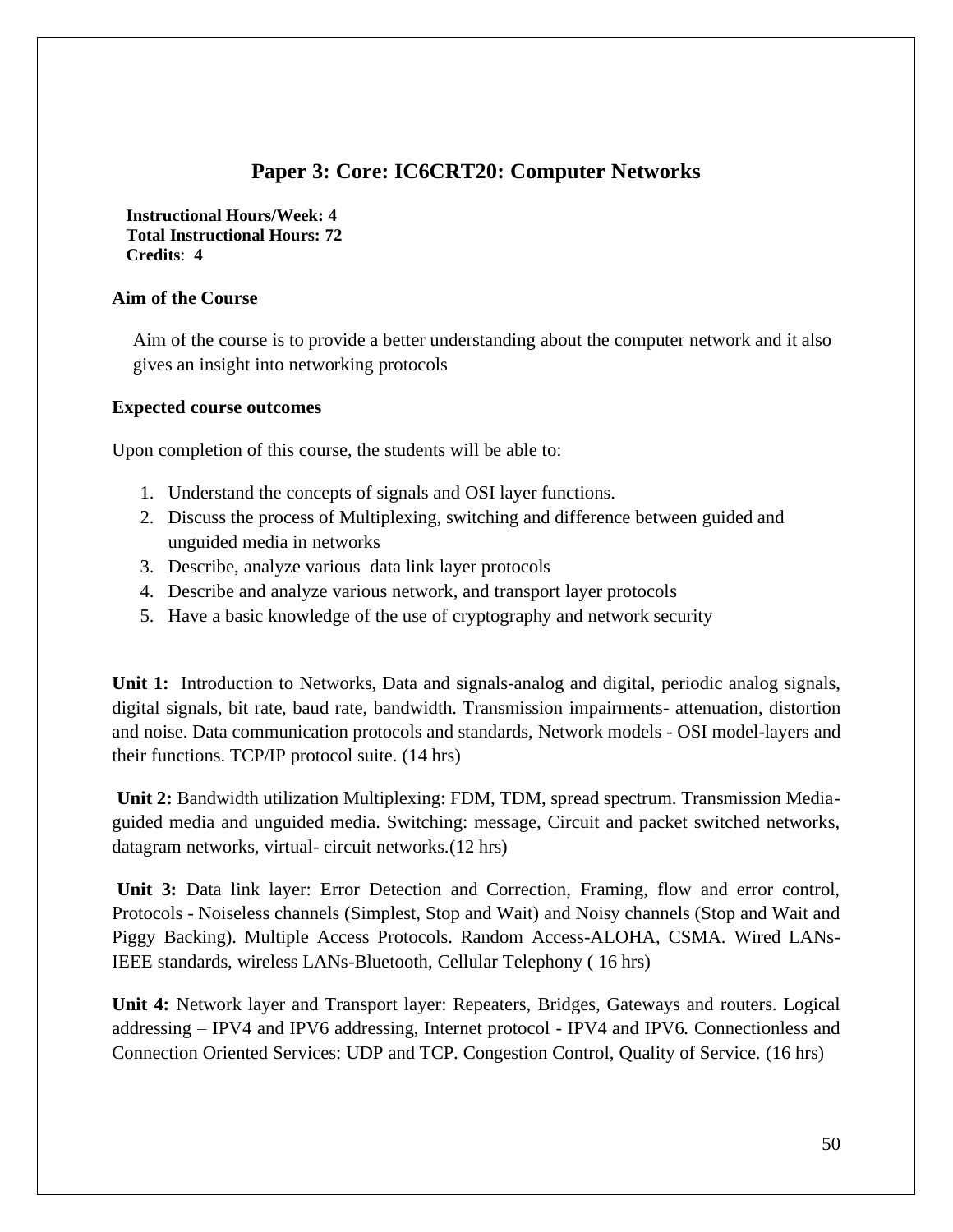**Unit 5:** Application layer: HTTP, FTP, SMTP, DNS. Network security: Common Threats-Firewalls (advantages and disadvantages), Cryptography. (14 hrs)

#### **Book of study:**

1. B. A. Forouzan - Data communication and Networking, Fourth edition-,TMH

2. Andrew S Tanenbaum - Computer Networks ,Fourth Edition, Prentice Hall of India.

## **Paper 4 Core :IC6CRT21 Mobile Application Development Using Kotlin**

**Instructional Hours/Week: 3 Total Instructional Hours: 54 Credits**: **3**

**Aim**: To introduce modern mobile application architecture and programming style

**Course objective:** Upon successful completion of this course, students should be able to:

- Kotlin programming
- Android programming using Kotlin

#### **Unit -1**

**Kotlin Basics -** Characteristics of Kotlin -Program Elements-Literals, Variables, Expressions and Statements, Keywords, Whitespace, Operators, Blocks, Comments, Basic Types-Numbers and Literal Constants, Characters, Booleans, Arrays, Strings and String Templates, Controlling Program Flow - ifs, when Statement, while Statement, for loops, Exception Handling, Handling Nulls. (10 hrs)

#### **Unit -2**

**Functions**- Declaring Functions, Single Expression Functions, Default Arguments, Named Parameters, Variable Number of Arguments, Extension Functions, Infix Functions, Operator Overloading.

**Working with Types**- Interfaces, Diamond Problem, Invoking Super Behaviour, Classes-Constructors, Inheritance, Properties, Data Classes, Visibility Modifiers, Access Modifiers, Object Declarations. (12 hrs)

**Unit -3**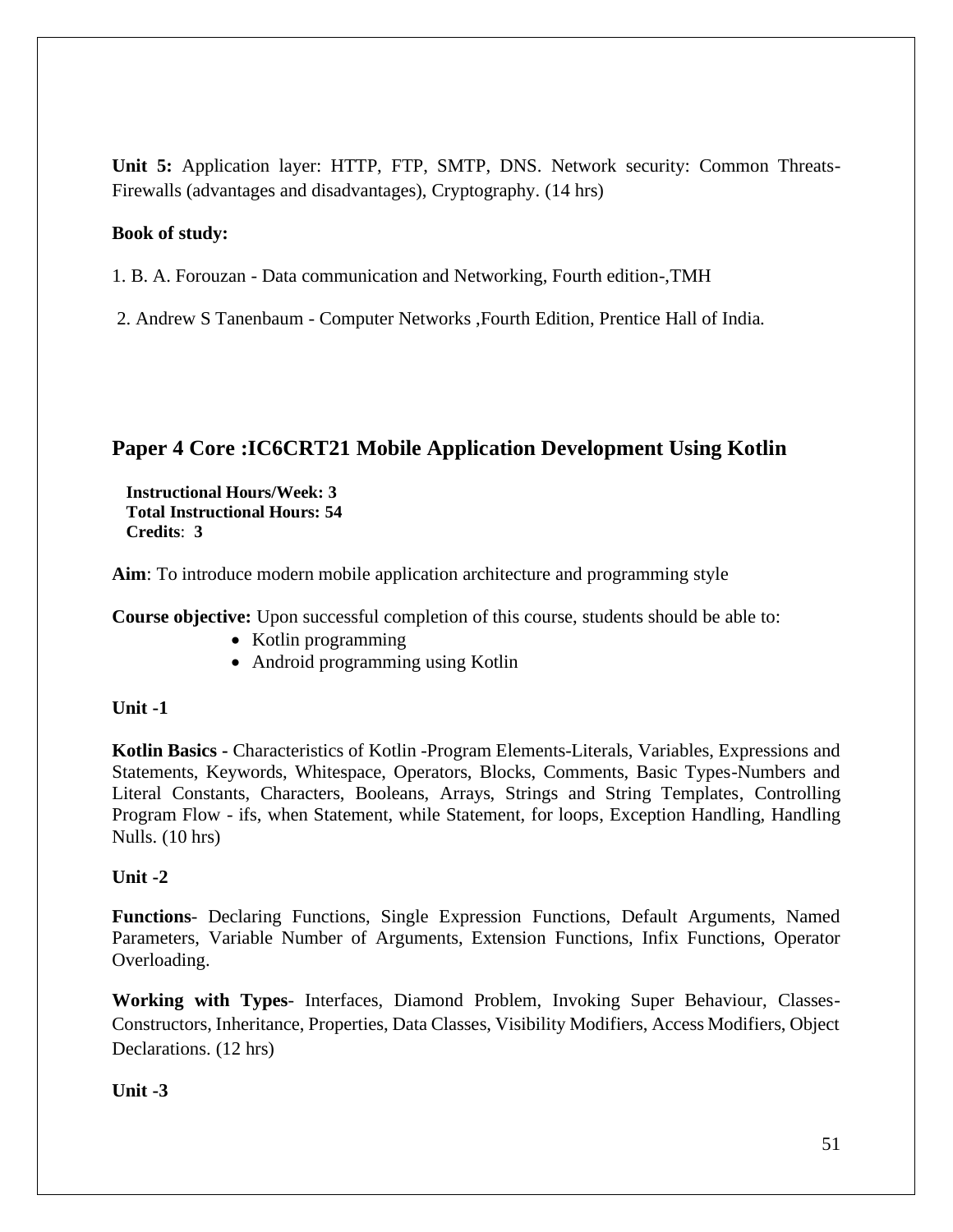**Lambdas and Higher Order Functions**- Higher Order Functions, Lambda and Anonymous Functions, Parameters in Lambda Expressions, Closures, *with* and *apply*.

**Collections, Arrays** - Arrays, Collections, Lists, Sets, Maps, Collections Traversal, Filter and Map.

**Generics**-Why Generics, Terminologies, Using Generics in Functions, Using Generics in Classes, Variance, Subclass vs Subtype, Reified Generics (12 hrs)

## **Unit -4**

**Activities and Layouts** -Activity Class, Layout File, View and ViewGroup Objects , Containers, Event Handling-Introduction to Event Handling, Intents- Definition, Loose Coupling, Types of Intent- Explicit, Implicit Intents, Fragments,.

**Running in the Background**- Basic Concepts, UI Thread, Threads and Runnables , Handler Class, Async Task, Anko's doAsync . (10 hrs)

## **Unit -5**

**Data sharing and Storage** -Shared Preferences, Sharing Data Between Activities, Internal Storage- Overview of File Storage, Internal and External Storage, Cache Directory.

**Broadcast Receivers**- Introduction to Broadcast Receivers, System Broadcast vs Custom Broadcast, Manifest Registration vs Context Registration, Basics of Broadcast Receivers , Implicit vs Explicit Broadcast Actions. (10 hrs)

## **Text Book:**

1. Learn Android Studio 3 with Kotlin: Efficient Android App Development - Ted Hagos, Apress, Inc.

## **References:**

- 2. Android Development with Kotlin Marcin Moskala, Igor Wojda, Packt
- 3. Kotlin In-Depth [Vol-I] -A Comprehensive Guide to Modern Multi-Paradigm Language Aleksei Sedunov , BPB Publications
- 4. Learn Kotlin for Android Development- The Next Generation Language for Modern Android Apps Programming , Peter Spath, Apress.